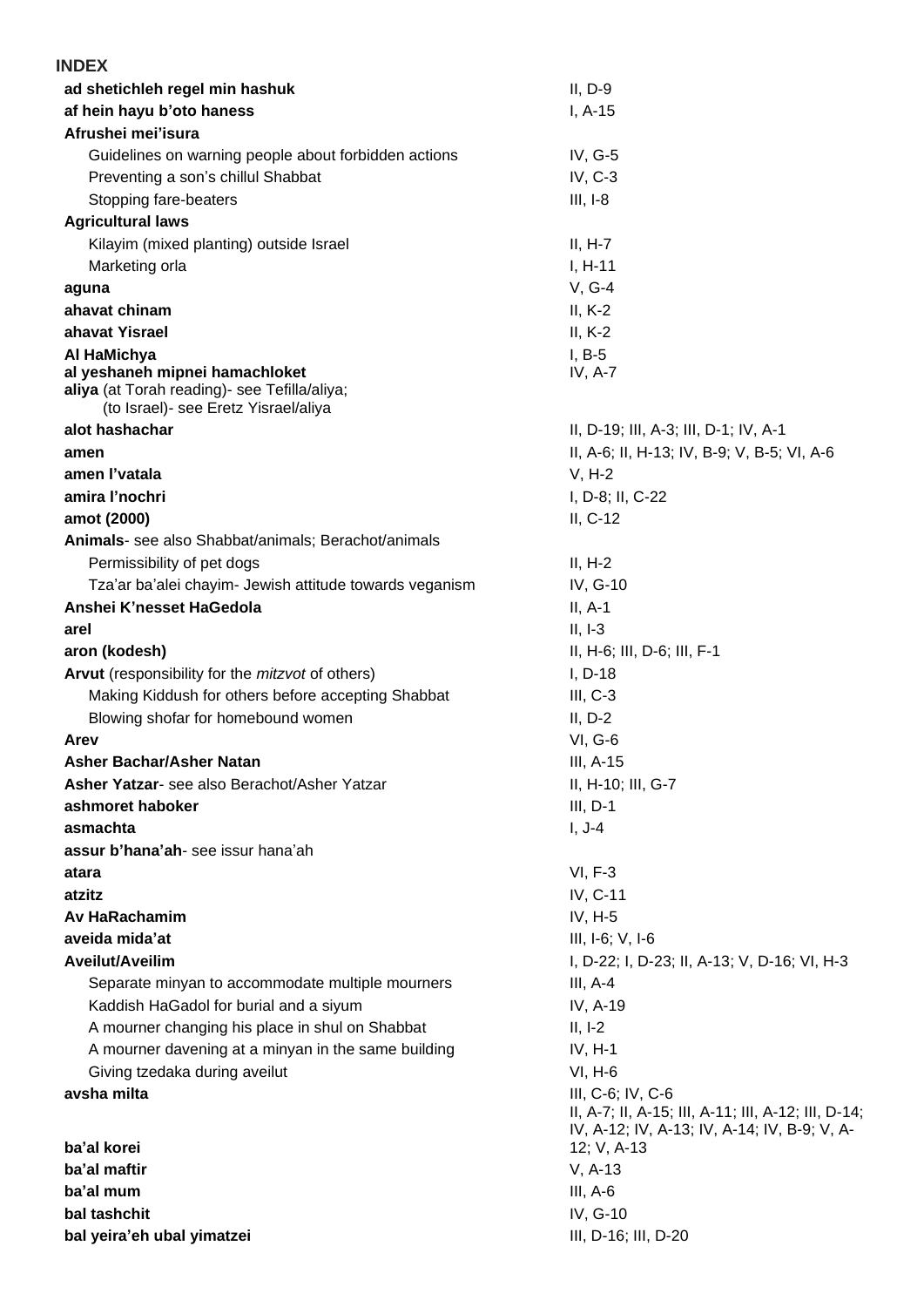#### **Bar Mitzva**

| Bar mitzva during the Nine Days                                       | $II, D-22$   |
|-----------------------------------------------------------------------|--------------|
| When to commemorate halachic anniversaries in leap years?             | $II, H-12$   |
| bari v'shema                                                          | $III, I-1$   |
| bassis l'davar ha'asur                                                | III, C-11    |
| b'avidetei tarid                                                      | $III, G-3$   |
| <b>bedikat chametz-</b> see Pesach/Bedikat Chametz                    |              |
| <b>Behab</b>                                                          | II, D-21     |
| bein gavra l'gavra                                                    | $III, A-10$  |
| bein hashemashot                                                      | IV, D-2      |
| beit knesset- see Holy Articles/Beit Knesset; Tefilla/Place of Prayer | VI, G-10     |
|                                                                       | $I, D-6; II$ |
| <b>Beit HaMikdash</b>                                                 | V. A-9: \    |

#### **Berachot**

**bassis l'davar ha'asur** III, C-11; VI, C-14 **bein gavra l'gavra** III, A-10; IV, A-10 .<br>D-6; II, D-11; III, A-13; III, D-10; IV, D-10; **A-9; V, G-7 ben Eretz Yisrael II**, A-11; II, D-7; II, D-8

| amen-see amen                                                                                                           |                                             |
|-------------------------------------------------------------------------------------------------------------------------|---------------------------------------------|
| Animals- Making berachot upon seeing animals                                                                            | $VI, B-8$                                   |
| Asher Yatzar- Morning berachot after staying up all night                                                               | $II, D-20$                                  |
| <b>Beracha Acharona</b>                                                                                                 | II, B-3; III, B-4; V, D-14; V, G-10         |
| Beracha acharona after ice cream and ices                                                                               | $III, B-7$                                  |
| Berachot on fruit salad                                                                                                 | $I, B-3$                                    |
| Combining small amounts of foods for a beracha acharona                                                                 | IV, $B-7$                                   |
| Does Birkat HaMazon cover cake eaten before the meal?                                                                   | $I, B-5$                                    |
| Beracha Acharona on fruits of different categories                                                                      | $VI, B-4$                                   |
| How often should one make berachot on drinking during a hike?                                                           | $II, B-4$                                   |
| Beracha coverage- Continuing to eat based on an initial beracha                                                         | $V, B-3$                                    |
|                                                                                                                         | I, G-10; IV, A-13; V, D-2; V, D-12; V, H-2; |
| Beracha l'vatala                                                                                                        | VI, B-7; VI, C-17                           |
| Permissabilty of personal beracha                                                                                       | $V, B-1$                                    |
| Beracha on food before meal- Cake after Kiddush at night                                                                | $III, C-8$                                  |
| Beracha on food- Berachot made by a katan for a gadol<br>Beracha subsuming other foods- Does the beracha on grape juice | $I, B-7$                                    |
| exempt other drinks?                                                                                                    | $II, B-3$                                   |
| Beracha on food within meal- Beracha on ice cream for dessert                                                           | IV, $B-4$                                   |
| Beracha on miracle- Beracha at place one was saved                                                                      | $III, B-9$                                  |
| Beracha on mitzvot                                                                                                      |                                             |
| When can the beracha on a tallit count for tzitzit?                                                                     | $IV, F-1$                                   |
| Reciting sefirat ha'omer for others after missing a day                                                                 | $I, D-18$                                   |
| Beracha on tzitzit- Sleeping with tzitzit on                                                                            | II, G-11                                    |
| A beracha on the mitzva to write a sefer Torah                                                                          | $III, G-10$                                 |
| Berachot made by a katan for a gadol                                                                                    | $I, B-7$                                    |
| Talking between netilat yadayim and eating                                                                              | $II, B-1$                                   |
| Readjusting tefillin that has slipped                                                                                   | IV, $F-4$                                   |
| Relighting Shabbat candles that went out                                                                                | V, C-14                                     |
| Lighting Chanuka candles when coming home late                                                                          | IV, D-7                                     |
| Timing of beracha on morning netilat yadayim                                                                            | IV, B-10                                    |
| The berachot and mitzvot of the mentally challenged                                                                     | $II, H-13$                                  |
| Beracha on wrong tallit and tefillin                                                                                    | $I, G-10$                                   |
| Counting with a beracha if likely to forget a day                                                                       | VI, D-18                                    |
| How can the rabbi make the "groom's beracha"?                                                                           | $VI, H-5$                                   |
| <b>Beracha Rishona</b>                                                                                                  | II, B-3; III, B-4; IV, B-1; V, D-14         |
| Does a mistaken beracha exempt other foods?                                                                             | $I, B-6$                                    |
| Beracha on solution drunk for diagnostic purposes                                                                       | $II, B-6$                                   |
|                                                                                                                         |                                             |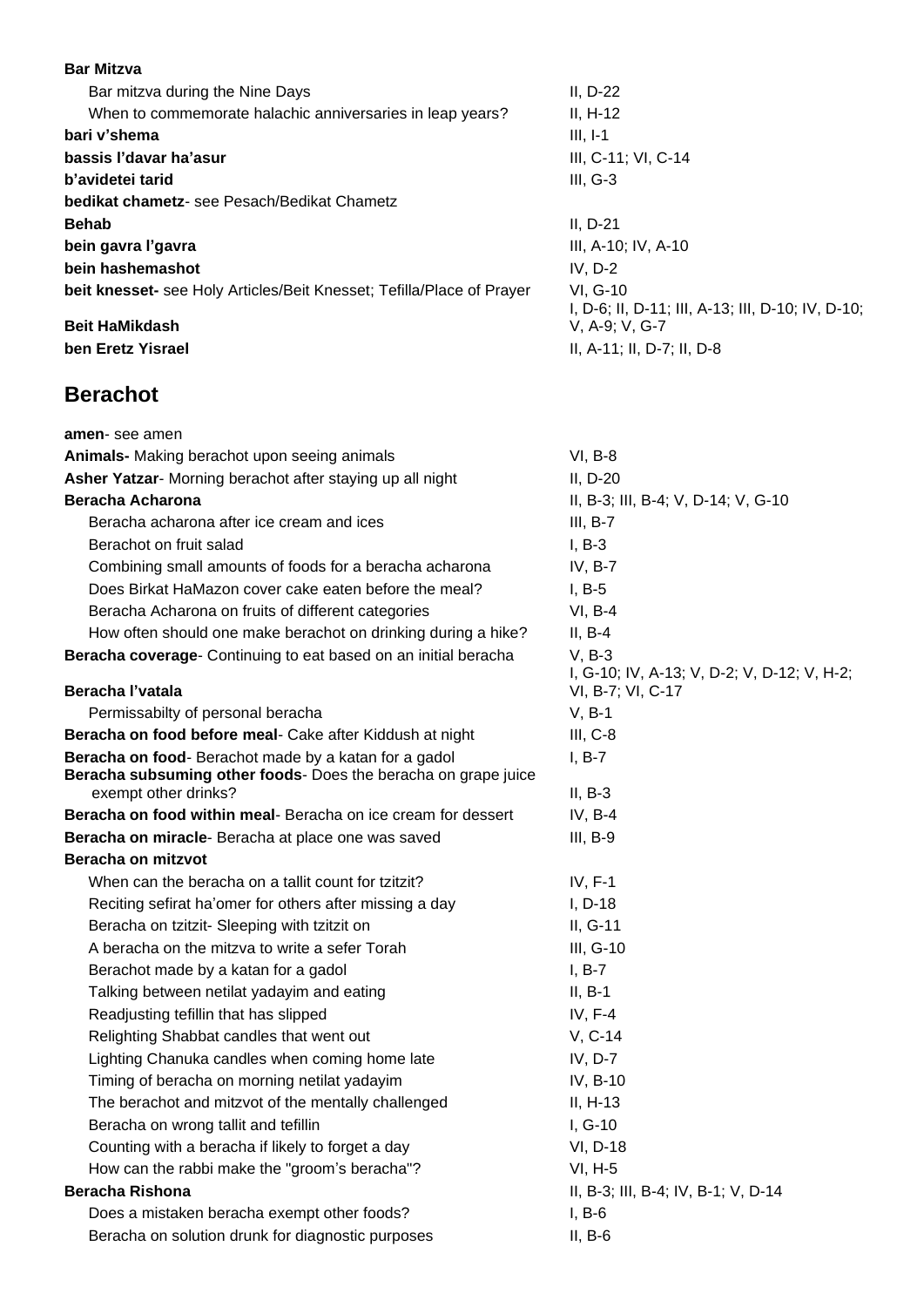| Relying on another person's beracha                                                                                                       | $IV, B-2$                                     |
|-------------------------------------------------------------------------------------------------------------------------------------------|-----------------------------------------------|
| The beracha on schnitzel                                                                                                                  | $III, B-5$                                    |
| Beracha on homeopathic medicine?                                                                                                          | $VI, B-1$                                     |
| The beracha on vegetable soup broth                                                                                                       | VI, B-2                                       |
| The beracha on pureed vegetable soup                                                                                                      | $VI, B-3$                                     |
| <b>Birkat HaGomel</b>                                                                                                                     | <b>VI, G-8</b>                                |
| Reciting HaGomel for a child who was saved                                                                                                | III, B-10                                     |
| Thanking HaShem after a "false alarm"                                                                                                     | IV, G-3                                       |
| Time limit on HaGomel after birth                                                                                                         | $V, B-8$                                      |
| Which comes first- Kaddish or HaGomel?                                                                                                    | II, A-15                                      |
| Fulfilling HaGomel with a different beracha                                                                                               | VI, B-7                                       |
| Reciting Birkat HaGomel for a group                                                                                                       | $II, B-7$                                     |
| Birkat HaMazon- see also Berachot/Zimun                                                                                                   | III, B-9; III, C-3; III, H-4; V, B-2; V, D-14 |
| A chatan leading bentching at sheva berachot                                                                                              | $III, H-3$                                    |
| Birkat HaMazon after significant delaly                                                                                                   | $IV, B-1$                                     |
| Birkat HaMazon for those who have left place of eating                                                                                    | $V, B-4$                                      |
| Does Birkat HaMazon cover cake eaten before the meal?                                                                                     |                                               |
| How long to wait after zimun to resume eating                                                                                             | $I, B-5$<br>$III, B-2$                        |
| One who is uncertain if he recited Birkat HaMazon                                                                                         |                                               |
|                                                                                                                                           | $III, B-3$                                    |
| Reciting R'tzei after ending Shabbat                                                                                                      | V, C-18                                       |
| <b>Birkat HaTorah</b>                                                                                                                     | I, A-12; IV, G-13                             |
| Birkat HaTorah for one who wakes up during the night                                                                                      | $I, B-4$                                      |
| Morning berachot after staying up all night                                                                                               | $II, D-20$                                    |
| <b>Birchot HaShachar</b>                                                                                                                  | III, A-3; IV, A-9; IV, B-10; VI, A-1          |
| birchot hashevach                                                                                                                         | IV, B-10; VI, B-9; VI, H-5                    |
| birchot Kri'at Shema                                                                                                                      | V, A-2; VI, A-7                               |
| birkat eirusin                                                                                                                            | III, H-3; VI, H-5                             |
| Birkat Kohanim- see Tefilla/Birkat Kohanim                                                                                                |                                               |
| birchot nisuin                                                                                                                            | $III, H-3$                                    |
| <b>Borei Nefashot</b>                                                                                                                     | III, B-4; IV, B-7; VI, B-4                    |
| Bread- Is it preferable to start a meal with bread?<br><b>Electronically produced sounds- Reciting Tefillat HaDerech by</b><br>microphone | $III, B-1$<br>$V, B-5$                        |
| Electronically produced sounds- Answering amen to an                                                                                      |                                               |
| electronically heard beracha                                                                                                              | IV, B-9                                       |
| gereira                                                                                                                                   | $III, B-6$                                    |
| Gluten, grain- The halachic status of gluten-free cakes                                                                                   | $V, B-2$                                      |
| Grape juice- Does beracha on grape juice exempt other drinks?<br>HaMapil                                                                  | $II, B-3$                                     |
| HaMapil for those who take a long time to fall asleep                                                                                     | $V, B-7$                                      |
| Pre and post-sleep recitations for those who sleep by day                                                                                 | IV, A-9                                       |
| HaMapil for one who goes to sleep before night                                                                                            | <b>VI, B-9</b>                                |
| HaMotzi                                                                                                                                   | IV, B-2; V, B-2; V, G-10                      |
| HaShem's Name- Permissibility of personal beracha                                                                                         | $V, B-1$                                      |
| <b>HaTov V'Hameitiv</b>                                                                                                                   | $V, B-6$                                      |
| Hesech hada'at- A new beracha after planning to finish eating                                                                             | $II, B-2$                                     |
| <b>Ikar-</b> The beracha on schnitzel                                                                                                     | $III, B-5$                                    |
| k'dei achilat pras                                                                                                                        | $III, B-1; III, B-7$                          |
| k'dei sevi'a                                                                                                                              | $III, B-3$                                    |
| kedimut                                                                                                                                   | $III, B-6$                                    |
| kovei'a seuda                                                                                                                             | $IV, B-3$                                     |
| Medicine- Beracha on homeopathic medicine?                                                                                                | $VI, B-1$                                     |
| Medicine- Beracha on solution drunk for diagnostic purposes                                                                               | $II, B-6$                                     |
| Me'ein Shalosh                                                                                                                            | $VI, B-4$                                     |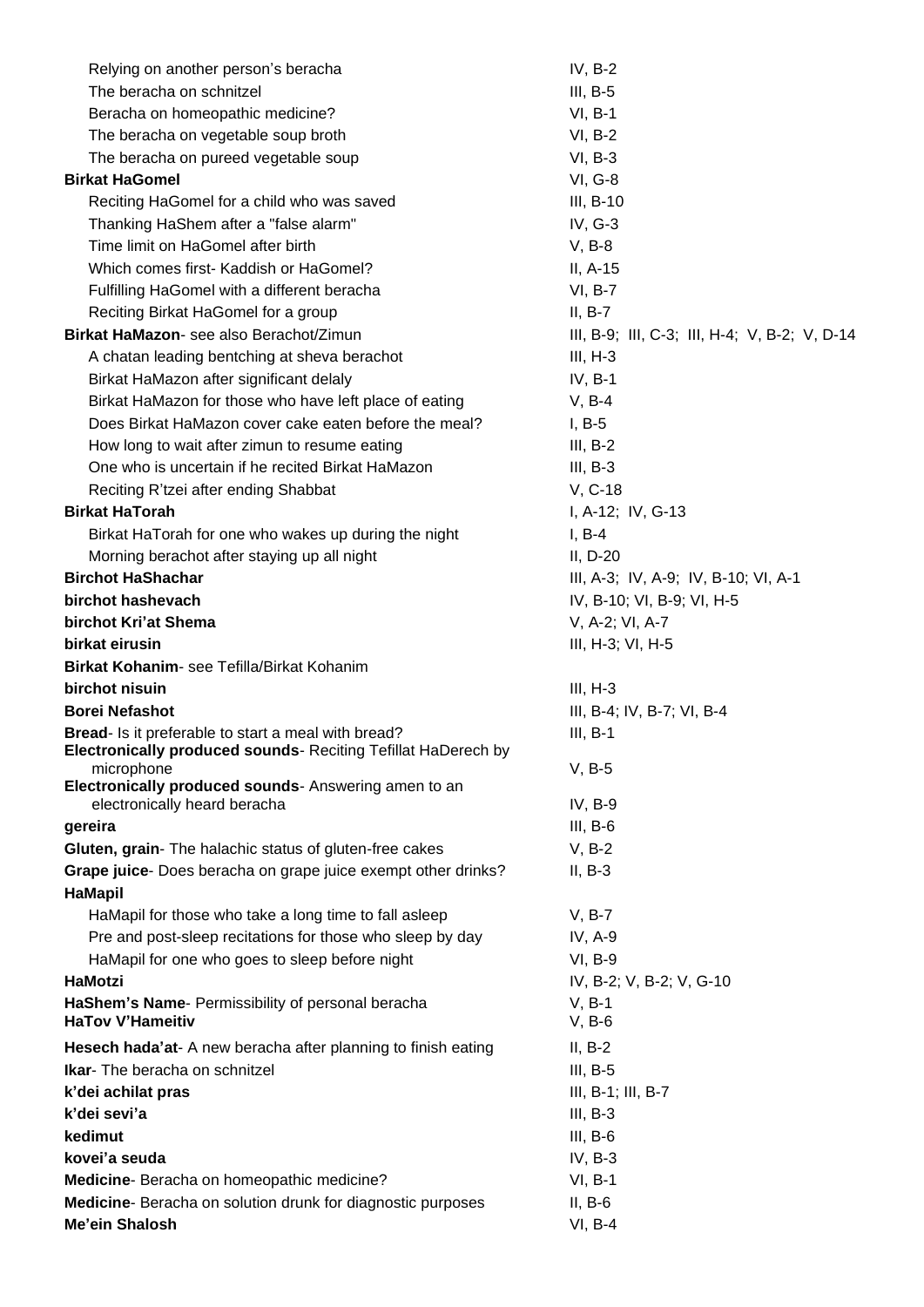| Meshaneh haberiyot- Making berachot upon seeing animals            | $VI, B-8$                                                |
|--------------------------------------------------------------------|----------------------------------------------------------|
| <b>Mezonot</b>                                                     | V, B-2; V, G-10                                          |
| Mixture of food-Berachot on fruit salad                            | $I, B-3$                                                 |
| <b>Moving places</b>                                               |                                                          |
| How often one makes berachot on drinking during a hike?            | $II, B-4$                                                |
| Birkat HaMazon for those who have left place of eating             | $V, B-4$                                                 |
| Pizza- The beracha on pizza                                        | $IV, B-3$                                                |
| Precedence in berachot- Factors that determine precedence          | $III, B-6$                                               |
| Renovations- Beracha on a newly renovated home                     | $V, B-6$                                                 |
|                                                                    | I, B-2; I, B-4; I, G-5; II, D-18; III, B-6; III,         |
| safek berachot l'hakel                                             | B-7; IV, B-4; VI, B-9                                    |
| <b>Shehakol</b>                                                    | $V, B-2$<br>II, D-23; II, E-2; III, D-22; IV, D-7; V, D- |
| Shehecheyanu                                                       | 18; VI, D-8                                              |
| Beracha on a newly renovated home                                  | $V, B-6$                                                 |
| Shechecheyanu the first time one puts on tefillin                  | $I, B-2$                                                 |
| Shecheyanu on vegetables                                           | $IV, B-8$                                                |
| Eating new fruit during the Three Weeks                            | I, D-22                                                  |
| The timing of Shehecheyanu on second day of Rosh Hashana           | $V, D-2$                                                 |
| Shehecheyanu during sefirat ha'omer                                | V, D-16                                                  |
| Shehecheyanu on fruit for a visitor                                | $VI, B-6$                                                |
| The need for a shamash candle                                      | VI, D-7                                                  |
| <b>Tefillat HaDerech</b>                                           |                                                          |
| Reciting Tefillat HaDerech by microphone                           | $V, B-5$                                                 |
| Repeating Tefillat HaDerech during an ongoing trip                 | $III, B-8$                                               |
| <b>Zimun</b>                                                       |                                                          |
| How long to wait after zimun to resume eating                      | $III, B-2$                                               |
| How to proceed with Birkat HaMazon after zimun                     | $IV, B-6$                                                |
| The unique characteristics of the third to a zimun                 | $II, B-5$                                                |
| Two out of a group who want to do zimun                            | IV, $B-5$                                                |
| Zimun of those who are milk and those who ate meat                 | VI, B-5                                                  |
| <b>End of Berachot</b>                                             |                                                          |
| bereira                                                            | IV, C-14; IV, I-4; IV, I-9; V, D-15                      |
| berya                                                              | $II, E-9$                                                |
| besamim                                                            | III, D-7; VI, D-7                                        |
| beyado                                                             | $I, E-4$                                                 |
| bikur cholim                                                       | $II, D-2$                                                |
| bizuy (ochlin)                                                     | II, G-1; II, G-8; V, G-12                                |
| Bizuy ochlin-Respectful disposal of bread                          | <b>VI, G-9</b>                                           |
| bizuy mitzva                                                       | <b>VI, F-5</b>                                           |
| <b>Bnei Yisrael</b>                                                | $III, G-6$                                               |
| <b>Bread-</b> Respectful disposal of bread                         | <b>VI, G-9</b>                                           |
| <b>Brit mila</b>                                                   | IV, D-1; V, H-7; VI, H-2                                 |
| A brit mila or Mincha- which should be done first?                 | $III, A-5$                                               |
| A woman performing a brit mila                                     | $I, I-3$                                                 |
| Connection to other birth celebrations- Celebrating a girl's birth | $VI, H-2$                                                |
| Scheduling a delayed brit                                          | $II, I-3$                                                |
| A brit mila meal                                                   | $VI, H-4$                                                |
| sandek                                                             | VI, D-14                                                 |
| Sandek: multiple times for one family?                             | $IV, H-2$                                                |
| b'rov am hadrat melech                                             | I, D-12; III, A-4; V, A-3                                |
| b'tzina                                                            | $II, D-7$                                                |
| <b>Burial</b>                                                      |                                                          |
| Honoring a request to bury outside of Israel                       | $III, H-1$                                               |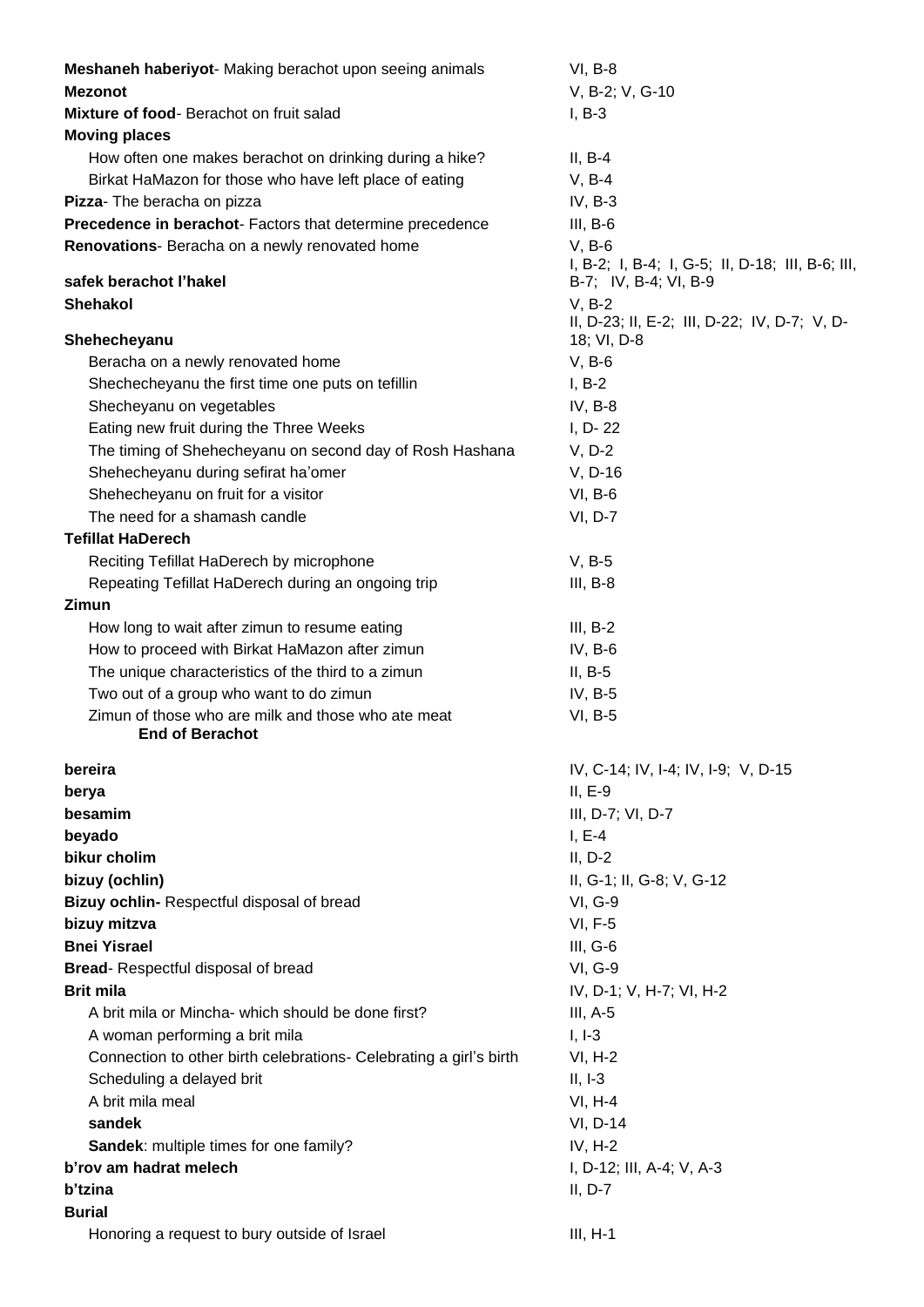| Burying wisdom teeth                | $V. G-11$           |
|-------------------------------------|---------------------|
| <b>Calender-</b> see Mo'adim        |                     |
| chag                                | III. D-10           |
| challa-see Kashrut/Hafrashat challa | $III. E-8. IV. C-9$ |
| chamata meruba mitzilata            | $II. D-5$           |
| chametz- see Pesach/Chametz         |                     |
|                                     |                     |

## **Chanuka**

| <b>Chanuka lighting</b>                                                                                                                         |                                              |
|-------------------------------------------------------------------------------------------------------------------------------------------------|----------------------------------------------|
| How long to keep Chanuka candles lit                                                                                                            | $II, D-9$                                    |
| Public lighting- lighting candles before dismissal from school                                                                                  | $II, D-11$                                   |
| Lighting Chanuka lights on Friday                                                                                                               | $III, D-12$                                  |
| Mincha before Chanuka lighting on Friday                                                                                                        | IV, D-8                                      |
| Lighting Chanuka candles when returning home late                                                                                               | $IV, D-7$                                    |
| Where to light Chanuka lights- inside or outside?                                                                                               | III, D-11                                    |
| Women lighting Chanuka candles                                                                                                                  | $II, D-10$                                   |
| Lighting Chanuka candles away from home                                                                                                         | $I, D-11$                                    |
| The need for a shamash candle                                                                                                                   | <b>VI, C-7</b>                               |
| Chanuka lighting for those in transit                                                                                                           | VI, D-8                                      |
| Chanuka lighting and Havdala - which first?                                                                                                     | VI, D-9                                      |
| <b>Chanukiya</b> (menora)- The validity of artistic chanukiyot                                                                                  | $I, D-10$                                    |
| Seudat mitzva- Festive meal on Chanuka                                                                                                          | $V, D-8$                                     |
| <b>Time-zone issues</b>                                                                                                                         | VI, D-8                                      |
| chanukat habayit                                                                                                                                | V, B-6; V, D-18                              |
| <b>Charedi</b>                                                                                                                                  | $III, G-2$                                   |
| chatzitza- see Tefillin; Kashrut/Tevillat Keilim                                                                                                |                                              |
| chatzot (of day or night)                                                                                                                       | I, C-11; I, D-14; III, D-1 IV, D-18; VI, A-7 |
| chazaka                                                                                                                                         | $III, I-4$                                   |
| chazan- see Tefilla/Chazan                                                                                                                      | II, A-7; II, A-9; II, A-11; V, A-10          |
| chazarat hashatz- see Tefilla/Chazarat HaShatz                                                                                                  |                                              |
| cherem                                                                                                                                          | II, H-1; IV, I-2; VI, I-12                   |
| cheresh/shoteh/katan                                                                                                                            | $II, H-13$                                   |
| chesed                                                                                                                                          | $III, G-1$                                   |
| children- see Chinuch; Katan                                                                                                                    |                                              |
| chillul HaShem                                                                                                                                  | $III, I-1; IV, I-3$                          |
| <b>Chinuch</b>                                                                                                                                  | $II, H-13$                                   |
| A child assembling a train-track set on Shabbat                                                                                                 | $II, C-13$                                   |
| Are children obligated in Mishlo'ach Manot?                                                                                                     | IV, D-9                                      |
| Benefiting on Shabbat from work done by a child                                                                                                 | $I, C-14$                                    |
| Buying a separate lulav for boys under bar mitzvah                                                                                              | $I, D-7$                                     |
| Children fasting on Yom Kippur                                                                                                                  | $I, D-4$                                     |
| Crossing at a red light                                                                                                                         | $I, H-2$                                     |
| Dealing with the tensions of a complex upbringing                                                                                               | $III, G-2$                                   |
| Preventing a son's chillul Shabbat                                                                                                              | $IV, C-3$                                    |
| Teaching berachot over non-kosher food                                                                                                          | $I, B-1$                                     |
| The violation of Shabbat by small children                                                                                                      | $IV, C-1$                                    |
| A make-believe minyan for children                                                                                                              | $VI, A-4$                                    |
| chiyuv (to lead tefilla as merit for deceased)                                                                                                  | $III, A-4$                                   |
| chiyuv latzeit y'dei shamayim                                                                                                                   | $III, I-1$                                   |
| Chol HaMo'ed- see Mo'adim/Chol HaMo'ed<br>Chukot hagoyim (copying gentile practices)- Use of phrase whose<br>etymology is from another religion | IV, G-13                                     |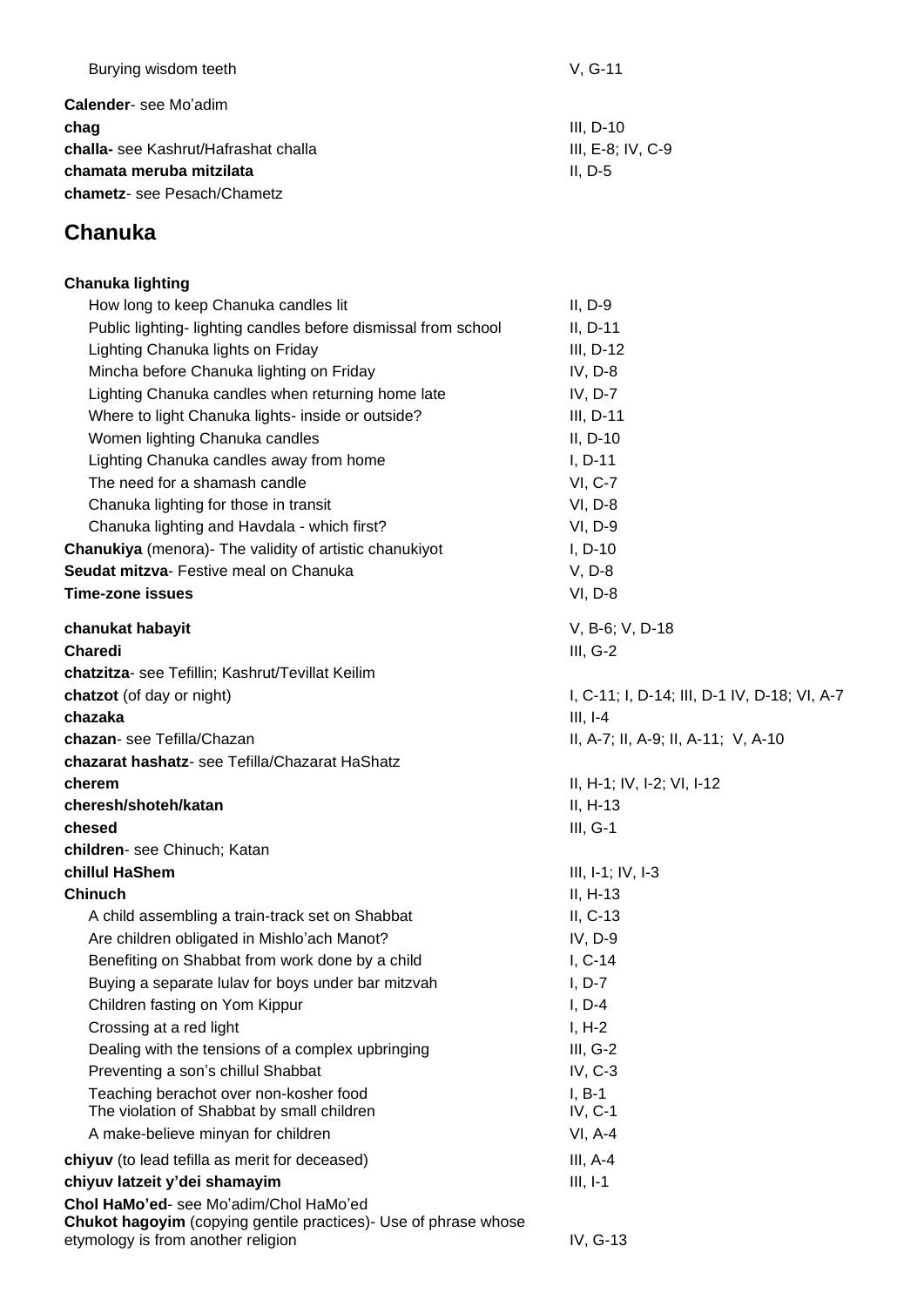| Chukot hagoyim-Standing for memorial siren                       | $I, H-7$                                        |
|------------------------------------------------------------------|-------------------------------------------------|
| chumash (text that is not on klaf)                               | $V, A-13$                                       |
| chumra- see also Thematic Index/chumrot                          | $II, E-4$                                       |
| chupa- see Marriage                                              |                                                 |
|                                                                  | I, H-1; II, A-10; II, A-11; II, H-7; III, A-17; |
| chutz la'aretz                                                   | III, H-1; IV, D-6; V, D-6; II, D-7; VI, G-2     |
| customs- see Minhag                                              |                                                 |
| Damaging one's body-Removing tattoos before conversion           | III, G-11                                       |
| Dati Leumi                                                       | $III, G-2$                                      |
| davar ha'aveid                                                   | $II, D-8$                                       |
| davar she'eino mitkaven                                          | III, C-5; III, C-7; III, C-14; V, C-1; VI, C-11 |
| davar shelo ba la'olam                                           | $V, E-5$                                        |
| dayan                                                            | $V, I-12$                                       |
| Death-Wearing the clothes of the deceased                        | $II, I-1$                                       |
| dei machsoro                                                     | $II, F-3$                                       |
| derech eretz                                                     | $I, A-2$                                        |
| dikduk                                                           | III, A-12                                       |
| din                                                              | $III, D-1$                                      |
| divrei Torah (treatment of written version)                      | $II, G-4$                                       |
| <b>Dreams-Reacting to bad dreams</b>                             | $I, H-4$                                        |
|                                                                  |                                                 |
| duchan, duchen- see Tefilla/Birkat Kohanim                       | III, A-18                                       |
| eiruv (of different types)- see Shabbat; Mo'adim/Yom Tov         |                                                 |
| eit ratzon                                                       | III, D-1; VI, A-5                               |
| End of Days- Kaddish HaGadol for burial and a siyum              | IV, A-19                                        |
| Eretz Yisrael- see also ben Eretz Yisrael,                       | $III, H-1$                                      |
| Leaving Eretz Yisrael for a trip                                 | VI, G-2                                         |
| Fulfilling living in Israel without intention                    | $VI, G-3$                                       |
| Aliya: Making aliya during Chol HaMo'ed                          | $II, D-14$                                      |
| The best way to spend money on Israel                            | V, G-5                                          |
| Chanukat habayit during the Three Weeks                          | V, D-18                                         |
|                                                                  |                                                 |
| <b>Fast Days</b>                                                 |                                                 |
| Caffeine pills on fast days                                      | IV, D-19                                        |
| Continuing a fast after mistakenly breaking it                   | $II, D-21$                                      |
| Hatarat nedarim to suspend self-imposed fast                     | $I, H-14$                                       |
| Fasting if a sefer Torah falls                                   | $I, G-7$                                        |
| Father's obligation- Does it apply to pidyon haben of adult son? | $I, I-5$                                        |
| Fence (ma'akeh)                                                  |                                                 |
| A fence for the roof of an apartment building                    | $V, G-8$                                        |
| Building a proper guardrail                                      | $I, H-8$                                        |
| Fruit trees- Cutting down fruit trees                            | $I, H-10$                                       |
| Fruit trees- Cutting down fruit trees for recreational purpose   | VI, G-13                                        |
|                                                                  | $II, K-4$                                       |
| ga'ava                                                           |                                                 |
| gabbai                                                           | II, F-2; II, F-4; III, I-12                     |
| gemach                                                           | VI, G-6                                         |
| gematria                                                         | V, D-17                                         |
| gemilut chasadim                                                 | $III, G-1$                                      |
| geniza- see Holy articles/Geniza                                 |                                                 |
| gerama (on Shabbat and regarding damages)                        | IV, C-6; IV, C-7; IV, I-8; VI, C-11; IV, I-6    |
| Get (divorce)                                                    | <b>VI, H-7</b>                                  |
| Get- Public sanctions against one refusing to give a get         | $I, I-1$                                        |
| gezeira l'gezeira                                                | $II, E-4$                                       |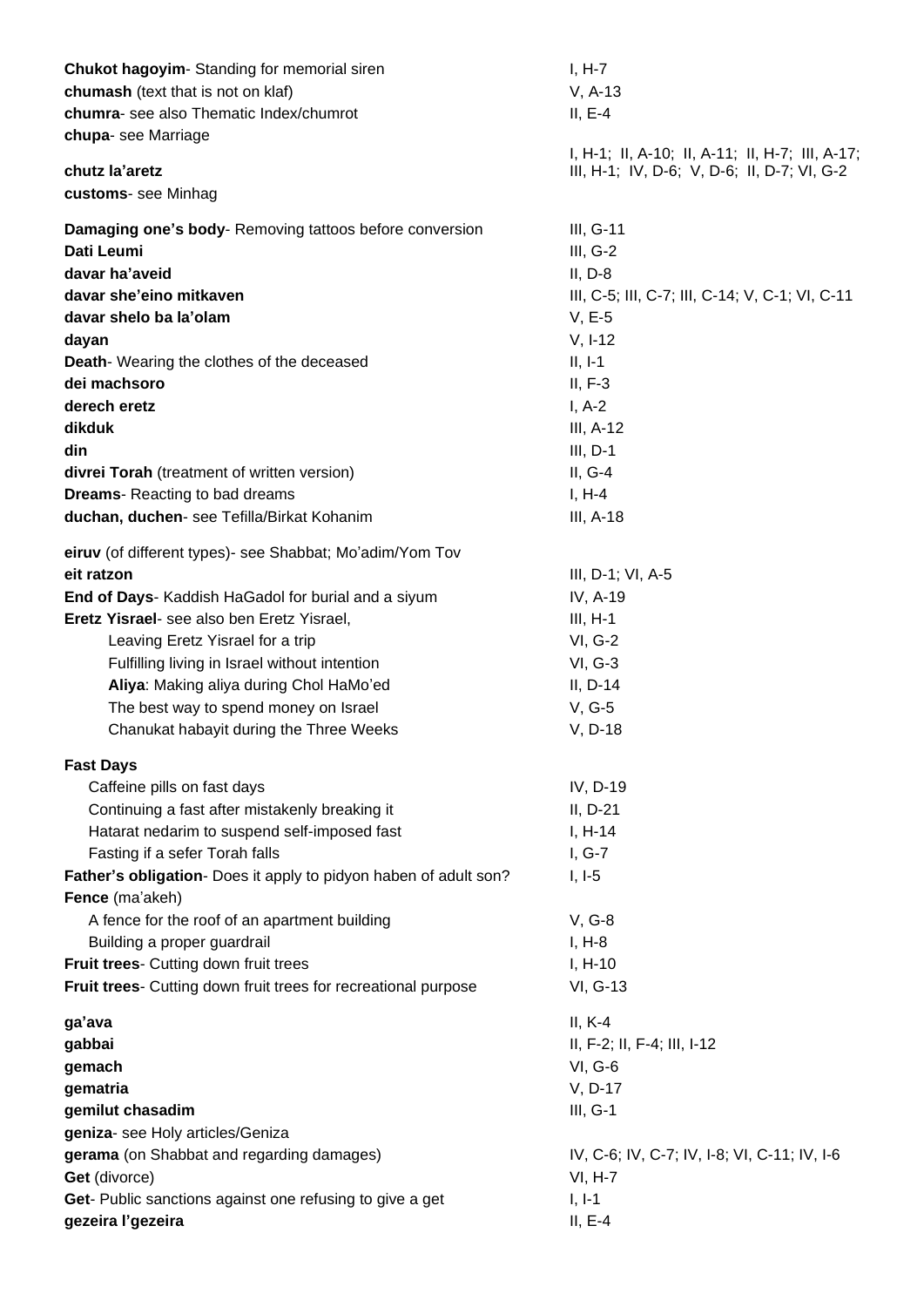| gezeirot                                                | $V, C-1$        |
|---------------------------------------------------------|-----------------|
| gezel sheina                                            | IV, G-1         |
| goy shel Shabbat                                        | $III, C-1$      |
| graf shel re'i                                          | III, C-11       |
| g'ram kibbuy                                            | $III, D-3$      |
| grape juice- see Berachot; Shabbat/Kiddush              |                 |
| gud oh agud                                             | $II, J-3$       |
| guest- see Hachnasat Orchim                             |                 |
| hachana-see Shabbat/Hachana                             |                 |
| hachnasat kalla                                         | $V, H-4$        |
| Hachnasat Orchim (hosting guests)                       |                 |
| Hosting a difficult guest                               | IV, G-1         |
| Does hosting count as giving tzedaka?                   | $III, G-1$      |
| hachnasat sefer Torah                                   | $V, D-7$        |
| hagbaha                                                 | V, D-5          |
| hair removal- see Lo Yilbash, shaving                   |                 |
| Halacha                                                 |                 |
| Our approach to the gray areas of Halacha               | $I, H-6$        |
| What can be learned from the silence of poskim?         | $V, G-1$        |
| harchaka d'Rabbeinu Tam                                 | $I, I-1$        |
| hasagat g'vul                                           | $III, I-11$     |
| hashavat aveida- see Monetary Law/Hashavat Aveida       |                 |
| <b>HaShem's Name</b>                                    | II, A-7, V, B-1 |
| A donor's name above HaShem's Name                      | $I, G-8$        |
| Treatment of abbreviations of HaShem's Name             | $I, G-9$        |
| How to pronounce HaShem's Names in semi-formal contexts | $II, G-3$       |
|                                                         |                 |

# **Hashkafa (Jewish Outlook)**

| Anava-Reconciling modesty with self-promotion                                             | $II, K-4$                    |
|-------------------------------------------------------------------------------------------|------------------------------|
| Balance in adherence to mitzvot- Why certain halachic issue seem<br>to be overly stressed | $I, K-4$                     |
| Bitul Torah- A choice of professions                                                      | $II, K-1$                    |
| <b>Disagreement done properly</b>                                                         | $II, K-2$                    |
| Jewish Education as a profession                                                          | $I, K-2$                     |
| Precedence in mitzvot- Choosing the most appropriate mitzvot                              | $I, K-5$                     |
| Predetermination- Can divine decrees be changed?                                          | $II, K-3$                    |
| <b>Professions-</b> A choice of professions                                               | $II, K-1$                    |
| Remedies for the sick                                                                     | $I, K-1$                     |
| Tzedaka from money earned in a prohibited manner                                          | $I, K-3$                     |
| Public needs vs. private needs                                                            | $I, H-3$                     |
| Irresponsible halachic response                                                           | VI, G-14                     |
| <b>Hatarat nedarim</b><br>Hatarat nedarim by Skype                                        | I, H-12; V, D-16<br>$V, G-6$ |
| Hatarat nedarim to suspend a good practice                                                | $I, H-14$                    |
| hatavat chalom                                                                            | $I, H-4$                     |
| Havdala- see Shabbat/Havdala; Mo'adim/Yom Tov/Havdala                                     | II, D-24                     |
| havla'a- see Shabbat/S'char Shabbat                                                       | $I, D-9$                     |
| hazmana (lav) milta                                                                       | I, G-2; V, C-6               |
| <b>Hebrews</b>                                                                            | $III, G-6$                   |
| hechsher                                                                                  | $III, D-9$                   |
| hechsher mitzva                                                                           | III, D-12; V, G-5            |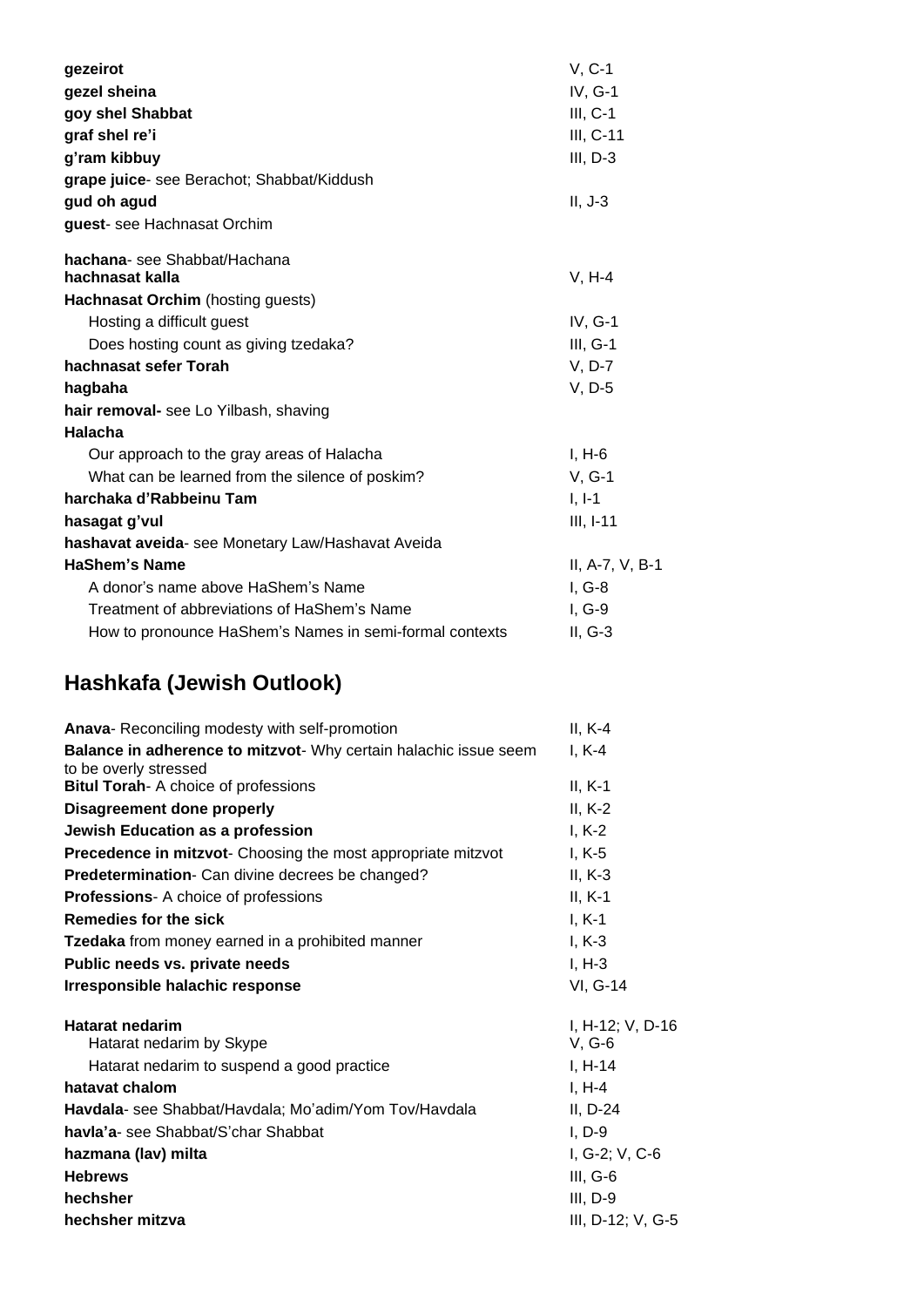**hefsek**- see also Tefilla/Hefsek

**hezek re'iya** II, H-1; IV, I-2 **hikon likrat Elokecha IV, A-1** 

**Holidays**- see Mo'adim; major holidays have separate sections

### **Holy articles**

**heffer** III, D-16; III, I-6; III, I-12; III, I-16; IV, I-4 II, B-1; II, D-18; III, D-7; III, D-16; V, D-2; VI, D-7 **heter iska** I, F-6; III, G-8; IV, G-8; VI, G-7

| Beit Knesset- Selling property used as a shul              | VI, G-10                 |
|------------------------------------------------------------|--------------------------|
| Bima- Placing books on a bima                              | $III, F-2$               |
| Geniza                                                     | V, F-1; VI, F-3          |
| Disposal of packaging of holy books                        | $II, G-6$                |
| Disposal of Torah publications                             | II, G-7                  |
| Disposal of old tzitzit                                    | II, G-8                  |
| Disposing of netilat yadayim cup                           | <b>VI, F-5</b>           |
| Holy scrolls- Using holy scrolls as art                    | $I, G-2$                 |
| <b>Honor of Torah Book</b>                                 | $II, G-6$                |
| Folding the page of a sefer in place of a bookmark         | $II, G-1$                |
| Writing in holy texts                                      | $II, G-2$                |
| Protecting sefarim but aiding terrorists                   | $V, F-1$                 |
| Lowering status of holy article- Using holy scrolls as art | $I, G-2$                 |
| Mezuzot- see Mezuzot                                       |                          |
| Parochet (curtain)- Permissibity of a mesh parochet        | $II, H-6$                |
| Selling holy articles- May one sell inherited tefillin?    | $V, F-5$                 |
| Shulchan- Leaning on the shulchan                          | IV, F-7                  |
| Names of HaShem- see HaShem's Name                         |                          |
| Kissing a sefer Torah with a siddur                        | $I, G-6$                 |
| noy kedusha                                                | VI, F-4                  |
| Wearing jewelry containing Torah content                   | $II, G-4$                |
| Yad- Taking a yad into a bathroom                          | <b>VI, F-4</b>           |
| Honoring Parents- see Kibbud Av VaEm                       |                          |
| <b>Honoring Important People and Things</b>                |                          |
| Standing for a chatan and a kalla                          | $V, H-3$                 |
| Partial standing for talmidei chachamim                    | III, G-9                 |
| human dignity- see k'vod haberiyot                         |                          |
| insurance policy                                           | $V, I-11$                |
| ishto k'gufo                                               | $II, D-10$               |
| <b>Israelites</b>                                          | $III, G-6$               |
| issur hana'ah                                              | I, E-5; IV, E-1; VI, E-6 |
| <b>istanis</b>                                             | $V, D-3$                 |
| itchazek issura                                            | $I, E-4$                 |
| <b>Ivrim</b>                                               | $III, G-6$               |
| kablan                                                     | I, C-18                  |
| Kaddish-see Tefilla/Kaddish                                |                          |
| kalla- see Marriage/chatan v'kalla                         |                          |
| karmelit                                                   | IV, C-13                 |
| <b>Kashrut</b>                                             |                          |
| <b>Bishul Akum</b>                                         | II, E-6; V, E-6          |

Bishul akum regarding pancakes I, E-11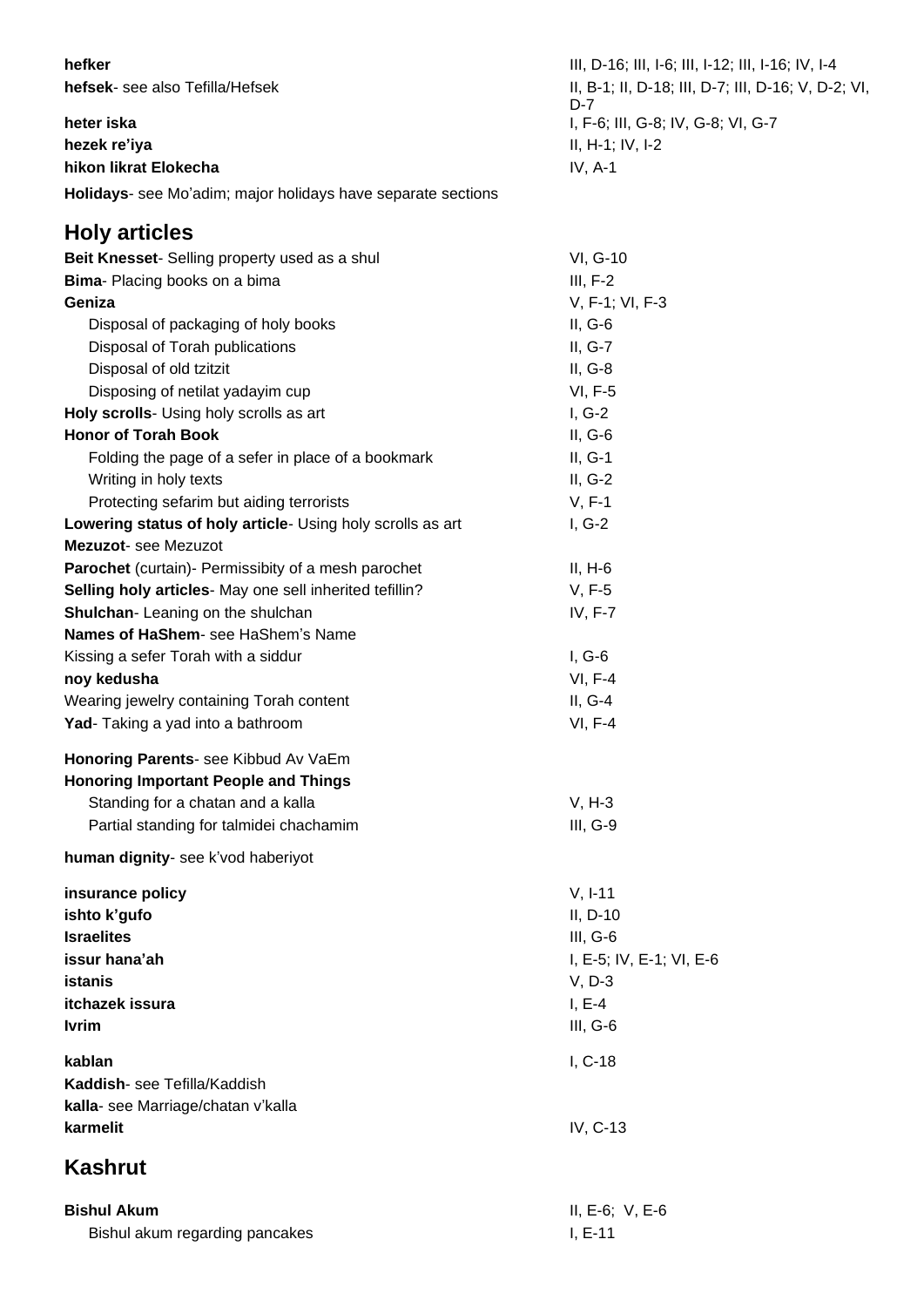| Food cooked by a non-Jew                                  | $II, E-10$                 |
|-----------------------------------------------------------|----------------------------|
| Cooking done by non-Jewish caregiver                      | $II, H-9$                  |
| Bitul (b'shishim)                                         | $I, E-8, II, E-2$          |
| Kashrut of tequila with a worm                            | $II, E-9$                  |
| <b>Blood-</b> Swallowing blood from a cracked lip         | $I, E-10$                  |
| <b>Bread knife- Pareve bread knife</b>                    | $II, E-5$                  |
| challa - see Kashrut/Hafrashat challa                     |                            |
| cheilev                                                   | $III, E-5$                 |
| <b>Commerce/Contact with Non-kosher Food</b>              | $I, E-6$                   |
| Buying food without a hechsher for a friend               | $V, E-1$                   |
| Futures contracts of pigs                                 | $V, E-5$                   |
| What may a slaughter house do with non-kosher by-products | $III, E-5$                 |
| Attending a non-kosher culinary school                    | $II, E-8$                  |
| Providing non-kosher food for non-Jewish workers          | $VI, E-5$                  |
| Working on a non-kosher establishment                     | $VI, E-6$                  |
| Davar Charif (sharp food)                                 |                            |
| The status of cutting board used for onions               | $V, E-2$                   |
| The status of onions chopped in a dairy food processor    | $II, E-7$                  |
| eino ben yomo                                             | III, E-3; VI, E-2; VI, E-3 |
| hadacha                                                   | $III, E-1$                 |
| Hafrashat challa- When part was baked and part is dough   | $III, E-8$                 |
| Hafrashat challa- Discarding separated challa             | $V, E-4$                   |
| Hagala- For how long should hagala be done?               | IV, $E-4$                  |
| Human body- Swallowing blood from a cracked lip           | $I, E-9$                   |
| <b>Insects-</b> Children checking food for insects        | $I, E-4$                   |
| <b>Kashering</b>                                          | $I, E-10$                  |
| For how long should hagala be done?                       | IV, $E-4$                  |
| Kashering china                                           | $I, E-2$                   |
| Kashering a water kettle that came in contact with cheese | III, $E-3$                 |
| Kashering utensils from meat to dairy                     | $I, E-3$                   |
| Kilayim (mixed planting)- Eating the product of kilayim   | $II, E-3$                  |
| Kilayim- Kilayim outside Israel                           | $II, H-7$                  |
| kavush k'mevushal                                         | $II, E-9$                  |
| k'bol'oh kach polto                                       | $III, E-3$                 |
| k'dei netilla                                             | $I, E-8$                   |
| kinuach                                                   | $III, E-1$                 |
| libun/libun kal                                           | I, E-7; III, E-3; IV, D-14 |
| Lifnei iver (causing someone to sin)                      |                            |
| Buying food without a hechsher for a friend               | $V, E-1$                   |
| What may a slaughter house do with non-kosher by-products | $III, E-5$                 |
| Torah knowledge for the non-observant                     | VI, G-5                    |
| Ma'aseh Shabbat- An oven used for chillul Shabbat         | $V, E-6$                   |
| <b>Meat and Fish</b>                                      |                            |
| Prohibition of eating meat and fish together              | $II, E-2$                  |
| Roasting chicken and fish together in an oven             | IV, $E-3$                  |
| <b>Meat, Milk, and Pareve</b>                             | $III, E-3$                 |
| Cooking together- Attending a non-kosher culinary school  | $II, E-8$                  |
| The status of a cutting board used for onions             | $V, E-2$                   |
| Does food stay pareve in a cooking bag?                   | IV, $E-2$                  |
| Does tasting a fleishig crumb make one fleishig?          | $III, E-1$                 |
| Kashrut of an animal fed meat and milk                    | IV, E-1                    |
| Milk that fell on hot meat                                | $I, E-7$                   |
| Poultry- Why is it considered meat?                       | $I, E-1$                   |
| Rejecting a stringency regarding milk and meat            | $II, E-4$                  |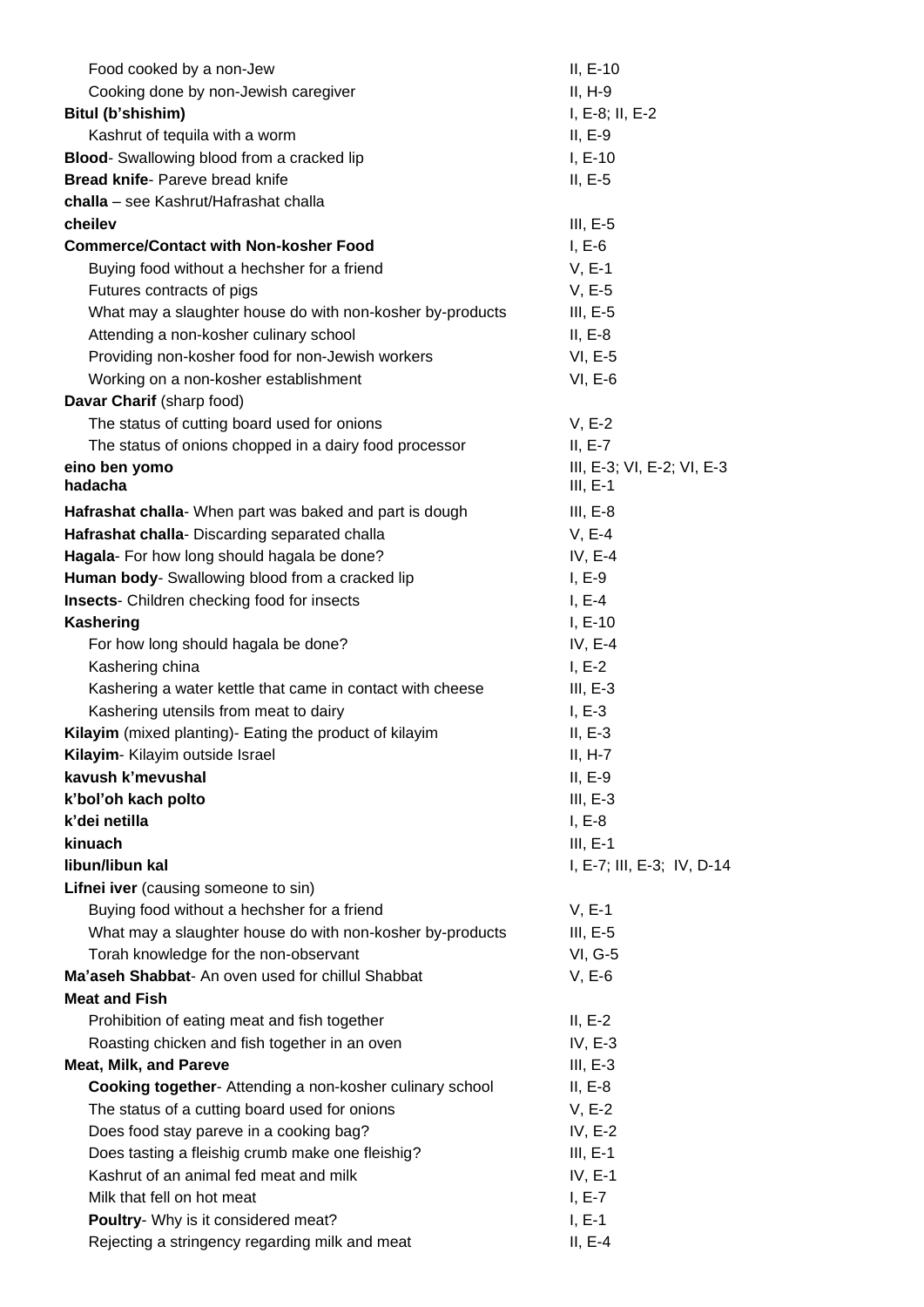| Rinsing after eating pareve food cooked in a fleishig pot             | $III, E-4$                                                      |
|-----------------------------------------------------------------------|-----------------------------------------------------------------|
| Use of a fleishig oven for pareve food                                | $I, E-6$                                                        |
| Using a knife sharpener for milchig and fleishig knives               | $III, E-2$                                                      |
| Using a water urn for milchig and fleishig                            | $V, E-3$                                                        |
| Waiting between meat and milk                                         | $II, E-1$                                                       |
| Why certain halachic issue seem to be overly stressed                 | $I, K-4$                                                        |
| A pareve bread knife                                                  | $II, E-5$                                                       |
| Eating dairy-leaning foods after meat                                 | $VI, E-1$                                                       |
| Pareve food cooked in a meat utensil                                  | $VI, E-2$                                                       |
| Pareve food in meat and then milk utensils                            | $VI, E-3$                                                       |
| Minhagim of kashrut- Kashering utensils from meat to dairy            | $I, E-3$<br>I, E-7; II, E-7; III, E-3; III, E-4; IV, E-2; V, E- |
| nat bar nat (chezkat chalavi/besari)                                  | 2; VI, E-1; VI, E-2; VI, E-3                                    |
| ne'itza b'karka                                                       | $III, E-2$                                                      |
| Non-Jews and Kashrut- see also Kashrut/Bishul Akum                    |                                                                 |
| What a slaughter house may do with non-kosher by-products             | III, $E-5$                                                      |
| Exchanging non-kosher wine                                            | $I, E-5$                                                        |
| Tasting unsupervised wine                                             | $VI, E-4$                                                       |
| Providing non-kosher food for non-Jewish workers                      | $VI, E-5$                                                       |
| notein ta'am lifgam                                                   | III, E-3; V, E-2                                                |
| <b>Onions-</b> The status of onions chopped in a dairy food processor | $II, E-7$                                                       |
| <b>Oven-</b> Roasting chicken and fish together in an oven            | IV, $E-3$                                                       |
| Oven- Use of a fleishig oven for pareve food                          | $I, E-6$                                                        |
| pareve- see Kashrut/Meat, Milk, and Pareve                            |                                                                 |
| pat akum                                                              | $II, E-6$                                                       |
| reicha                                                                | IV, E-3; V, E-4                                                 |
| Tasting non-kosher- Attending a non-kosher culinary school            | $II, E-8$                                                       |
| Tasting non-kosher- Tasting unsupervised wine                         | $VI, E-4$                                                       |
| ta'am                                                                 | $III, E-2; III, E-3$                                            |
| Teaching berachot over non-kosher food                                | $I, B-1$                                                        |
| <b>Tevillat Keilim</b>                                                |                                                                 |
| Tevillat keilim when there is an air pocket                           | $III, E-7$                                                      |
| Tovelling commercial food-producing equipment                         | $III, E-6$                                                      |
| Using a non-toveled utensil one time                                  | $II, E-11$                                                      |
| Validity of tevillat keilim with a chatzitza on a handle              | $II, E-12$                                                      |
| What to do when tevillat keilim is not feasible                       | IV, $E-5$                                                       |
| What utensils require tevillat keilim?                                | $I, E-10$                                                       |
| klei seuda                                                            | I, E-10; II, E-11; II, E-12; III, E-6                           |
| Terumot and ma'asrot- Terumot and ma'asrot on spices                  | IV, G-12                                                        |
| Wine- Exchanging non-kosher wine                                      | $I, E-5$                                                        |
| Wine- Tasting unsupervised wine<br>end of Kashrut                     | $VI, E-4$                                                       |
| Katan (minor child)                                                   | $I, J-3$                                                        |
| Reciting HaGomel for a child who was saved                            | $III, B-10$                                                     |
| Tzitzit attached by a katan                                           | IV, F-2                                                         |
| Berachot made by a katan for a gadol                                  | $I, B-7$                                                        |
| The violation of Shabbat by small children                            | $IV, C-1$                                                       |
| Children checking food for insects                                    | $I, E-4$                                                        |
| Using diapers with disintegrating marks                               | VI, C-11                                                        |
| k'beitza                                                              | $III, B-1$                                                      |
|                                                                       | II, G-4; II, G-6; II, G-7; III, F-2; IV, F-6; VI, G-            |
| kedusha (sanctity)                                                    | 10                                                              |
| kedushat shvi'it                                                      | II, D-6; III, C-16; V, D-11                                     |
| ketav ashuri                                                          | I, G-9                                                          |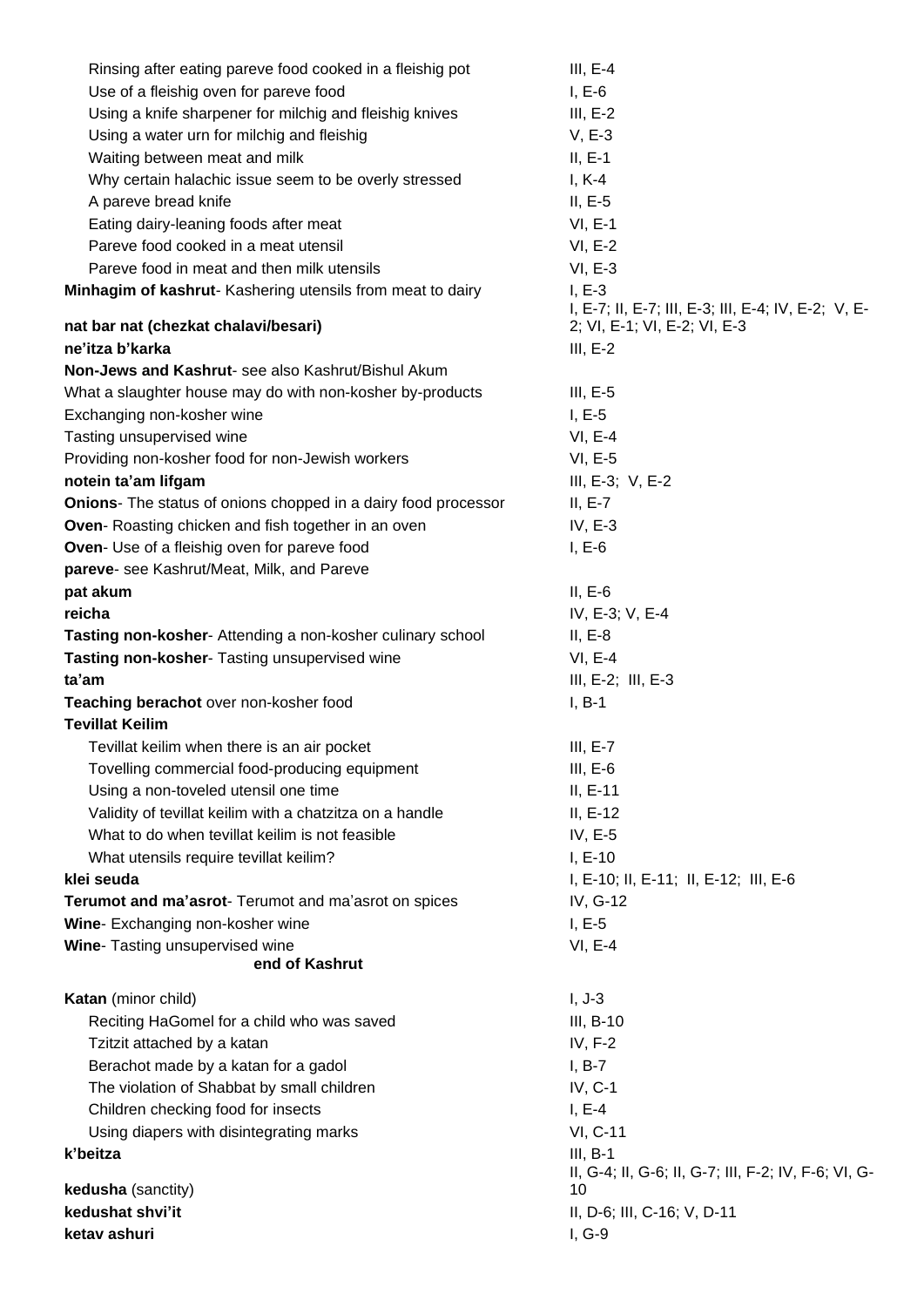| ketoret                                                   | $IV, H-2$                                                      |
|-----------------------------------------------------------|----------------------------------------------------------------|
| Ketuba- see Marriage/Ketuba                               |                                                                |
| <b>Kevura-</b> see Burial                                 |                                                                |
| Kibbud Av Va'em (respect for parents)                     |                                                                |
| Giving an injection to one's parent                       | $II, I-5$                                                      |
| Making children pay for household damage                  | $I, J-3$                                                       |
| Refraining from sitting in a parent's seat                | $III, G-4$                                                     |
| Standing for parents in our times                         | $V, H-1$                                                       |
| Veto power for parents on choice of spouse?               | IV, G-2                                                        |
| Therapeutic disrespect toward a parent                    | $VI, H-1$                                                      |
| kibush (of Eretz Yisrael)                                 | $V, G-5$                                                       |
| kida                                                      | $II, D-3$                                                      |
| Kiddush- see Shabbat/Kiddush; Seudat Hoda'a               |                                                                |
| kiddushin                                                 | I, I-2; VI, H-5                                                |
| kilei (hakerem/harkava/zera'im)                           | $II, H-7$                                                      |
|                                                           | $V, B-1$                                                       |
| kinuy                                                     | I, D-7; I, J-4; II, C-17; II, F-2; III, I-1; IV, D-            |
| kinyan (general and specific forms)                       | 13; IV, I-3; V, I-3, V, I-7                                    |
| Kipa- Origin of the practice of men to cover their heads  | $III, G-5$                                                     |
| Klaf                                                      | III, D-14; V, A-13                                             |
| Must the oleh for maftir read along?                      | $III, A-11$                                                    |
| <b>Klal Yisrael</b>                                       | $III, G-2$                                                     |
|                                                           | I, C-15; II, C-13; II, E-11; II, E-12; III, C-13;              |
| kli- see also Kashrut/Tevillat Keilim; Shabbat/Muktzeh    | $III, D-9; III, I-7$                                           |
| kli cheres                                                | $I, E-2$                                                       |
| kli (rishon/sheni/shlishi)                                | I, C-12; VI, C-5                                               |
| kli shemelachto l'issur                                   | VI, C-16                                                       |
| k'nas                                                     | I, C-14; V, D-15                                               |
| kohen                                                     | VI, A-2; VI, A-11                                              |
| kohen gadol                                               | I, G-8; III, F-1                                               |
| <b>Korban Pesach</b>                                      | I, D-14; VI, C-3; VI, D-15                                     |
| korban tamid                                              | IV, $A-5$                                                      |
| <b>Korban Todah</b>                                       | <b>VI, G-8</b>                                                 |
| korbanot                                                  | III, D-10                                                      |
| Kri'at Shema Al HaMita- see Berachot/HaMapil              |                                                                |
| <b>K'tav Ashurit</b>                                      | $II, G-4$                                                      |
| k'vod haberiyot<br>k'vod hatzibbur                        | I, C-16; I, D-18; II, H-5; III, H-2; V, H-2                    |
|                                                           | $III, A-6$<br>I, B-3; IV, B-7; IV, C-9; IV, D-11; V, D-14; VI, |
| k'zayit                                                   | G-9                                                            |
| <b>Lashon Hara</b>                                        |                                                                |
| Stopping fare-beaters                                     | $III, I-8$                                                     |
| Disclosing problems of another's apartment                | $V, G-2$                                                       |
| lev beit din matneh                                       | II, G-6; IV, F-7                                               |
| levi                                                      | III, A-13; III, A-16                                           |
| <b>Lifeni Iver</b>                                        | II, C-20; II, C-22; II, E-3; V, H-2; V, G-2                    |
| Buying food without a hechsher for a friend               | $V, E-1$                                                       |
| Guidelines on warning people about forbidden actions      | IV, G-5                                                        |
| Making egg matzot available to guests at a hotel          | $III, D-19$                                                    |
| Preventing a son's chillul Shabbat                        | IV, C-3                                                        |
| Using a driver who did not make Havdala                   | $III, C-2$                                                     |
| What may a slaughter house do with non-kosher byproducts? | $III, E-5$                                                     |
| Lishmah                                                   | $V, G-3$                                                       |
| lo plug                                                   | VI, B-9                                                        |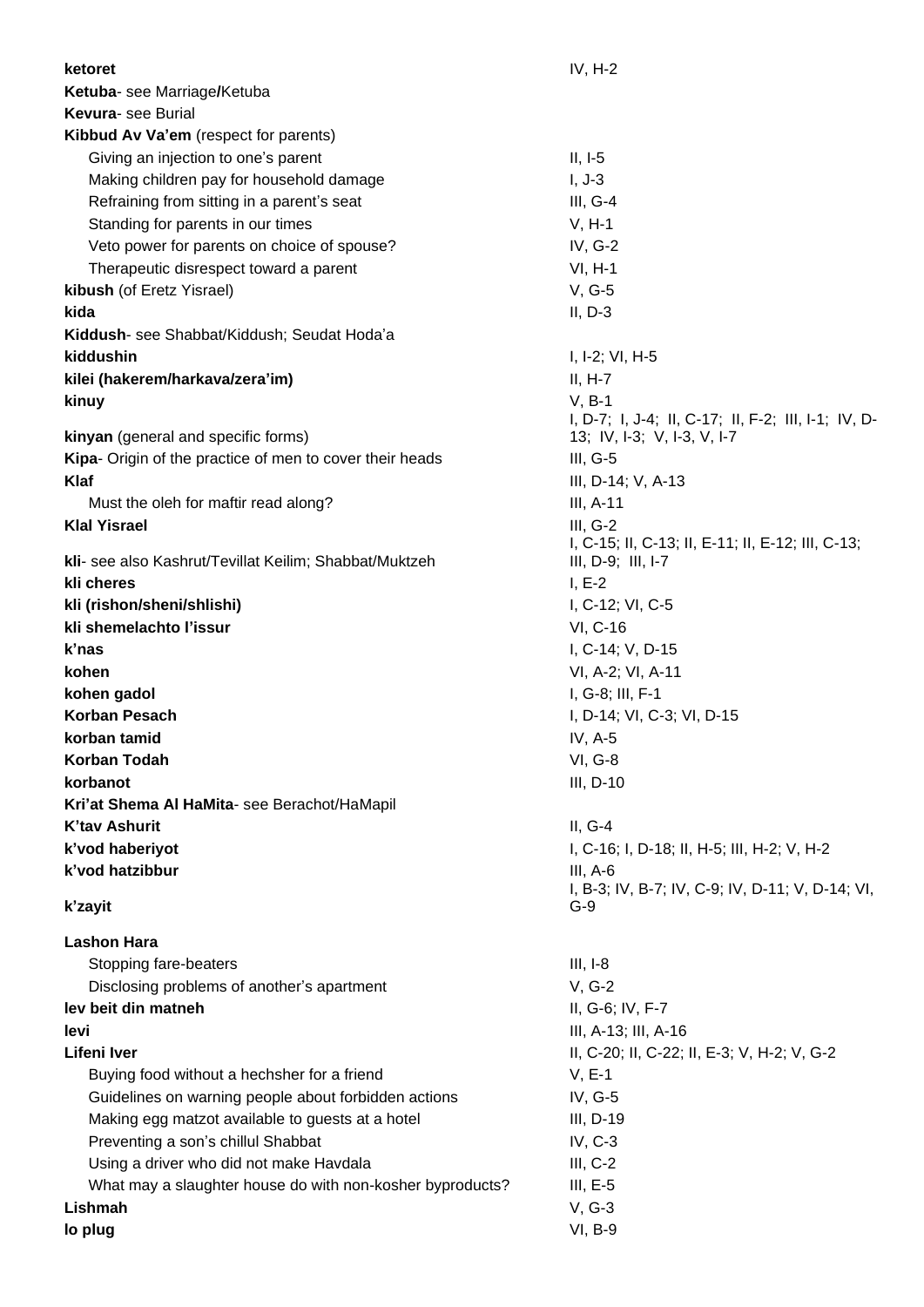| lo tachmod                                   | $V, I-4$                                                         |
|----------------------------------------------|------------------------------------------------------------------|
| lo taguru                                    | $V, I-12$                                                        |
| lo titgod'du                                 | II, H-8; VI, D-12                                                |
| lo yilbash                                   | $VI, G-1$                                                        |
| Lo yilbash- Removing hair from eyebrows      | VI, G-11                                                         |
| ma'achalot assurot                           | $V, E-6$                                                         |
| ma'akeh-see Fence                            |                                                                  |
| ma'alin bakodesh v'ein moridin               | $VI, F-3$                                                        |
| ma'aser kesafim- see Tzedaka/Ma'aser Kesafim |                                                                  |
| ma'aser sheni- see also Agricultural Law     | IV, G-12                                                         |
| ma'asrot                                     | $III, A-13$                                                      |
| makom kavua                                  | $I, A-1$                                                         |
| makom p'tur                                  | $V, C-1$                                                         |
| makpid                                       | III, E-7; IV, G-11                                               |
| mamrani                                      | $IV, I-11$<br>I, E-9; I, H-13; II, C-22; II, C-23; III, C-12; V, |
| marit ayin                                   | C-11; V, C-12; V, E-1; VI, E-5                                   |

# **Marriage**

| chatan v'kalla                                                                                 | III, H-3; III, H-4; IV, H-4; IV, H-5; VI, H-5 |
|------------------------------------------------------------------------------------------------|-----------------------------------------------|
| chatan domeh l'melech                                                                          | $V, H-3$                                      |
| Differences in second marriage- Omitting Tachanun in the presence<br>of the recently remarried | $IV, H-5$                                     |
| Ketuba                                                                                         |                                               |
| A fading ketuba                                                                                | $V, H-6$                                      |
| A mistake in a ketuba                                                                          | $V, H-5$                                      |
| A mistaken ketuba at a wedding                                                                 | $III, H-2$                                    |
| The date in a Ketuba of an early evening wedding                                               | $IV, H-3$                                     |
| Undesirable stringincies in ketubot                                                            | <b>VI, H-7</b>                                |
| Filling in a copy of a ketuba after the fact                                                   | <b>VI, H-8</b>                                |
| mesader kiddushin                                                                              | I, I-4; III, H-2; IV, H-3; V, H-5             |
| mesader kiddushin- How can the rabbi make the "groom's beracha"                                | $VI, H-5$                                     |
| Standing for a chatan and a kalla                                                              | $V, H-3$                                      |
| Sheva Berachot- see Sheva Berachot                                                             |                                               |
| <b>Sivlonot</b>                                                                                | $I, I-2$                                      |
| Holding on to jewelry after a broken engagement                                                | $IV, H-4$                                     |
| Veto power for parents on choice of spouse?                                                    | IV, G-2                                       |
| Wedding spending                                                                               | $V, H-4$                                      |
| Giving a wedding band before the wedding                                                       | $I, I-2$                                      |
| <b>Witnesses-</b> Which relatives are invalid witnesses?<br><b>End of Marriage</b>             | $I, I-4$                                      |
| mashgiach                                                                                      | III, D-19                                     |
| mayim acharonim                                                                                | $II, B-2$                                     |
| mechila- see Monetary Law/Mechila                                                              | $V, H-2$                                      |
| mechusar amana                                                                                 | $IV, I-3$                                     |
| <b>Medicine-</b> Propriety of cosmetic surgery                                                 | $VI, G-1$                                     |
| mehadrin                                                                                       | $III, I-7$                                    |
| mehadrin min hamehadrin                                                                        | $II, D-10$                                    |
| mehudar                                                                                        | V, D-11; V, F-5                               |
| me'ila                                                                                         | $III, F-2$                                    |
| mekabel tumah                                                                                  | $III, D-9$                                    |
| menora (from Beit HaMikdash)                                                                   | VI, D-7                                       |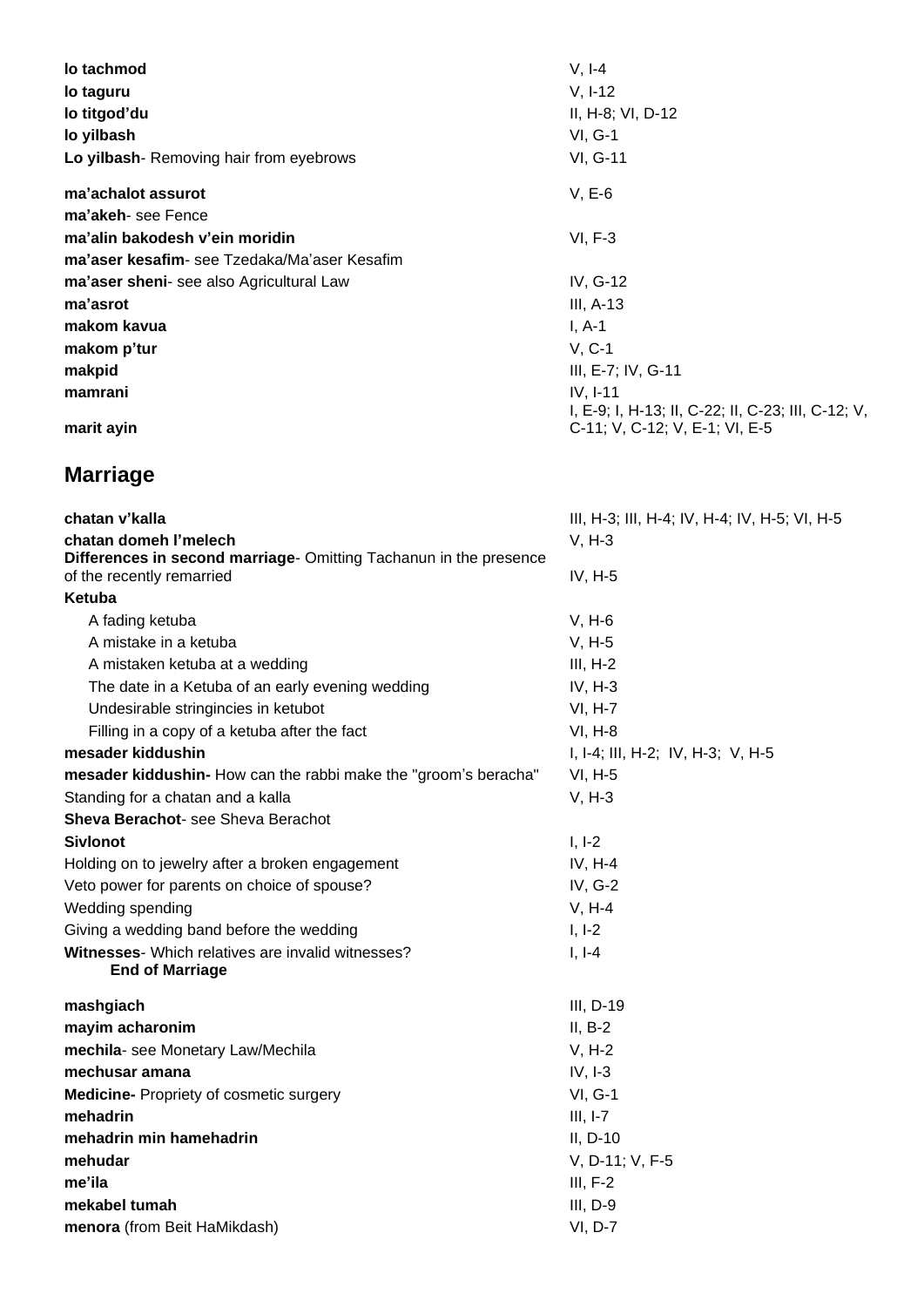| <b>Mezuza</b>                                                                                                       |                       |
|---------------------------------------------------------------------------------------------------------------------|-----------------------|
| Affixing an unrolled Mezuza                                                                                         | $IV, F-8$             |
| Making a new beracha when replacing mezuzot                                                                         | II, G-10              |
| Beracha on mezuza when returning a mezuza                                                                           | $I, G-5$              |
| Leaving mezuzot when vacating an apartment                                                                          | $II, G-9$             |
| Mezuza in the workplace                                                                                             | $I, G-4$              |
| Mezuzot at an office complex shared with non-Jews                                                                   | $I, G-3$              |
| Mezuza at a Jewish-owned commercial establishment                                                                   | $III, F-4$            |
| Does an elevator require a mezuza?                                                                                  | $III, F-3$            |
| <b>Mi Sheberach</b>                                                                                                 | $VI, H-2$             |
| microphone                                                                                                          | $V, B-5$              |
| midda (personal attribute)                                                                                          | $II, K-4$             |
| mikra bikurim                                                                                                       | $II, A-8$             |
| mikveh                                                                                                              | I, E-10; II, E-12     |
| milchig- see also Kashrut/Meat, Milk, and Pareve                                                                    | IV, D-16              |
| <b>Minhag</b>                                                                                                       | VI, H-7               |
| Creating a new shul or changing customs                                                                             | $II, H-8$             |
| Different types of minhag and their level of flexibility                                                            | $V, G-4$              |
| <b>Family minhag</b>                                                                                                |                       |
| A divorced woman reverting to pre-marriage minhagim                                                                 | IV, $G-4$             |
| Changing family traditions of pronunciation                                                                         | $II, A-7$             |
| Following a father's practices on halachic matters                                                                  | $I, H-12$             |
| Minhag to curtail mitzva- An Ashkenazi doing Birkat Kohanim                                                         |                       |
| in a Sephardi Minyan in Chutz La'aretz                                                                              | III, A-17             |
| minhag hamakom                                                                                                      | $I, H-12$             |
| mitzva haba'ah b'aveira                                                                                             | $II, D-4$             |
| mitzva l'kayeim divrei hamet                                                                                        | $IV, I-9$             |
| mitzva sheb'gufo                                                                                                    | IV, D-5               |
| mitzvat aseh/lo ta'aseh                                                                                             | V, G-8                |
| Mitzvot                                                                                                             |                       |
| <b>Balance-</b> Why certain matters seem overly stressed                                                            | $I, K-4$              |
| Delaying mitzva- Scheduling a delayed brit                                                                          | $II, I-3$             |
| Eating before - Women eating before Kiddush<br>Fulfilling mitzva by means of another                                | $II, C-4$             |
| Purim in transit                                                                                                    |                       |
|                                                                                                                     | $V, D-10$<br>$V, B-5$ |
| Reciting Tefillat HaDerech by microphone                                                                            | $VI, D-1$             |
| A woman blowing shofar for a man<br>Chanuka lighting for those in transit                                           | VI, D-8               |
| Megilla reading for visitors to Jerusalem                                                                           | VI, D-12              |
| Levels of obligation                                                                                                |                       |
|                                                                                                                     | $I, D-18$             |
| Reciting sefirat ha'omer for others after missing a day<br>Should a kohen prefer a minyan with an additional kohen? | VI, A-13              |
| The berachot and mitzvot of the mentally challenged                                                                 | $II, H-13$            |
|                                                                                                                     | $I, K-5$              |
| Choosing the most appropriate mitzvot<br>For which mitzvot does shelichut work?                                     | IV, D-6               |
|                                                                                                                     |                       |
| Obligation while sleeping- Waking up to daven                                                                       | $VI, A-2$             |
| Planning the fulfillment of mitzvot- Waking up to daven                                                             | $VI, A-2$             |
| Sacrifices- Veto power for parents on choice of spouse?<br><b>Without intention</b>                                 | IV, G-2               |
|                                                                                                                     |                       |
| Is acknowledgment of Lag BaOmer considered counting?                                                                | V, D-17               |
| Fulfilling living in Israel without intention                                                                       | VI, G-3               |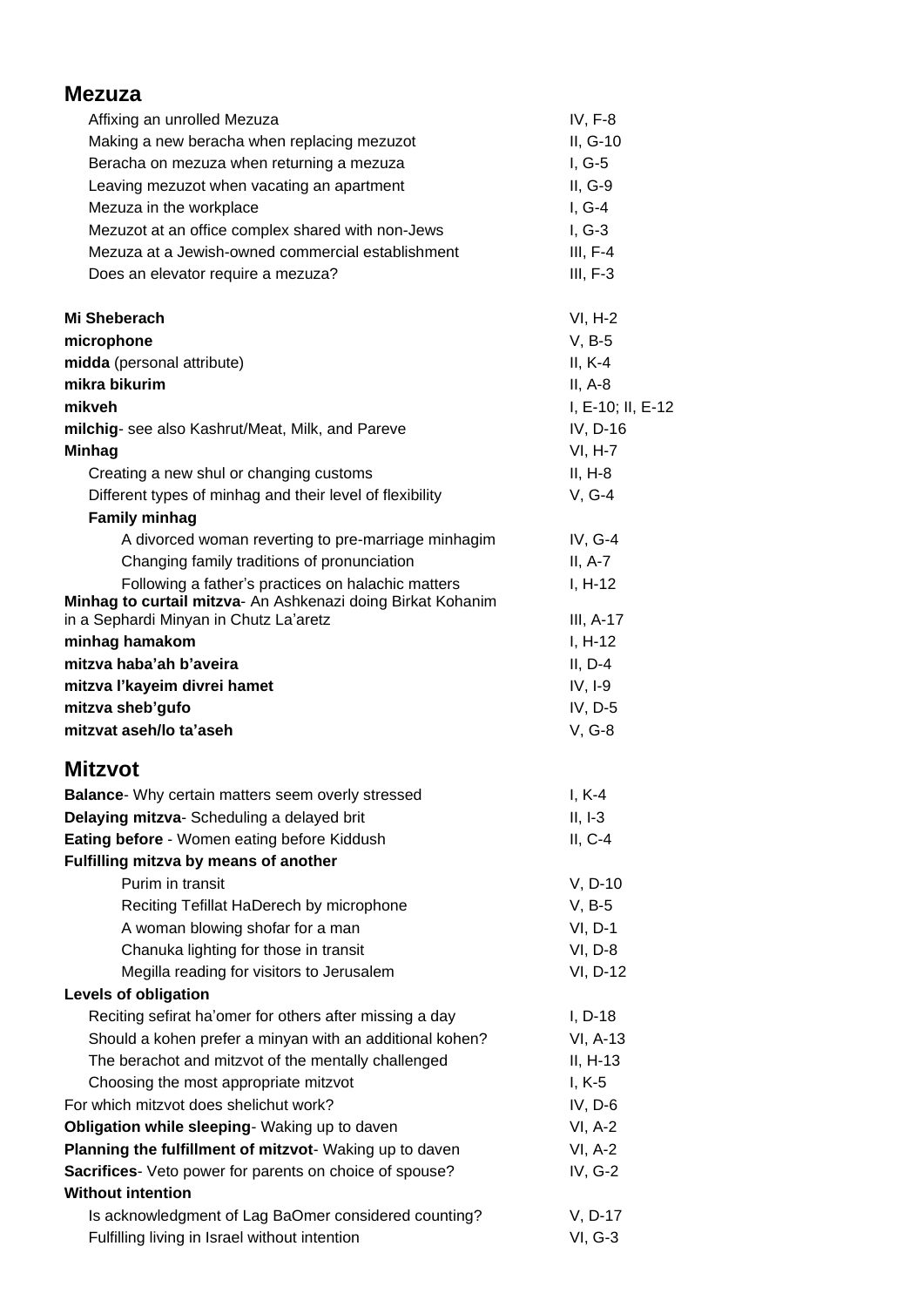| A make-believe minyan for children                                                                                                                | $VI, A-4$               |
|---------------------------------------------------------------------------------------------------------------------------------------------------|-------------------------|
| mitzvot tzrichot kavana                                                                                                                           | III, A-9; VI, G-3       |
| mi'us                                                                                                                                             | IV, G-9                 |
| m'lo lugmav                                                                                                                                       | IV, C-15                |
| <b>Mo'adim</b> (Special Days During the Year)<br>Chanuka, Fasts, Pesach, Purim, Rosh Hashana, Sukkot, Yom<br><b>Kippur have separate sections</b> |                         |
| Calendar- Why are there two days of Shavuot?                                                                                                      | $I, D-21$               |
| Calendar- Why is Simchat Torah after Sukkot?<br>Chol HaMo'ed                                                                                      | $I, D-5$                |
| Making aliya during Chol HaMo'ed                                                                                                                  | $II, D-8$               |
| Drinking wine on Chol HaMo'ed                                                                                                                     | $III, D-10$             |
| Hachnasat Sefer Torah on Chol HaMo'ed                                                                                                             | $V, D-7$                |
| Categories of forbidden work on Chol HaMo'ed                                                                                                      | $I, D-8$                |
| Going to work on Chol HaMo'ed                                                                                                                     | $I, D-9$                |
| ma'aseh hedyot/uman                                                                                                                               | I, D-9; II, D-8; V, D-7 |
| tzorchei mo'ed                                                                                                                                    | $I, D-9$                |
| <b>Eiruv Tavshilin</b>                                                                                                                            | $II, D-7$               |
| Eiruv Tavshilin and the second day of Yom Tov                                                                                                     | IV, D-6                 |
| <b>Elul-</b> Shofar blowing during Elul                                                                                                           | IV, D-19                |
| Lag BaOmer                                                                                                                                        | III, D-21               |
| Leap years- When to commemorate halachic anniversaries                                                                                            | $II, H-12$              |
| Machatzit hashekel- The practice of Machatzit HaShekel                                                                                            | $II, D-14$              |
| <b>Nine Days</b>                                                                                                                                  |                         |
| Bar mitzva during the Nine Days                                                                                                                   | $II, D-22$              |
| Eating meat during the Nine Days                                                                                                                  | IV, D-17                |
| Restrictions after Tisha B'Av                                                                                                                     | VI, D-19                |
| ochel nefesh                                                                                                                                      | IV, D-4; IV, D-6        |
| Parashat Zachor- Missing Parashat Zachor                                                                                                          | III, D-13               |
| Parashat Zachor- Repeating questionable words                                                                                                     | V, D-9                  |
| Sefirat Ha'Omer                                                                                                                                   | $III, D-13$             |
| Reciting for others after missing a day                                                                                                           | $I, D-18$               |
| Changing one's custom regarding the days of omer                                                                                                  | $III, D-21$             |
| Counting in a non-standard base system                                                                                                            | I, D-19                 |
| Counting when one is unsure of the count                                                                                                          | II, D-18                |
| Sefirat ha'omer for intercontinental travelers<br>Is acknowledging Lag BaOmer considered counting?                                                | $II, D-19$<br>V, D-17   |
| Shehecheyanu/new clothes/renovations during omer                                                                                                  | V, D-16                 |
| Counting with a beracha if likely to forget a day                                                                                                 | VI, D-18                |
| Wedding on Yom Ha'atzma'ut/Yom Yerushalayim                                                                                                       | $I, D-20$               |
| Selichot- Tallit and tefillin during Selichot                                                                                                     | $V, F-2;$               |
| Selichot- The timing of Selichot                                                                                                                  | $III, D-1$              |
| Simchat Torah- Why is it celebrated after Sukkot?                                                                                                 | $I, D-5$                |
| Hagbaha after side-minyan laining on Simchat Torah                                                                                                | $V, D-5$                |
| Simcha- Drinking wine on Chol HaMo'ed                                                                                                             | $III, D-10$             |
| <b>Simchat Yom Tov</b>                                                                                                                            | IV, D-16                |
| Simchat Yom Tov- Being a vegetarian                                                                                                               | $II, H-3$               |
| <b>Three Weeks</b>                                                                                                                                | V, D-16                 |
| Chanukat habayit during the Three Weeks                                                                                                           | V, D-18                 |
| Eating new fruit during the Three Weeks                                                                                                           | I, D-22                 |
| Remodeling during the Three Weeks and Nine Days                                                                                                   | III, D-22               |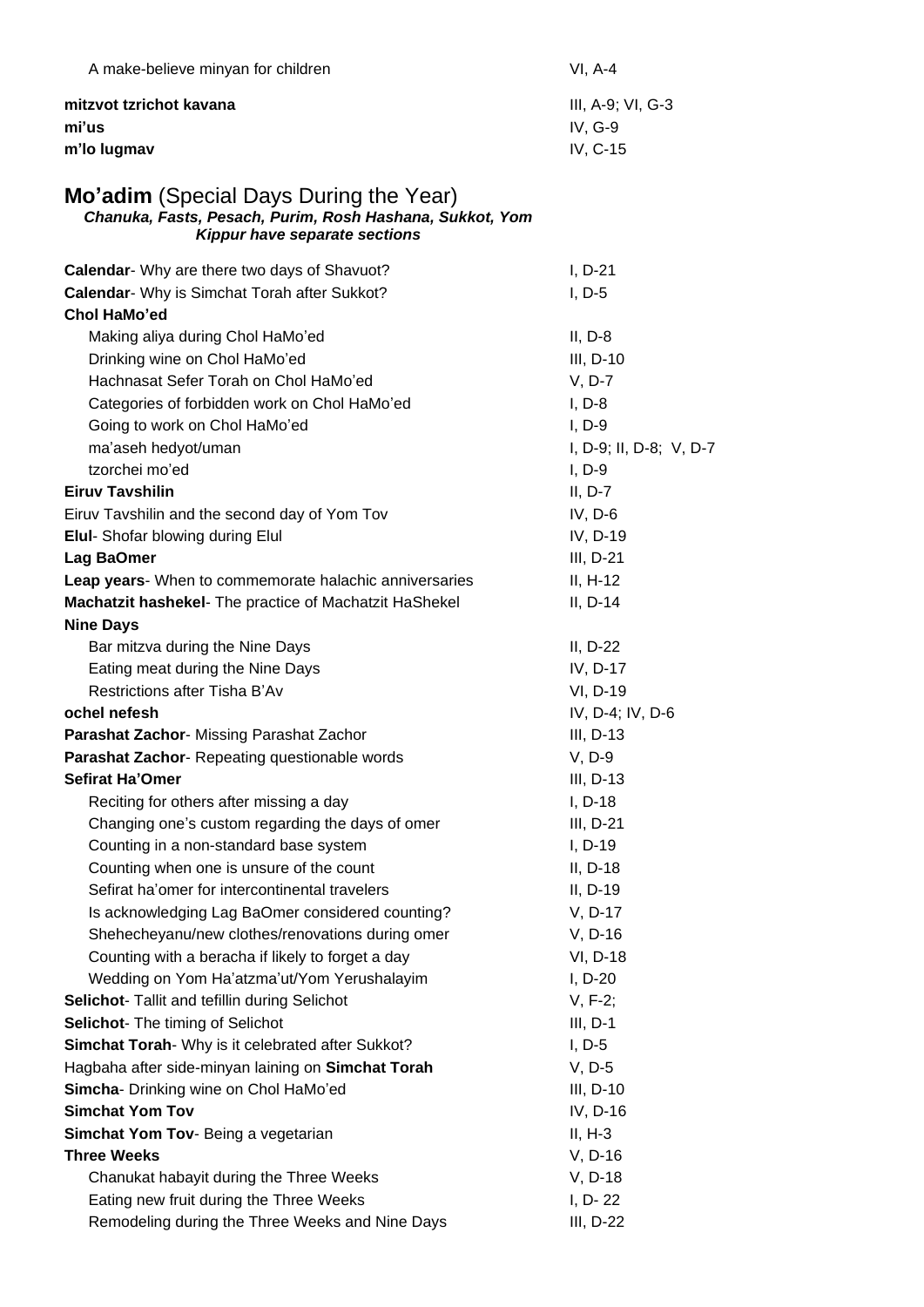| Renovations during the Three Weeks                        | II, D-23            |
|-----------------------------------------------------------|---------------------|
| Tisha B'Av                                                | II, D-22; III, D-22 |
| Afflictions/washing- Doing dishes on Tisha B'Av           | IV, D-18            |
| How to spend Tisha B'Av                                   | $I, D-23$           |
| The transition from Shabbat into Tisha B'Av               | $II, D-24$          |
| Restrictions after Tisha B'Av                             | VI, D-19            |
| Yom HaZikaron- Standing for memorial siren                | $I, H-7$            |
| <b>Yom Tov</b>                                            |                     |
| Lighting a Havdala candle on Yom Tov                      | $III, D-4$          |
| Causing a flame to be extinguished on Yom Tov             | $III, D-3$          |
| Kiddush of Yom Tov that falls on Motzaei Shabbat          | $VI, D-6$           |
| Yom Tov Sheini- A ben chutz la'aretz flying out of Israel | $V, D-6$            |
| Yom Tov Sheini- An Israeli abroad doing work privately    | $II, D-7$           |
| End of Mo'adim                                            |                     |
| <b>Modeh Ani</b>                                          | IV, $A-9$           |
| Modesty- Full body scans                                  | $III, G-3$          |
|                                                           |                     |
| <b>Monetary Law</b>                                       |                     |
| Searching the property of a suspect                       | $II, H-1$           |
| Stopping fare-beaters                                     | $III, I-8$          |
| Question of whether payment was made                      | $IV, I-7$           |
| Non-refundable enrollment fee                             | $I, J-4$            |
| Making children pay for household damage                  | $I, J-3$            |
| Discount for a kashrut mistake                            | $III, I-7$          |
| A roommate paying for failing to lock the door            | $IV, I-8$           |
| Finding a credit note                                     | IV, I-11            |
| Money found in a house                                    | $III, I-16$         |
| Immoral commercial practices                              | $V, I-4$            |
| Is one obligated to enable someone to sue him?            | $III, I-5$          |
| Paying for a program canceled due to a national emergency | $VI, I-5$           |
| Alowing misused checks to be used                         | $VI, I-9$           |
| Monetary morality of leftovers                            | VI, I-11            |
| arev (cosigner)                                           | $VI, I-9$           |
| <b>Assumed permission to take</b>                         | VI, I-11            |
| <b>Beit Din</b>                                           |                     |
| Going to court where there is no beit din                 | $V, I-2$            |
| Responding to a nondescript summons to beit din           | $IV, I-1$           |
| Ethical and procedural questions for litigants            | VI, I-12            |
| <b>Borrowing</b>                                          | $IV, I-5$           |
| Damage to an "on approval" sales item                     | $III, I-17$         |
| Using other people's religious articles                   | III, I-10           |
| Borrowing without explicit permission                     | $II, J-2$           |
| chazaka                                                   | III, I-4, III, I-9  |
| checks (status and cancellation)                          | $VI, I-9$           |
|                                                           | $VI, I-6$           |
| chiyuv latzeit y'dei shamayim                             |                     |
| <b>Damages</b>                                            |                     |
| Claiming damages from an employee                         | $V, I-11$           |
| Damage payment on an already damaged object               | $I, J-6$            |
| Damages to a borrowed chair on Purim                      | $IV, I-5$           |
| Malpractice for extracting the wrong tooth                | $III, I-15$         |
| Reimbursement through additional services                 | $III, I-3$          |
| Paying for damage of an object one was unaware of         | $II, J-5$           |
| Causing a person to damage a third person                 | $VI, I-6$           |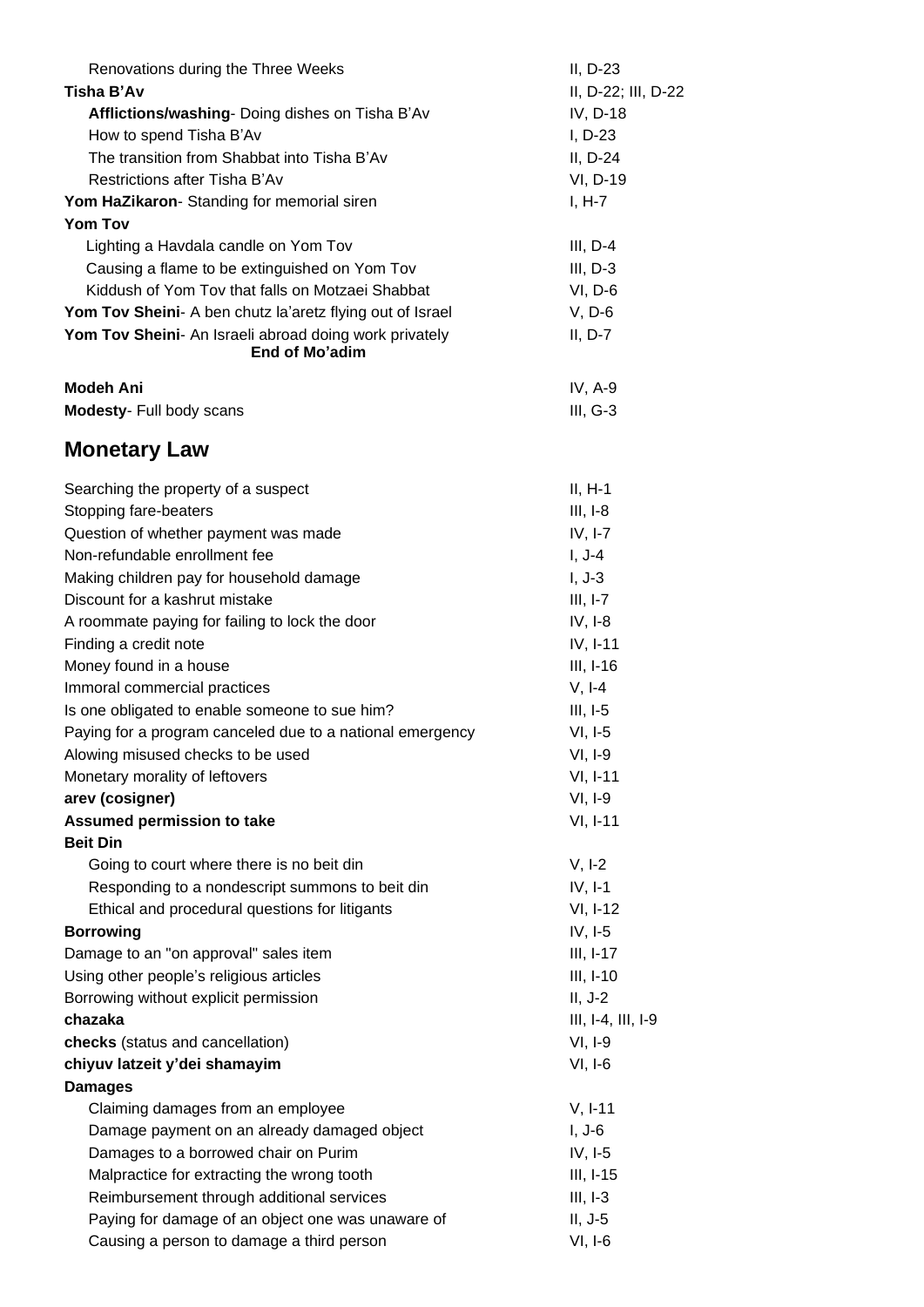| Dina d'malchuta (law of the land)                                     | $VI, I-7$                  |
|-----------------------------------------------------------------------|----------------------------|
| Dina d'malchuta- Crossing at a red light                              | $I, H-2$                   |
| Forms of payment- Matchmaker's demand of non-standard fee             | $I, J-2$                   |
| Forms of payment- Reimbursement through services                      | $III, I-3$                 |
| Geneivat da'at - A sales price based on false information             | $VI, I-1$                  |
| hamotzi meichaveiro alav ha're'aya                                    | VI, I-12                   |
| Hashavat aveida                                                       | $II, J-5$                  |
| A lawyer's obligation to get involved in sticky cases                 | $V, I-12$                  |
| Difficulty returning objects left behind                              | $IV, I-4$                  |
| Protecting a bicycle that had to be moved                             | $III, I-6$                 |
| Returning a lost item that the owner knows about                      | $V, I-6$                   |
| Stopping fare-beaters                                                 | $III, I-8$                 |
| Taking a book left to the discretion of a yeshiva                     | $III, I-12$                |
| A lost item at a large public gathering                               | VI, I-10                   |
| <b>Industry practice</b>                                              | $II, J-7$                  |
| Inheritance- Heirs who disagree about what to do with estate          | $II, J-3$                  |
| Intellectual Property-Halachic ramifications of ad-blocks             | $VI, I-7$                  |
| <b>Intellectual Property- Respecting intellectual property rights</b> | $II$ J-1                   |
| <b>Commitments-</b> Buying from a store that ordered for you          | $IV, I-3$                  |
| kefel                                                                 | $V, I-5$                   |
| liability for actions of minors                                       | $II, J-5$                  |
| makat medina                                                          | $IV, I-5$                  |
| Malpractice-Malpractice for extracting the wrong tooth                | $III, I-15$                |
| <b>Mechila</b>                                                        | I, J-7; III, I-12; IV, I-5 |
| Questionable relinquishing of rights                                  | $III, I-13$                |
| Keeping money that was returned in anger                              | $II, J-9$                  |
| mekach ta'ut (nullifying a sale)                                      | II, J-9; VI, I-8           |
| meita machamat melacha                                                | III, I-17; IV, I-5         |
| Mispricing- Charging a fixed price that may prove inaccurate          | $I, J-5$                   |
| Mispricing- A sales price based on false information                  | $VI, I-1$                  |
| Monopoly- Monopolistic practices and Halacha                          | $III, I-11$                |
| Neighbors- Sharing expenses for a separating wall                     | $III, I-9$                 |
| oath                                                                  | IV, I-7; VI, I-2; VI, I-12 |
| Ona'at devarim- Buying with intention to return                       | $V, I-3$                   |
| Partnership-Heirs who disagree about what to do with estate           | $II, J-3$                  |
| Pressuring people- Immoral commercial practices                       | $V, I-4$                   |
| Privacy- The morality of searching for a thief                        | $IV, I-2$                  |
| P'shara- When is compromise appropriate?                              | $I, J-1$                   |
| Purchases- Forcing a seller to make the house legal                   | $VI, I-8$                  |
| Shadchan- A matchmaker's demand for non-standard fee                  | $I, J-2$                   |
| Shadchan- Paying a matchmaker for a child's engagment                 | $VI, I-4$                  |
| <b>Shelichut</b>                                                      | VI, C-2; VI, I-11          |
| Dealing with the fallout from a dishonest middleman                   | $V, I-9$                   |
| Keeping benefits from a communal purchace                             | $V, I-10$                  |
| Shomer (watchman)                                                     |                            |
| A roommate paying for failing to lock the door                        | $IV, I-8$                  |
| Damages to a borrowed chair on Purim                                  | $IV, I-5$                  |
| Is a watchman responsible for more than he expected?                  | $III, I-2$                 |
| Paying for damage of an object one was unaware of                     | $II, J-5$                  |
| Responsibility for damage by mysterious fire                          | $IV, I-6$                  |
| Responsibility of one carrying his friend's property                  | $II, J-4$                  |
| A school's responsibility for confiscared items                       | $VI, I-3$                  |
| Causing a person to damage a third person                             | $VI, I-6$                  |
| <b>Stealing-</b> Stealing by accident                                 | $V, I-5$                   |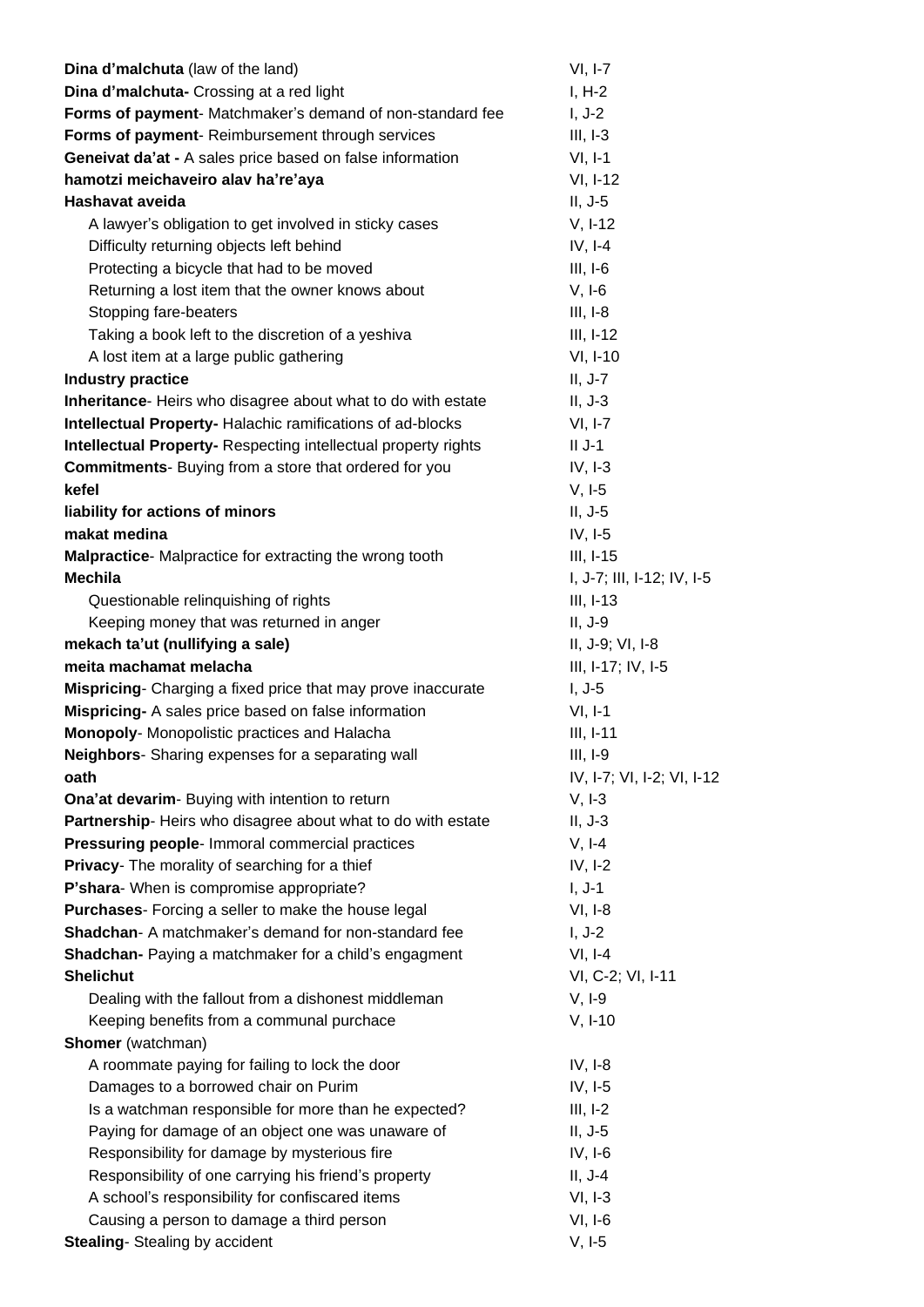| Returning a stolen object one bought from the thief         | II, J-6; IV, I-9     |
|-------------------------------------------------------------|----------------------|
| <b>Subletting-Receving permission to sublet</b>             | $V, I-8$             |
| Taking Bottles from recycling receptacles                   | $V, I-7$             |
| Technology- Halachic ramifications of ad-blocks             | $VI, I-7$            |
| Tefisa- Holding on to jewelry after a broken engagement     | $IV, H-4$            |
| Unilateral steps- Protecting a bicycle that had to be moved | $III, I-6$           |
| Wills- Systems to make a will binding                       | $IV, I-9$            |
| Workers- Claiming damages from an employee                  | $V, I-11$            |
| <b>Worker's payment</b>                                     |                      |
| Allocation of partial payment to multiple recipients        | $II, J-7$            |
| Charging for incidental work not originally discussed       | IV, I-10             |
| Paid vacation for Yom Kippur                                | $II, J-8$            |
| Partial pay for an uncompleted job                          | $III, I-14$          |
| Paying for a cancelled taxi order                           | $III, I-1$           |
| Payment for incomplete work done to external factors        | $V, I-1$             |
| Realtor fee for an altered purchase                         | $III, I-4$           |
| Receiving full pay for reduced work                         | $I, J-7$             |
| Fee of technician who did not give estimate                 | $VI, I-2$            |
| zeh neheneh v'zeh lo chaser                                 | $VI, I-7$            |
| <b>End of Monetary Law</b>                                  |                      |
| m'sayei'a                                                   | $II, E-3$            |
| muchzak                                                     | $I, J-4$             |
| muktzeh l'mitzvato                                          | IV, D-1              |
| mutav sheyiheyu shog'gin v'al yiheyu mezidin                | I, C-16; IV, G-5     |
| nachat ruach                                                | $IV, H-1$            |
| <b>Names</b>                                                |                      |
| The origins and nuances of our nation's names               | $III, G-6$           |
| An Ashkenazi parent naming after a Sephardi grandparent     | $II, H-4$            |
| Changing the names of the sick                              | $I, H-1$             |
| How to name the child of a gentile father                   | $V, H-7$             |
| neder                                                       | II, F-2; VI, C-19    |
| neheneh (monetary benefit)                                  | IV, I-10; VI, I-7    |
| ner tamid (eternal flame)                                   | V, G-7               |
| neshama yeteira                                             | III, D-7; VI, D-7    |
| Netilat yadayim (also see Berachot/Berachot on Mitzvot)     | <b>VI, F-5</b>       |
| Drying hands after netilat yadayim with a hand dryer        | IV, G-9              |
| Must netilat yadayim be done near bed?                      | $I, H-9$             |
| Netilat yadayim and hygienic concerns                       | $III, G-7$           |
| Morning berachot after staying up all night                 | II, D-20             |
| How much water to use for netilat yadayim                   | VI, G-12             |
| Chatzitza: Netilat yadayim on paint stained hands           | IV, G-11             |
| Washing hands after leaving the bathroom                    | $II, H-10$           |
| Talking between netilat yadayim and eating                  | $II, B-1$            |
| Solving netilat yadayim problem on a plane                  | $V, G-10$            |
| neveila                                                     | $III, E-5$           |
| Nevi'im                                                     | $II, A-3$            |
| nizkei shecheinim                                           | $III, D-8$           |
| Non Jews- see also Non Jews on Shabbat                      |                      |
| Partnership with non-Jew- Marketing orla                    | $I, H-11$            |
|                                                             |                      |
| Chametz of an intermarried couple after Pesach              | IV, D-5              |
| Non-Jews delivering mishlo'ach manot<br>nusach              | V, D-15<br>$II, H-8$ |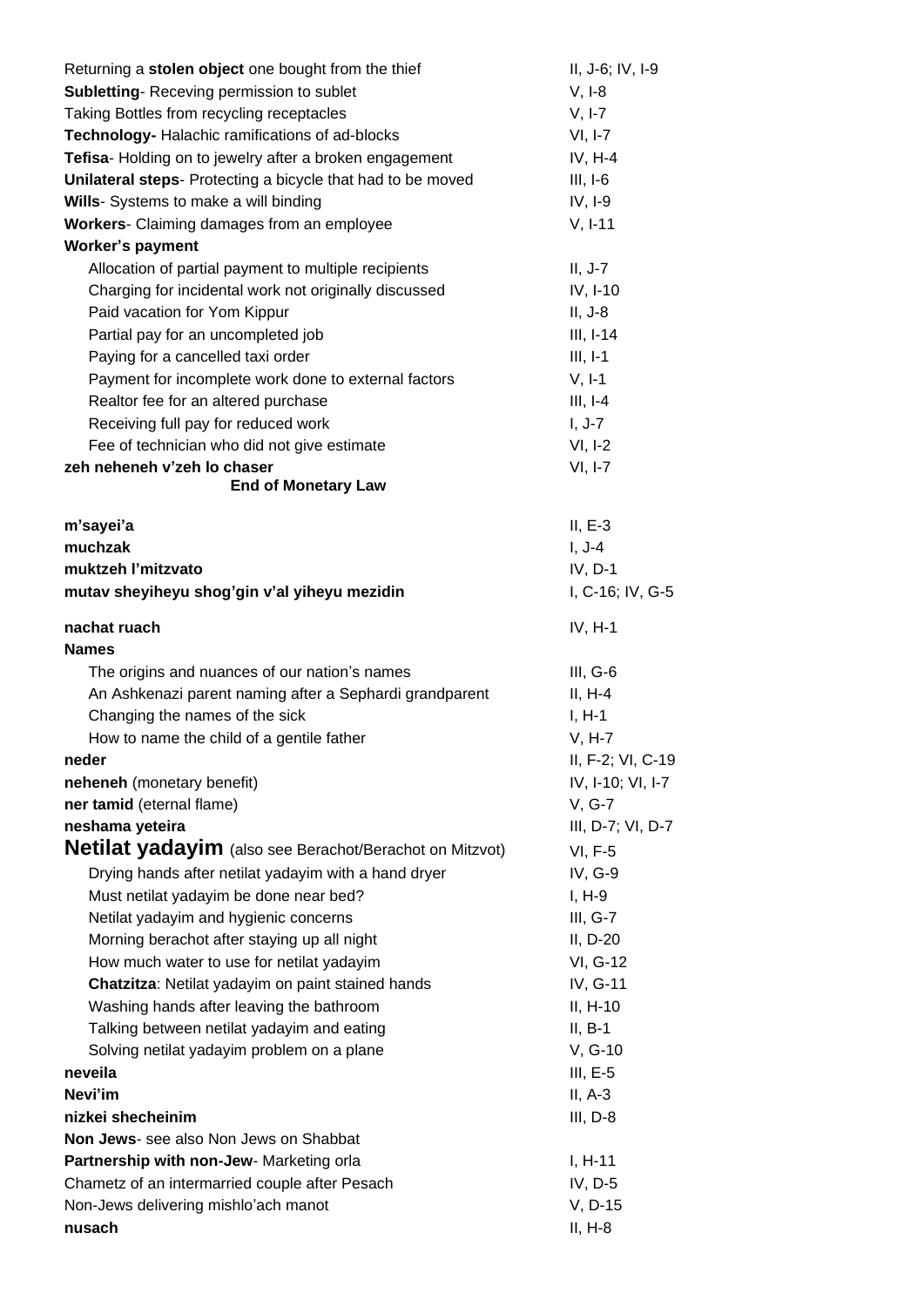| <b>Nusach Ashkenaz/Sephard</b>                                  | $V, A-8$                                    |
|-----------------------------------------------------------------|---------------------------------------------|
| ochel                                                           | I, C-17; I, C-19; III, C-16                 |
| ol malchut shamayim                                             | $V, A-5$                                    |
| ona'ah                                                          | III, I-11; VI, I-1                          |
| onen                                                            | $I, C-5$                                    |
| oness                                                           | IV, I-6; V, I-1; IV, I-3; IV, I-5           |
| Orla                                                            | III, E-5; IV, G-12                          |
| Marketing orla                                                  | $I, H-11$                                   |
| osek b'mitzva patur min hamitzva                                | $II, A-2$                                   |
| otzar beit din                                                  | $II, D-6$                                   |
| parents- see Kibbud Av Va'em                                    |                                             |
| pasul                                                           | II, D-4; III, A-14                          |
| pat haba'a b'kisnin                                             | I, B-5; II, C-3; IV, B-3; IV, D-15; V, G-10 |
| pat Yisrael                                                     | $II, E-6$                                   |
| <b>Pesach</b>                                                   |                                             |
| Afikoman-Rushing to eat afikoman                                | $I, D-14$                                   |
| <b>Bedikat Chametz</b>                                          | I, D-16; I, E-4; III, D-10                  |
| Bedikat chametz in shul                                         | III, D-16                                   |
| Cleaning the house before going away for Pesach                 | $II, D-14$                                  |
| How thoroughly should bedikat chametz be done?                  | $III, D-15$                                 |
| Putting out pieces of bread before bedikat chametz              | V, D-12                                     |
| Checking books for chametz                                      | VI, D-13                                    |
| bitul chametz                                                   | I, D-16; V, D-12                            |
| <b>Chametz</b>                                                  | III, E-5; IV, D-15; IV, E-1                 |
| A doctor's use and sale of chametz medication samples           | II, D-16                                    |
| Chametz of an intermarried couple after Pesach                  | V, D-15                                     |
| Chametz that is difficult to reach                              | IV, D-11                                    |
| Forgotten chametz found after Pesach                            | III, D-20                                   |
| chametz nuksheh                                                 | II, D-16                                    |
| chametz she'avar alay haPesach                                  | I, D-16; II, D-16; III, D-20                |
| charoset- How much charoset goes on the maror?                  | III, D-17                                   |
| charoset- Preparations for a Seder on Shabbat                   | VI, D-17                                    |
| Erev Pesach- Erev Pesach that falls on Shabbat                  | IV, D-15                                    |
| Erev Pesach- Participation in a virtual siyum                   | VI, D-14                                    |
| Haggada                                                         | V, D-13                                     |
| Heseba- One who failed to recline while drinking wine on Pesach | IV, D-12                                    |
| <b>Karpas-</b> The significance of the amount of karpas eaten   | $V, D-14$                                   |
| Kashering- Stovetop Grates for Pesach                           | IV, D-14                                    |
| Kitniyot- An Ashkenazi eating from pots used for kitniyot       | $I, D-15$                                   |
| <b>Kitniyot for vegans</b>                                      | VI, D-16                                    |
| maror                                                           | III, D-17; V, D-14                          |
| <b>Matza</b>                                                    | I, D-14; IV, D-12                           |
| Does one need to own the matza that he eats?                    | IV, D-13                                    |
| Eating matza for those with a wheat allergy                     | $II, D-15$                                  |
| Eating shmura matza all of Pesach                               | III, D-18                                   |
| Making egg matzot available to guests at a hotel                | III, D-19                                   |
| <b>Mechirat chametz</b>                                         | II, D-16; III, D-20                         |
| Timing of the sale when Pesach follows Shabbat                  | II, D-17                                    |
| Cleaning the house before going away for Pesach                 | II, $D-14$                                  |
| Time of selling chametz for a traveler                          | I, D-17                                     |
| Checking books for chametz                                      | VI, D-13                                    |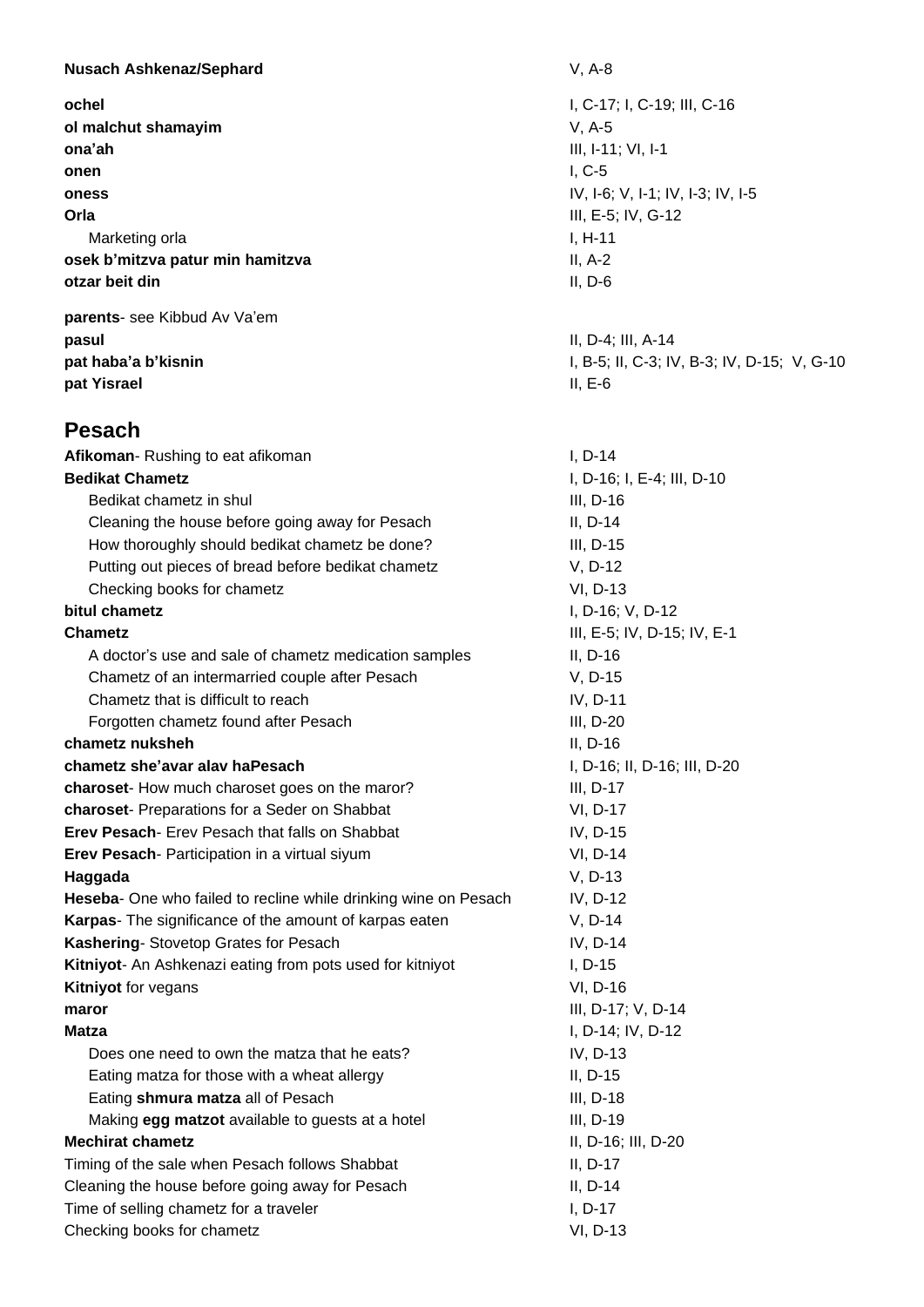| Medicine-A doctor's use/sale of chametz drug samples          | $II, D-16$                                       |
|---------------------------------------------------------------|--------------------------------------------------|
| salt water                                                    | VI, D-17                                         |
| <b>Seder</b>                                                  |                                                  |
| The focus of discussions at the Seder                         | V, D-13                                          |
| Roasted foods on Pesach                                       | VI, D-15                                         |
| Preparations for a Seder on Shabbat                           | VI, D-17                                         |
| sipur yetzi'at Mitzrayim                                      | $I, D-14$                                        |
| Ta'anit Bechorot- Participation in a virtual siyum            | VI, D-14                                         |
| Wine- One who failed to recline while drinking wine on Pesach | IV, D-12                                         |
| zro'a<br><b>End of Pesach</b>                                 | VI, D-15                                         |
|                                                               |                                                  |
| pesolet                                                       | I, C-17; I, C-19; III, C-16; V, C-7              |
| <b>Pidyon HaBen</b>                                           | III, A-13; VI, H-2                               |
| A delayed pidyon haben at night                               | $I, I-6$                                         |
| Pidyon haben for an adult- still his father's mitzva?         | $I, I-5$                                         |
| Staging a fake pidyon haben                                   | $V, H-2$                                         |
| Pikuach Nefesh- see also Shabbat/Pikuach nefesh               | I, C-8; I, D-3                                   |
| Intravenous nutrition on Yom Kippur                           | $IV, D-3$                                        |
| pirsumei nisa                                                 | I, D-11; I, D-12; II, D-11; VI, D-9              |
| pishut yadayim v'raglayim                                     | $II, D-3$                                        |
| pitam                                                         | $II, D-4$                                        |
| plag haMincha                                                 | II, C-2; VI, B-9                                 |
| pocheiach                                                     | $V, A-6$                                         |
| po'el                                                         | $I, C-18$                                        |
| po'el batel                                                   | $I, J-7$                                         |
| p'ru u'r'vu                                                   | $VI, H-5$                                        |
| Pruzbol                                                       | $V, G-4$                                         |
| Which debts require a pruzbol?                                | $II, H-11$                                       |
| p'shara/p'shara hakerova ladin                                | I, J-3; III, G-8                                 |
| p'shi'a                                                       | II, J-4; IV, I-6                                 |
| p'sik reishei                                                 | II, C-10; III, C-7; II, C-14; VI, C-11; VI, C-15 |
| <b>Purim</b>                                                  |                                                  |
| <b>Matanot La'Evyonim</b>                                     |                                                  |
| Giving matanot la'evyonim before Purim                        | $I, D-13$                                        |
| Which donations do not count toward ma'aser kesafim?          | $II, F-1$                                        |
| <b>Megillat Esther</b>                                        | V, B-5; VI, D-10                                 |
| Minyan for Megillat Esther- Is it required?                   | $I, D-12$                                        |
| Reading Megillat Esther from a scroll                         | III, D-14                                        |
| Reading Megillat Esther- Purim in transit                     | V, D-10                                          |
| Noise-making during Megilla reading                           | VI, D-11                                         |
| Megilla reading for visitors to Jerusalem                     | VI, D-12                                         |
| Mishlo'ach Manot                                              | I, D-13; VI, H-6                                 |
| Are women and single children obligated in mishlo'ach manot?  | $IV, D-9$                                        |
| Non-Jews delivering mishlo'ach manot                          | $II, D-12$                                       |
| Ranking mishlo'ach manot stringincies                         | $V, D-11$                                        |
| Parashat Zachor/Megillat Esther- Repeating questionable words | $V, D-9$                                         |
| Parashat Zachor - Women's obligation to hear Parashat Zachor  | VI, D-10                                         |
| <b>Purim Meshulash</b>                                        | IV, D-10                                         |
| Rules and rationale of Purim Meshulash<br><b>End of Purim</b> | II, D-13                                         |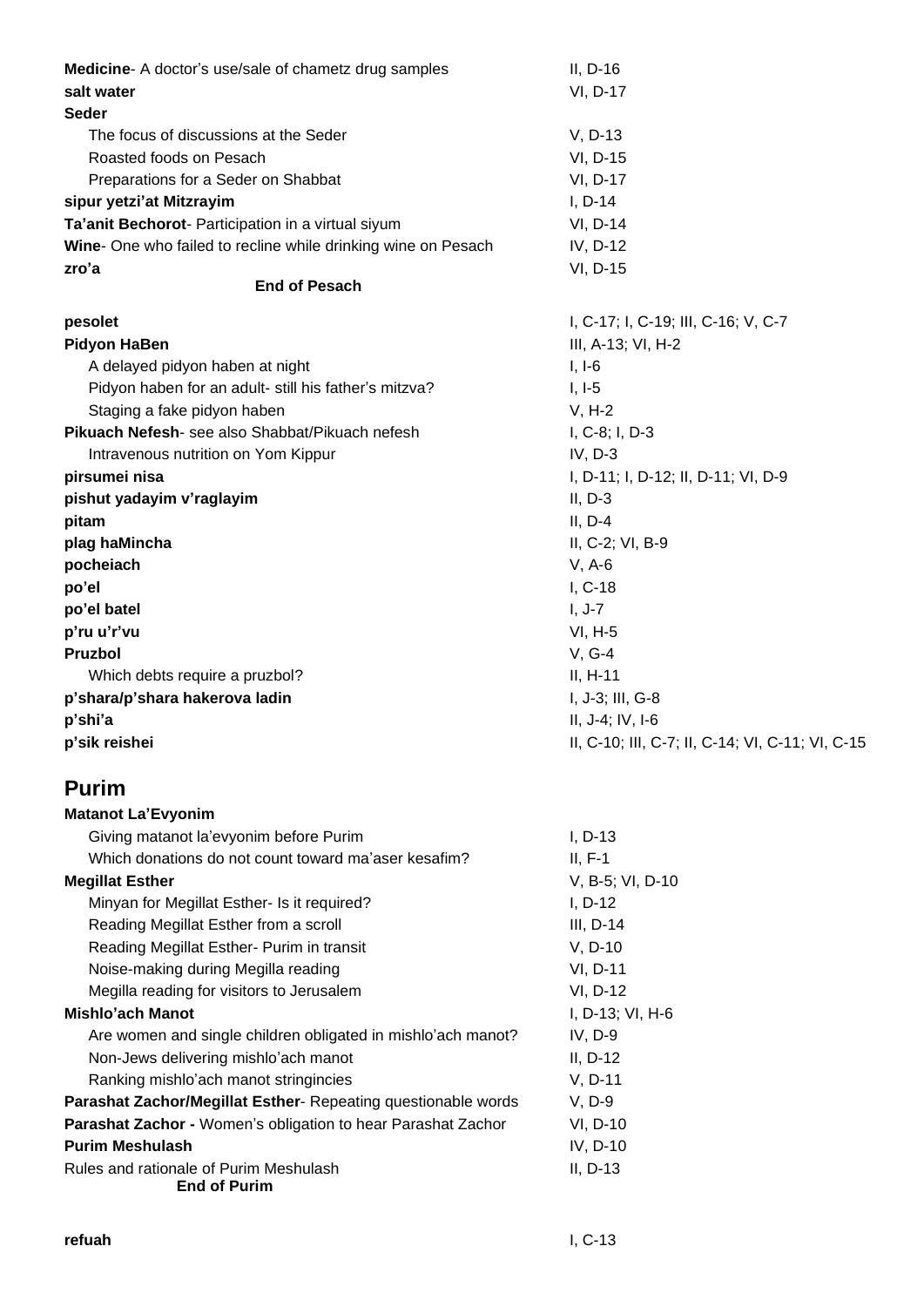| reshut (voluntary)                                             | $V, D-8$                                        |  |
|----------------------------------------------------------------|-------------------------------------------------|--|
| reshut harabim/reshut hayachid                                 | II, C-16; III, C-5; IV, C-13; V, C-1<br>IV, F-5 |  |
| retzuot (of tefillin)                                          |                                                 |  |
| revi'it                                                        | III, B-7; IV, G-9; VI, G-12                     |  |
| <b>Ribbit</b>                                                  | $IV, G-6$                                       |  |
| Is buying Israel Bonds ribbit?                                 | $I, F-6$                                        |  |
| A loan/investment that needs a heter iska after its inception  | V, G-9                                          |  |
| Reframing a transaction to avoid ribbit                        | IV, G-8                                         |  |
| Returning a security deposit with a different currency         | IV, G-7                                         |  |
| Returning more of a commodity than one took                    | $II, F-5$                                       |  |
| Receiving interest on withheld taxes                           | <b>VI, G-7</b>                                  |  |
| d'mei hitpashrut                                               | V, G-9                                          |  |
| Discount on rent for an apartment for its buyer                | $III, G-8$                                      |  |
| ribbit meucheret                                               | III, G-8                                        |  |
| <b>Rosh Chodesh</b>                                            | $V, A-4$                                        |  |
| Rosh Hashana                                                   |                                                 |  |
| A ba'al tokeiah who has animosity towards a congregant         | IV, $A-6$                                       |  |
| The timing of Shehecheyanu on second day of Rosh Hashana       | $V, D-2$                                        |  |
| <b>Shofar</b>                                                  | IV, D-19; V, B-5; VI, C-19                      |  |
| Blowing shofar after shul                                      | $V, D-1$                                        |  |
| Blowing shofar on behalf of women                              | $I, D-2$                                        |  |
| Blowing shofar on the left side of the mouth                   | $III, D-2$                                      |  |
| Toiling to blow shofar for homebound women                     | $II, D-2$                                       |  |
| Is a shofar muktzeh when not in use?                           |                                                 |  |
|                                                                | $IV, D-1$                                       |  |
| A woman blowing shofar for a man                               | $VI, D-1$                                       |  |
| Is it wise to keep teru'ot to a minimum                        | $VI, D-2$                                       |  |
| <b>Sleeping on Rosh Hashana</b>                                | $II, D-1$                                       |  |
| Tashlich on Shabbat                                            | $I, D-1$                                        |  |
| ruach ra'ah                                                    | II, H-10                                        |  |
| safek                                                          | $V, D-1$                                        |  |
| <b>Safety</b>                                                  |                                                 |  |
| Building a proper guardrail                                    | $I, H-8$                                        |  |
| Crossing at a red light                                        | $I, H-2$                                        |  |
| sefer                                                          | II, G-1; III, I-10; III, I-12                   |  |
| <b>Sefer Torah</b>                                             | I, A-7; III, D-6; III, F-2; IV, A-10; IV, F-8   |  |
| A beracha on the mitzva to write a sefer Torah                 | III, G-10                                       |  |
| Covering the Torah during the aliya's concluding beracha       | $I, A-12$                                       |  |
| Fasting if a sefer Torah falls                                 | I, G-7                                          |  |
| Hachnasat sefer Torah on Chol HaMo'ed                          | $V, D-7$                                        |  |
| Hagbaha after side-minyan laining on Simchat Torah             | $V, D-5$                                        |  |
| Kissing sefer Torah with a siddur                              | $I, G-6$                                        |  |
| Opening the wrong sefer Torah                                  | $I, A-14$                                       |  |
| Selling sifrei Torah that are too heavy for an aging community | $IV, F-6$                                       |  |
| Rules of selling a sefer Torah                                 | $V, F-5$                                        |  |
| The propriety of a traveling sefer Torah                       | $III, F-1$                                      |  |
| A mistake found in a sefer Torah during laining                | $III, A-14$                                     |  |
| Transfering legal ownership of a sefer Torah                   | $VI, F-2$                                       |  |
| The mitzva to write a Sefer Torah                              | III, G-10; V, D-7; VI, F-2                      |  |
|                                                                |                                                 |  |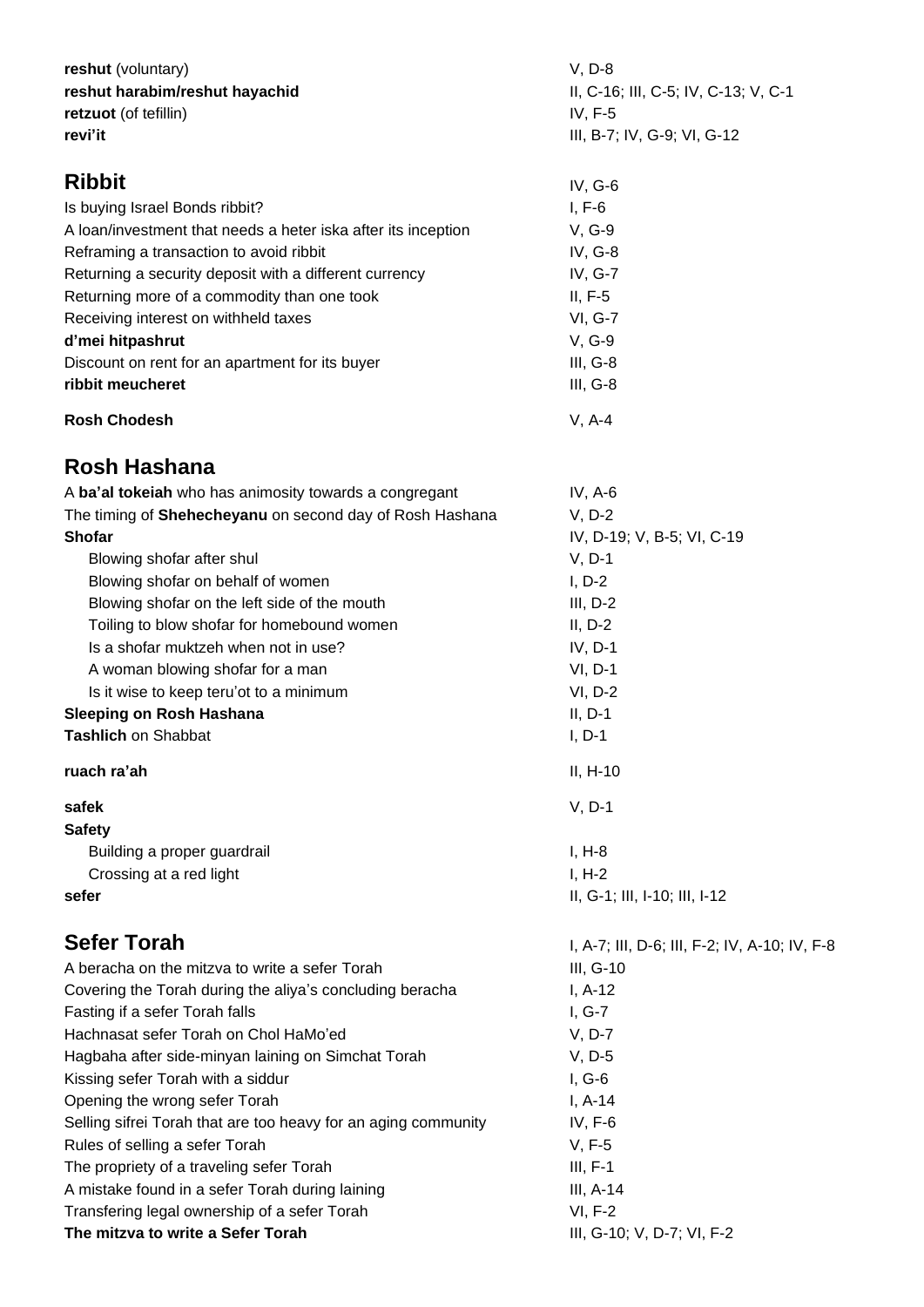**sefirat ha'omer**- see Mo'adim/Sefirat Ha'Omer **segula** I, J-2; IV, G-3; V, C-17; VI, G-8 **semichat geula l'tefilla** V, A-2 **setimat haposkim** V, G-1; VI, H-7 **seudat hoda'a** III, B-10; IV, G-3 The basis for a meal of thanksgiving VI, G-8 Celebrating a girl's birth VI, H-2 Conflict between seudat hoda'a and yahrtzeit VI, H-3 **seuda mafseket** VI, D-3

**s'feik s'feika** V, D-17 **sha'atnez** II, H-7; IV, F-3

#### **Shabbat**

**Accepting Shabbat (early)** Making Kiddush for others before accepting Shabbat III, C-3 Workers in the house of one who has accepted Shabbat early **III, C-12** When and how to accept tosefet Shabbat III, C-4 Making early Shabbat **II**, C-2 Do children have to accept Shabbat along with their mother? II, C-9 Undoing early acceptance of Shabbat VI, C-19 **Animals on Shabbat** Are pets muktzeh on Shabbat? III, C-13 Violating Shabbat to save an animal II, C-6 Using a bird feeder on Shabbat II, C-15 **Aveilut on Shabbat**- A mourner changing his place in shul II, I-2 **Benefit from work done on Shabbat** I, C-14; III, C-1 Using milk that was milked on Shabbat I, C-4 An oven used for chillul Shabbat V, E-6 Food heated by a non-Jew on Shabbat VI, C-7 Mistaken use of a masher on Shabbat VI, C-10 **Blech** II, C-18; IV, C-4 **Candle lighting** How long should Shabbat candles last? I, C-1 Relighting Shabbat candles that went out V, C-14 One who lit Shabbat candles and did not use them VI, C-17 **chazara** III, C-15 **challa**- see Shabbat/Lechem Mishneh **Chillul Shabbat** I, C-4; II, C-1; V, E-6 **Chinuch** (educating a child) **I**, C-14 A child assembling a train-track set on Shabbat II, C-13 Preventing a son's chillul Shabbat IV, C-3 Giving a baby a rattle on Shabbat I, C-7 The violation of Shabbat by small children IV, C-1 Using diapers with disintegrating marks VI, C-11 **cholent** II, C-14; III, C-15 **Clothes**- Short pants for davening on Shabbat VI, A-9 **Clothes-** Changing a Shabbat tallit into a weekday one VI, F-3 **Commercial activity on Shabbat** Allowing a vending machine to operate on Shabbat II, C-20 Buying on credit on Shabbat III, C-17 Giving presents of food on Shabbat II, C-17

II, D-22; II, I-3; IV, D-17; V, D-18; V, H-4; VI, **seudat mitzva** D-14; VI, G-8; VI, H-3; VI, H-4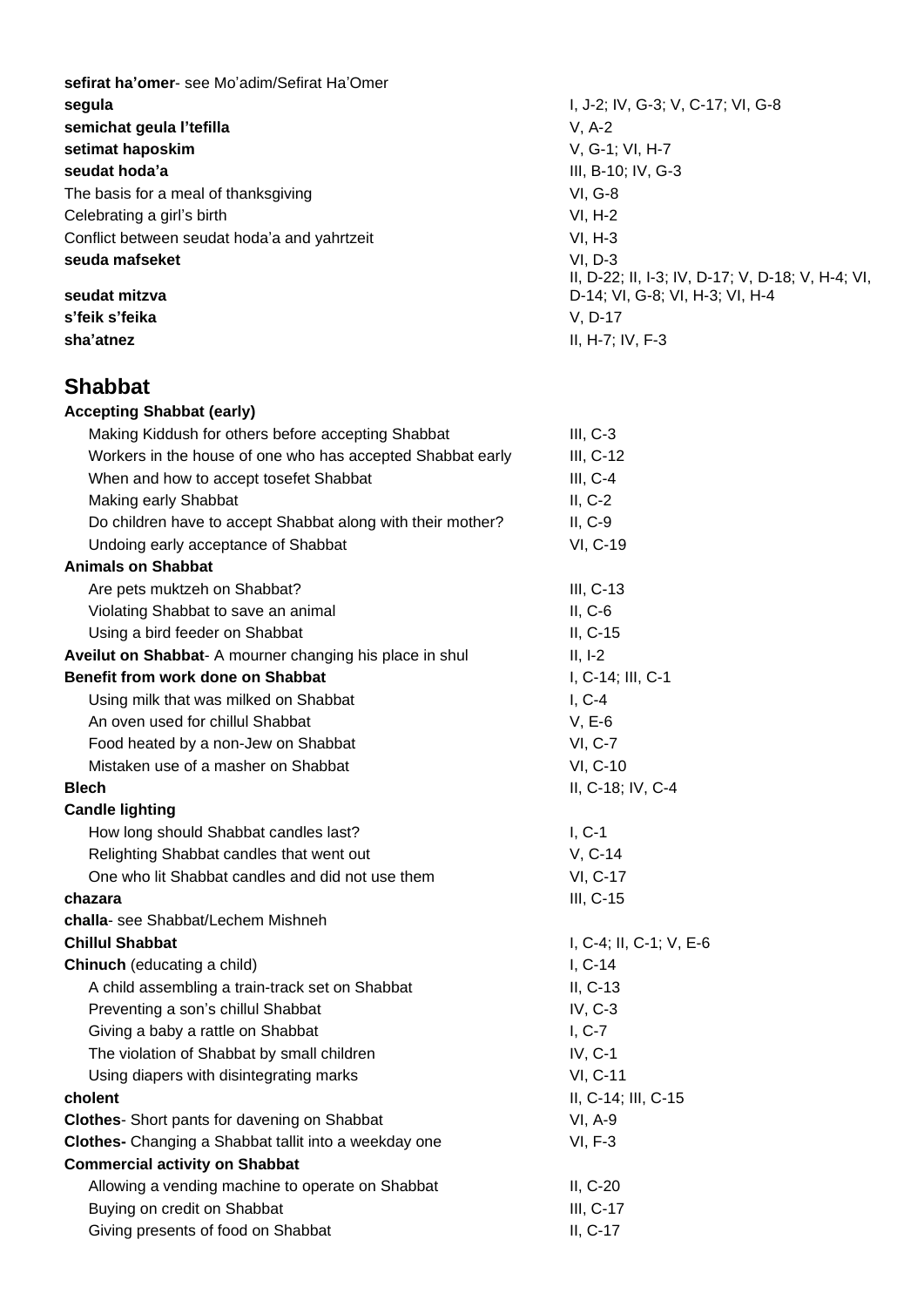| Paying for work performed by a non-Jew on Shabbat         | $II, C-5$                          |  |
|-----------------------------------------------------------|------------------------------------|--|
| chai noseh et atzmo                                       | IV, C-13                           |  |
| Dishwasher- Using a dishwasher on a timer on Shabbat      | $IV, C-6$                          |  |
| <b>Davening of Shabbat</b>                                |                                    |  |
| Recting R'tzei after ending Shabbat                       | V, C-18                            |  |
| Making up missed portions of kri'at haTorah at Mincha     | II, A-16                           |  |
| Starting Mincha of Shabbat a few minutes early            | $III, C-9$                         |  |
| Kri'at HaTorah of Shabbat Mincha at Non-Standard Times    | VI, A-10                           |  |
| Ma'ariv- Making early Shabbat                             | $II, C-2$                          |  |
| Kabbalat Shabbat (the prayer)                             | V, C-16                            |  |
| Eiruv (chatzeirot)                                        | III, C-5; IV, C-13; V, B-2; V, C-1 |  |
| Need for an eiruv on an island                            |                                    |  |
|                                                           | $II, C-16$                         |  |
| Eiruv techumin                                            | II, C-12; IV, C-14                 |  |
| Electricity on Shabbat- Use of kinetic watches on Shabbat | V, C-11                            |  |
| Ending Shabbat- Recting R'tzei after ending Shabbat       | V, C-18                            |  |
| <b>Erev Shabbat</b>                                       | IV, D-8                            |  |
| Fasting on Shabbat- Eating on Shabbat before midday       | $I, C-11$                          |  |
| Hachana                                                   | IV, C-6; IV, C-12; V, D-2          |  |
| Clearing a table not needed for Shabbat                   | $I, C-9$                           |  |
| Giving an envelope on Shabbat to use for donations        | $V, C-6$                           |  |
| Removing air from a wine bottle on Shabbat                | VI, C-18                           |  |
| Havdala                                                   |                                    |  |
| Doing work on Motzaei Shabbat before Havdala              | $I, C-10$                          |  |
| Drinking sheva berachot wine at se'uda shlishit           | $III, H-4$                         |  |
| Havdala after Yom Kippur that fell on Shabbat             | $III, D-7$                         |  |
| Making Havdala on Sunday                                  | $I, C-5$                           |  |
| Using a driver who did not make Havdala                   | $III, C-2$                         |  |
| Who drinks Kiddush/Havdala wine and why?                  | V, C-15                            |  |
| Women making Havdala                                      | $II, C-8$                          |  |
| The need for a shamash candle                             | VI, D-7                            |  |
| Chanuka lighting and Havdala - which first?               | VI, D-9                            |  |
| k'vod Shabbat                                             | <b>VI, C-17</b>                    |  |
| <b>Kiddush</b>                                            | I, C-1; I, C-11; V, D-2            |  |
| Cake after Kiddush at night                               | $III, C-8$                         |  |
| How can we perform matters of minhag before Kiddush?      | V, C-16                            |  |
| Making Kiddush for others before accepting Shabbat        | $III, C-3$                         |  |
| The halachic status of gluten-free cakes                  | $V, B-2$                           |  |
| Using grape juice for Kiddush                             | $I, C-6$                           |  |
| Using white wine for Kiddush                              | $II, C-7$                          |  |
| What one must eat after Kiddush                           | $II, C-3$                          |  |
| Who drinks Kiddush/Havdala wine and why?                  | V, C-15                            |  |
| Women eating and drinking before Kiddush                  | $II, C-4$                          |  |
| Kiddush of Yom Tov that falls on Motzaei Shabbat          | $VI, D-6$                          |  |
| <b>Lechem Mishneh</b>                                     | $IV, B-2$                          |  |
| How much of lechem mishneh must one eat?                  | IV, C-9                            |  |
| Lifnei iver (causing someone to sin)                      |                                    |  |
| Preventing a son's chillul Shabbat                        | $IV, C-3$                          |  |
| Producing a video that might encourage banging to a beat  | V, C-8                             |  |
| Using a driver who did not make Havdala                   | $III, C-2$                         |  |
| <b>Melachot</b> (primary Shabbat prohibitions)            |                                    |  |
| <b>Bishul</b>                                             | IV, $C-6$                          |  |
| Cholent cooking further on Shabbat                        | III, C-15                          |  |
| Making tea on Shabbat                                     | $I, C-12$                          |  |
| Heating up bread on Shabbat                               | $V, C-3$                           |  |
|                                                           |                                    |  |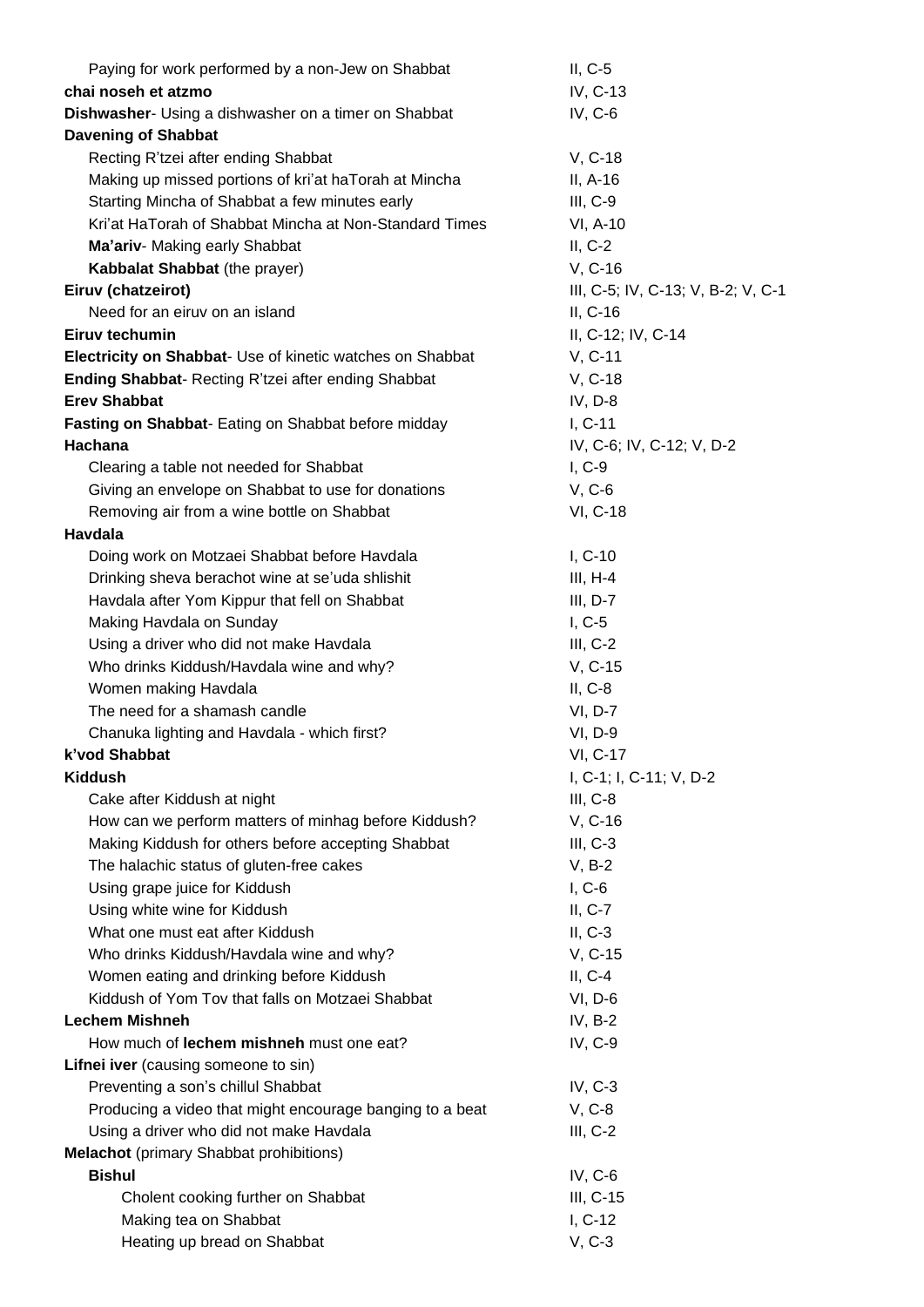| Returning cholent with bones to the fire                    | $V, C-2$                               |
|-------------------------------------------------------------|----------------------------------------|
| mevushal kol tzorko                                         | III, C-15                              |
| Use of a coffee maker with a timer on Shabbat               | $III, C-6$                             |
| Reheating microwaved food                                   | <b>VI, C-3</b>                         |
| Use of a ladle for soup on Shabbat                          | <b>VI, C-5</b>                         |
| ma'achal ben d'rusai                                        | III, C-6; III, C-15; V, C-2            |
| Shehiya/(ha)chazara                                         | $III, C-6$                             |
| Heating up food before Shabbat                              | IV, C-4                                |
| Using a Shabbat clock for an urn                            | $V, C-4$                               |
| Use of oven with Shabbat mode                               | <b>VI, C-4</b>                         |
| Use of a crock pot on Shabbat                               | VI, C-6                                |
| <b>Erasing-</b> Cutting the writing on top of a cake        | II, C-10                               |
| <b>Boneh/Ohel (building/tent)</b>                           | I, C-3; III, C-5                       |
| A child assembling a train-track set                        | II, C-13                               |
| Opening and closing a garden parasol                        | V, C-9                                 |
| <b>Borer</b> (sorting)                                      | I, C-12; IV, C-5; IV, C-6              |
| Removing a licked candy from among clean ones               | V, C-7                                 |
| Removing excess milk from cereal                            | I, C-17                                |
| Removing food with a slotted spoon                          | IV, C-10                               |
| Separating Shemitta food before clearing plates             | III, C-16                              |
| Sorting silverware                                          | I, C-19                                |
| choresh                                                     | $III, C-5$                             |
| Dash/Mefarek                                                |                                        |
| Expressing milk for medicinal purposes                      | IV, C-7                                |
| Squeezing lemons on Shabbat                                 | $II, C-11$                             |
| Gozez (shearing)                                            |                                        |
| Removing loose hair on Shabbat                              | IV, C-5                                |
| Itchy flaky skin on Shabbat                                 | III, C-14                              |
| Hotza'ah                                                    |                                        |
| Carrying a child where there is no eiruv                    | IV, C-13                               |
| Using a rickshaw on Shabbat                                 | VI, C-12                               |
| Wearing a reflective band without an eiruv                  | VI, C-13                               |
| Korei'a- Guest who does not find pre-cut toilet paper       | $I, C-16$                              |
| Kotev- Folding a page as a marker on Shabbat                | VI, C-15                               |
| Kotzer (uprooting)- Moving a potted plant on Shabbat        | IV, C-11                               |
| Killing mosquitoes on Shabbat                               | $I, C-8$                               |
| Killing- Closing a door to a closet containing mothballs    | $III, C-7$                             |
| Lash- Making avocado salad on Shabbat                       | VI, C-9                                |
| Lash- Preparations for a Seder on Shabbat<br>makeh b'patish | VI, D-17<br>II, C-13; II, C-19; V, C-3 |
| Melaben- Using salt to absorb spilled wine                  | V, C-5                                 |
| memachek                                                    | VI, C-1                                |
| Mochek- Using diapers with disintegrating marks             | VI, C-11                               |
| Tochein- Making avocado salad on Shabbat                    | VI, C-9                                |
| Tochein- Mistaken use of a masher on Shabbat                | VI, C-10                               |
| tzad (trapping)                                             | $I, C-8$                               |
| Tzovei'a- Sunbathing on Shabbat                             | VI, C-1                                |
| mekalkel                                                    | VI, C-11                               |
| melacha she'eina tzricha l'gufa                             | I, C-8; III, C-7; IV, C-7              |
| Melaveh malka for women                                     | V, C-17                                |
| metaken kli (making a utensil)                              | I, C-3; I, C-16                        |
| mevatel kli meihechano                                      | III, C-11                              |
| mosif hevel                                                 | I, C-21; II, C-14                      |
| Motzaei Shabbat                                             | III, C-2; III, D-7                     |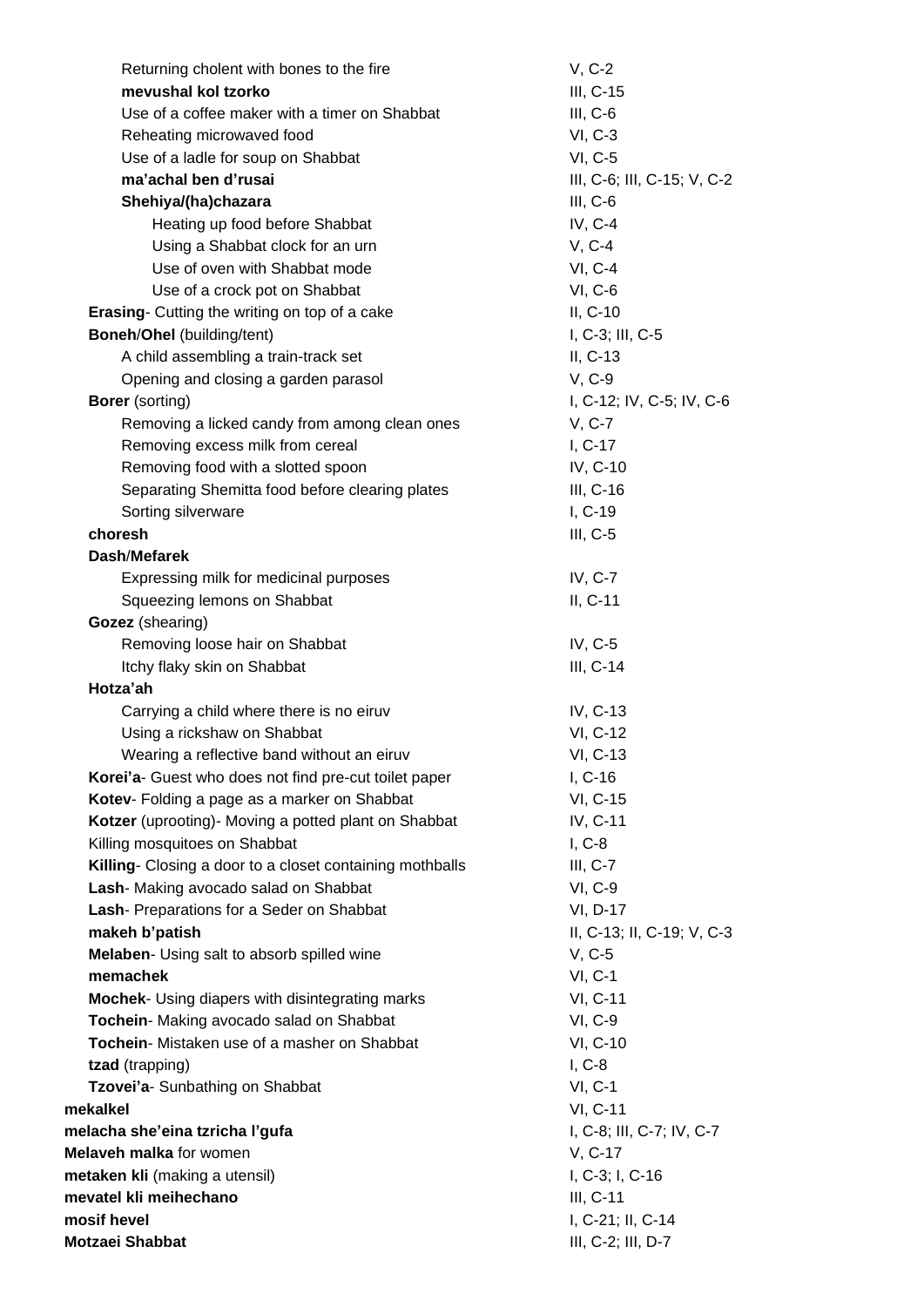| molid                                                        | V, C-10                                          |
|--------------------------------------------------------------|--------------------------------------------------|
| <b>Muktzeh</b>                                               | I, C-3; I, C-7; I, D-8; I, D-16; IV, C-5; V, C-1 |
| muktzeh machamat chisaron kis- Coin collection on Shabbat    | VI, C-16                                         |
| muktzeh machamat gufo                                        | III, C-11                                        |
| Are pets muktzeh on Shabbat?                                 | $III, C-13$                                      |
| Categories of muktzeh and their ramifications                | IV, C-8                                          |
| Giving an envelope on Shabbat to use for donations           | $V, C-6$                                         |
| Is a car seat muktzeh?                                       | II, C-21                                         |
| Is a phone carried as a precaution muktzeh?                  | III, C-18                                        |
| Is a shofar muktzeh when not in use?                         | $IV, D-1$                                        |
| Is raw food that one expected to be cooked muktzeh?          | III, C-10                                        |
| Permissibility of pet dogs                                   | $II, H-2$                                        |
| Rock collection- Is it muktzeh?                              | $I, C-15$                                        |
| Using a utensil to catch muktzeh                             | III, C-11                                        |
| Muktzeh in a pocket                                          | VI, C-14                                         |
| Coin collection on Shabbat                                   | VI, C-16                                         |
| Nolad: Making ice cubes on Shabbat                           | IV, C-12                                         |
| <b>Non-Jews on Shabbat</b>                                   |                                                  |
| A non-Jew selling for a Jew at a weekend fair                | $II, C-23$                                       |
| Calling a non-Jew in a place where it is still Shabbat       | II, C-22                                         |
| Encouraging a non-Jew to buy tickets on Shabbat              | $I, C-18$                                        |
| Food heated by a non-Jew on Shabbat                          | <b>VI, C-7</b>                                   |
| Using a rickshaw on Shabbat                                  | VI, C-12                                         |
| katzatz                                                      | II, C-23; IV, C-2; V, C-12                       |
| Non-Jewish worker servicing clients on Shabbat               | V, C-12                                          |
| Paying for work performed by a non-Jew on Shabbat            | $II, C-5$                                        |
| Use of a non-Jew on Shabbat                                  | $III, C-1$                                       |
| Using a non-Jew to shut lights so that a Jew will not        | $IV, C-2$                                        |
| Workers in the house of one who accepted Shabbat early       | $III, C-12$                                      |
| oneg Shabbat                                                 | II, H-3; VI, C-17                                |
| Pikuach nefesh- Is a phone carried as a precaution muktzeh?  | $III, C-18$                                      |
| Pikuach nefesh- An expectant woman staying near the hospital | $II, C-1$                                        |
| Rabbinic and minhag prohibitions                             |                                                  |
| Flying a kite on Shabbat                                     | $V, C-1$                                         |
| Hatmana (insulating food)                                    |                                                  |
| Insulating a warm challa before Shabbat                      | $I, C-21$                                        |
| Insulating food taken from an oven on Shabbat                | $I, C-20$                                        |
| Cooking inside a cooking bag within a chulent                | II, C-14                                         |
| Transferring food from a hot plate that shut off             | II, C-18                                         |
| Use of a crock pot on Shabbat                                | $VI, C-6$                                        |
| Covering a hot plate with a blanket                          | <b>VI, C-8</b>                                   |
| Hearing aid on Shabbat                                       | $I, C-3$                                         |
| Making ice cubes on Shabbat                                  | IV, C-12                                         |
| Medicine- Lactase pills on Shabbat                           | $I, C-13$                                        |
| Medicine- Sunbathing on Shabbat                              | $VI, C-1$                                        |
| <b>Noise-making instruments</b>                              |                                                  |
| Giving a baby a rattle on Shabbat                            | $I, C-7$                                         |
| Producing a video that might encourage banging to a beat     | $V, C-8$                                         |
| Use of a door knocker on Shabbat                             | II, C-19                                         |
| Swimming on Shabbat                                          | $I, C-2$                                         |
| Using a whipped cream dispenser                              | V, C-10                                          |
| uvdin d'chol (weekday-like activity)                         | I, C-7; I, D-9; III, C-5; V, C-10; VI, C-10      |
| <b>Uvdin d'chol-</b> Using a rickshaw on Shabbat             | VI, C-12                                         |
| Recreational activities- Playing baseball on Shabbat         | $III, C-5$                                       |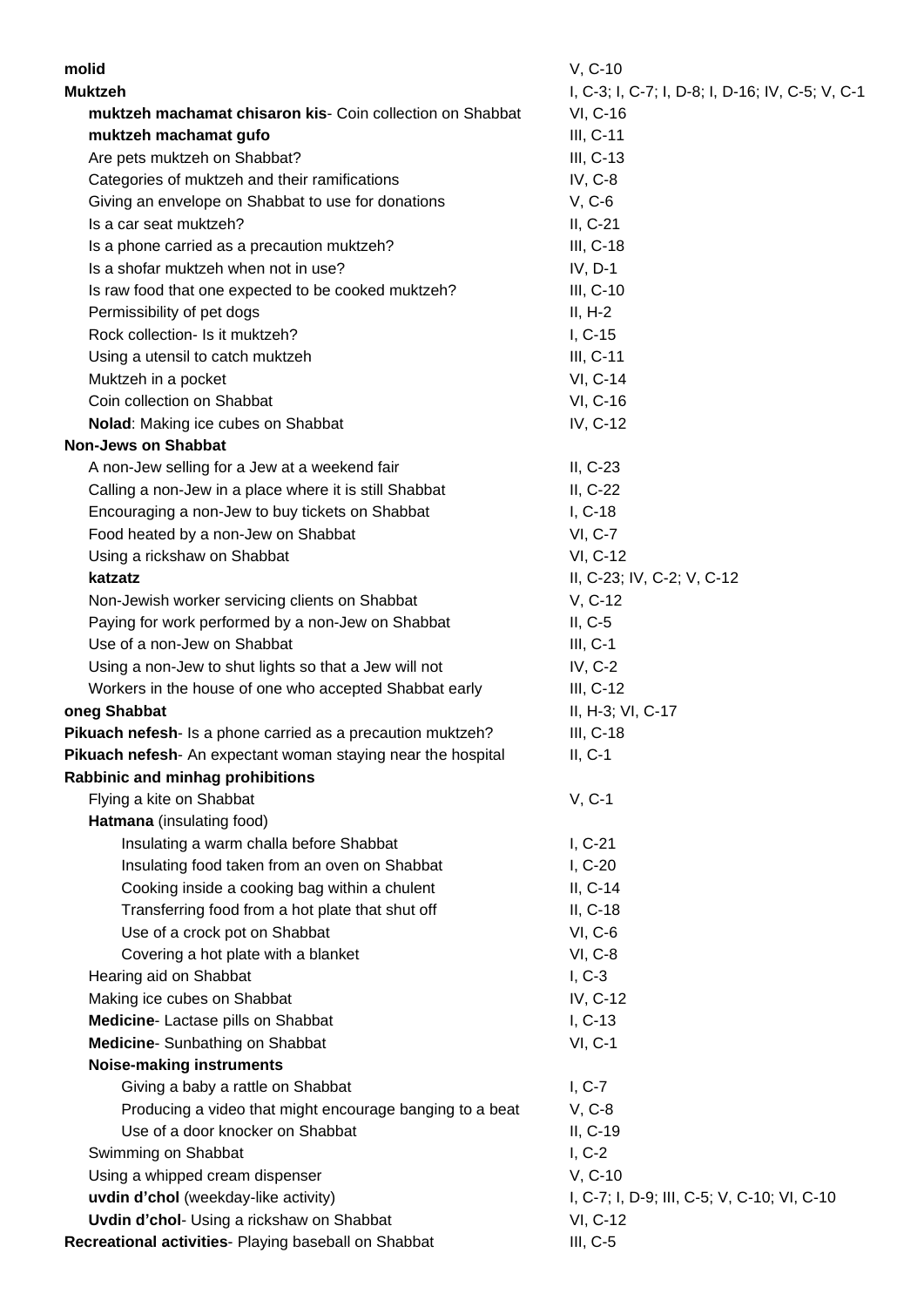| salt water                                                           | VI, D-17                                           |
|----------------------------------------------------------------------|----------------------------------------------------|
| S'char Shabbat                                                       | II, C-20; II, C-23; V, C-12                        |
| Methods of receiving pay for work on Shabbat                         | V, C-19                                            |
| seuda shlishit                                                       | II, D-24; III, H-4; IV, D-15                       |
| <b>Shabbat meal-</b> Eating on Shabbat before midday                 | $I, C-11$                                          |
| tachshit                                                             | VI, C-13                                           |
| techum Shabbat                                                       | VI, C-2; VI, C-12                                  |
| The basic principles of Techumin on Shabbat                          | $II, C-12$                                         |
| Timer- Using a dishwasher on a time on Shabbat                       | IV, $C-6$                                          |
| Timer- Use of a coffee maker with a timer on Shabbat                 | $III, C-6$                                         |
| Time-zone issues- Placing delayed stock orders on Friday from Israel | V, C-13                                            |
| Time-zone issues- Doing work for one for whom it is Shabbat          | <b>VI, C-2</b>                                     |
| umbrella                                                             | V, C-9                                             |
| <b>Women and Mitzvot</b>                                             |                                                    |
| Melaveh malka for women                                              | V, C-17                                            |
| Women eating and drinking before Kiddush                             | $II, C-4$                                          |
| Women making Havdala                                                 | $II, C-8$                                          |
| <b>End of Shabbat</b>                                                |                                                    |
|                                                                      |                                                    |
| Shaliach (agent)                                                     | I, C-18; V, I-9; V, I-10; VI, D-1; VI, D-8         |
| For which mitzvot does shelichut work?                               | IV, $D-5$                                          |
| Non-Jews delivering mishlo'ach manot                                 | $II, D-12$                                         |
| shalom zachar                                                        | $VI, H-2$                                          |
| shaving                                                              | IV, $A-1$                                          |
| <b>Shavuot</b>                                                       |                                                    |
| Eating dairy on Shavuot                                              | IV, D-12                                           |
| Morning berachot after staying up all night (e.g., on Shavuot)       | $II, D-20$                                         |
| Why are there two days of Shavuot?                                   | $I, D-21$                                          |
| <b>She'asa Nissim</b>                                                | IV, D-7; VI, D-8                                   |
| <b>Shechina</b>                                                      | I, A-8; V, A-7                                     |
| shechita                                                             | $III, E-5$                                         |
| sh'eila (undoing created sanctity/obligation)                        | $II, F-2$                                          |
| sheki'a                                                              | III, D-12; IV, D-2                                 |
| <b>Shemitta</b>                                                      | III, C-16                                          |
| Which debts require a pruzbol                                        | $II, H-11$                                         |
| Buying lulav and etrog after Shemitta                                | $II, D-6$                                          |
| shemitat kesafim                                                     | $II, H-11$                                         |
| <b>Sheva Berachot</b>                                                | $VI, H-4$                                          |
| A chatan leading bentching at sheva berachot                         | $III, H-3$                                         |
| Drinking sheva berachot wine at se'uda shlishit                      | $III, H-4$                                         |
| Omitting Tachanun in the presence of the recently remarried          | IV, $H-5$                                          |
| Sheva berachot that finish after the week's end                      | $II, I-4$                                          |
| The date in a ketuba of an early evening wedding                     | IV, H-3                                            |
| shinuy                                                               | VI, C-9                                            |
| shitrei hedyodot                                                     | III, C-16                                          |
| shiur (amount)                                                       | III, D-5; IV, B-7                                  |
| shiva- see Aveilut                                                   |                                                    |
| shivat haminim                                                       | III, B-6; IV, B-7                                  |
| sh'nayim mikra v'echad Targum                                        | II, A-10                                           |
| shochet                                                              | $V, B-3$                                           |
| sho'el- see Monetary Law/Borrowing                                   |                                                    |
| shofar- see Rosh Hashana/Shofar; Mo'adim/Elul                        |                                                    |
|                                                                      |                                                    |
| shogeg<br>sholet bishtei yadav (ambidextrous)                        | III, C-15; III, D-20; V, I-5; VI, C-10<br>II, G-12 |
|                                                                      |                                                    |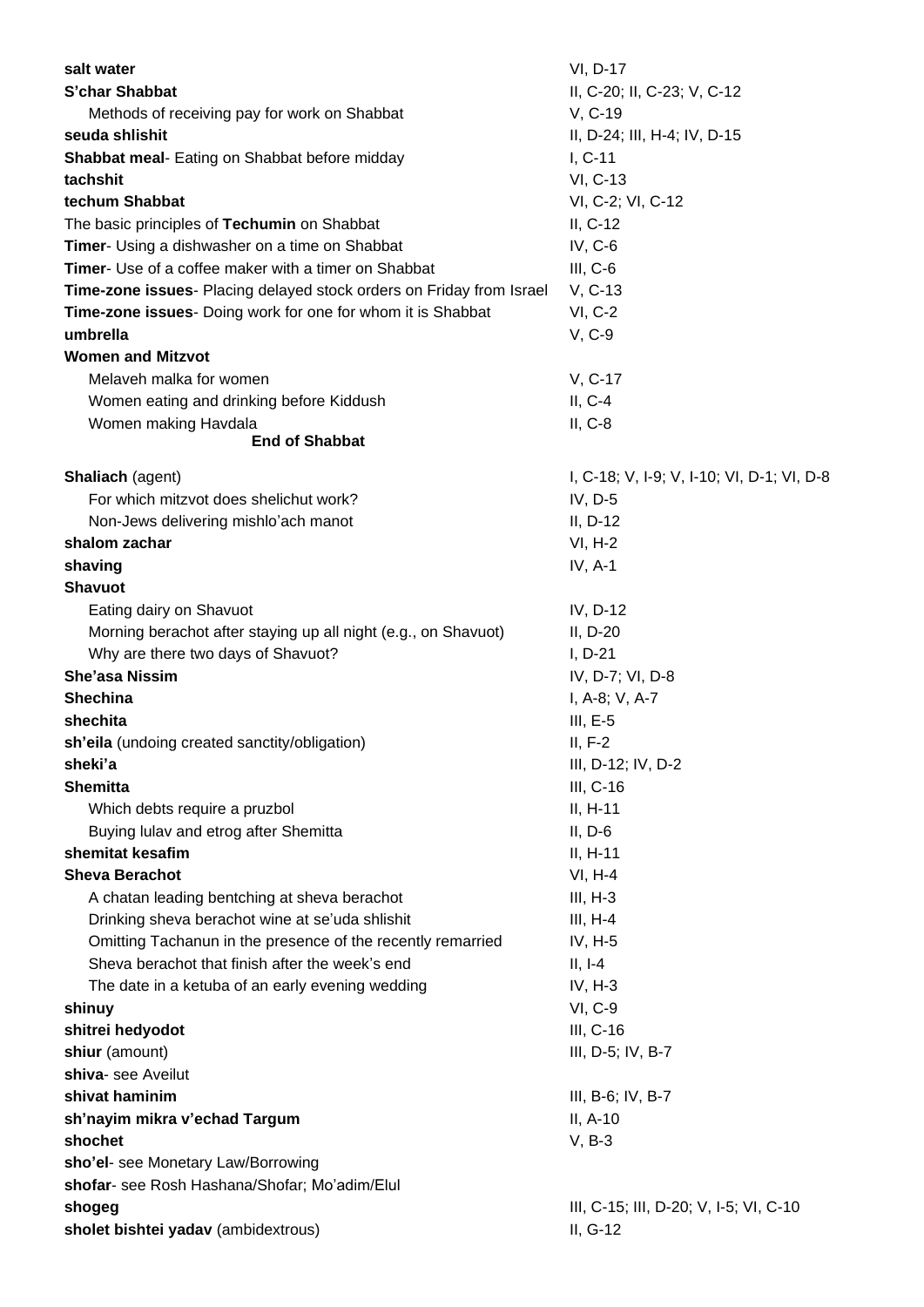**shomer chinam** II, J-4 **shomer sachar** IV, I-6; V, I-11; VI, I-3 **shtar** IV, I-7 **shtar chatzi zachar** IV, I-9 **shtar ketuba d'irchasa** V, H-6 **shtei halechem** IV, D-16 **shtuki** V, H-7 **shul-** see Holy Articles/Beit Knesset **sh'vuat heset** (oaths) **IV, I-7 siddur** I, A-4; I, G-6; III, I-10 **sifrei kodesh** II, G-6 **Sim Shalom** V, A-10 **siman** (on lost object) **IV, I-11 simcha** V, D-8 **sinat chinam** II, K-2 **Simchat Torah**- see Mo'adim/Simchat Torah **siyum** II, D-21; IV, A-19; IV, D-17; VI, D-14; VI, H-3 **stam yeinam** I, E-5; VI, E-4

### **Sukkot**

| Arba'a minim (lulav and etrog)                                                | $III, I-10$                                                                        |  |
|-------------------------------------------------------------------------------|------------------------------------------------------------------------------------|--|
| For which mitzvot does shelichut work?                                        | IV, D-5                                                                            |  |
| Buying lulav and etrog after Shemitta                                         | $II, D-6$                                                                          |  |
| Differences in requirements after the first day of Sukkot                     | $II, D-4$                                                                          |  |
| Disqualification of etrog based on color                                      | $V, D-4$                                                                           |  |
| Buying a separate lulav and etrog for boys under bar mitzva                   | I, D-7; VI, A-4                                                                    |  |
| Taking a lulav and etrog to the Kotel<br>Damage to an etrog's pitam and oketz | $I, D-6$<br>$VI, D-5$                                                              |  |
| hadar<br>hadasim                                                              | II, D-4; V, D-4; VI, D-5<br>$II, D-6$                                              |  |
| Sukka/S'chach                                                                 | $VI, A-2$                                                                          |  |
| Cutting the obstructing branches of a neighbor's tree                         | $III, D-8$                                                                         |  |
| S'chach that rests on a pergola                                               | $II, D-5$                                                                          |  |
| The purpose of the hechsher on s'chach                                        | $III, D-9$                                                                         |  |
| Keeping a kosher restaurant without a sukka open                              | $IV, D-4$                                                                          |  |
| ta'anit bechorot                                                              | $II, D-21$                                                                         |  |
| ta'arovet                                                                     | II, E-9; V, C-7                                                                    |  |
| ta'aseh v'lo min he'asuy                                                      | $V, F-4$                                                                           |  |
| tadir kodem                                                                   | VI, D-9                                                                            |  |
| <b>Tadir kodem-</b> A brit mila or Mincha - which is done first?              | $III, A-5$                                                                         |  |
| takanat hashuk                                                                | II, J-6; VI, I-9                                                                   |  |
| tallit- see Tzitzit/Tallit                                                    | II, G-4; III, F-6; III, I-10                                                       |  |
| tallit gadol                                                                  | $III, F-7$                                                                         |  |
| tallit katan                                                                  | III, F-5; V, F-4                                                                   |  |
| talmid chacham                                                                | $II, K-4$                                                                          |  |
| Incomplete standing to honor talmidei chachamim                               | III, G-9                                                                           |  |
| tamei                                                                         | IV, G-9; V, G-11; VI, G-12                                                         |  |
| tartei d'satrei                                                               | II, C-2; V, C-18                                                                   |  |
| tashlumin (in davening)                                                       | I, A-9; III, A-7; III, A-9                                                         |  |
| tashmish d'tashmish<br>tashmish kedusha                                       | II, G-6; II, H-6; IV, F-7<br>II, G-1; II, G-6; II, H-6; IV, F-7; VI,<br>4; VI, F-5 |  |
|                                                                               |                                                                                    |  |

**shomei'a k'oneh** II, A-6; II, A-6; II, A-9; IV, A-13; V, A-14; VI, D-1 F-3; VI, F-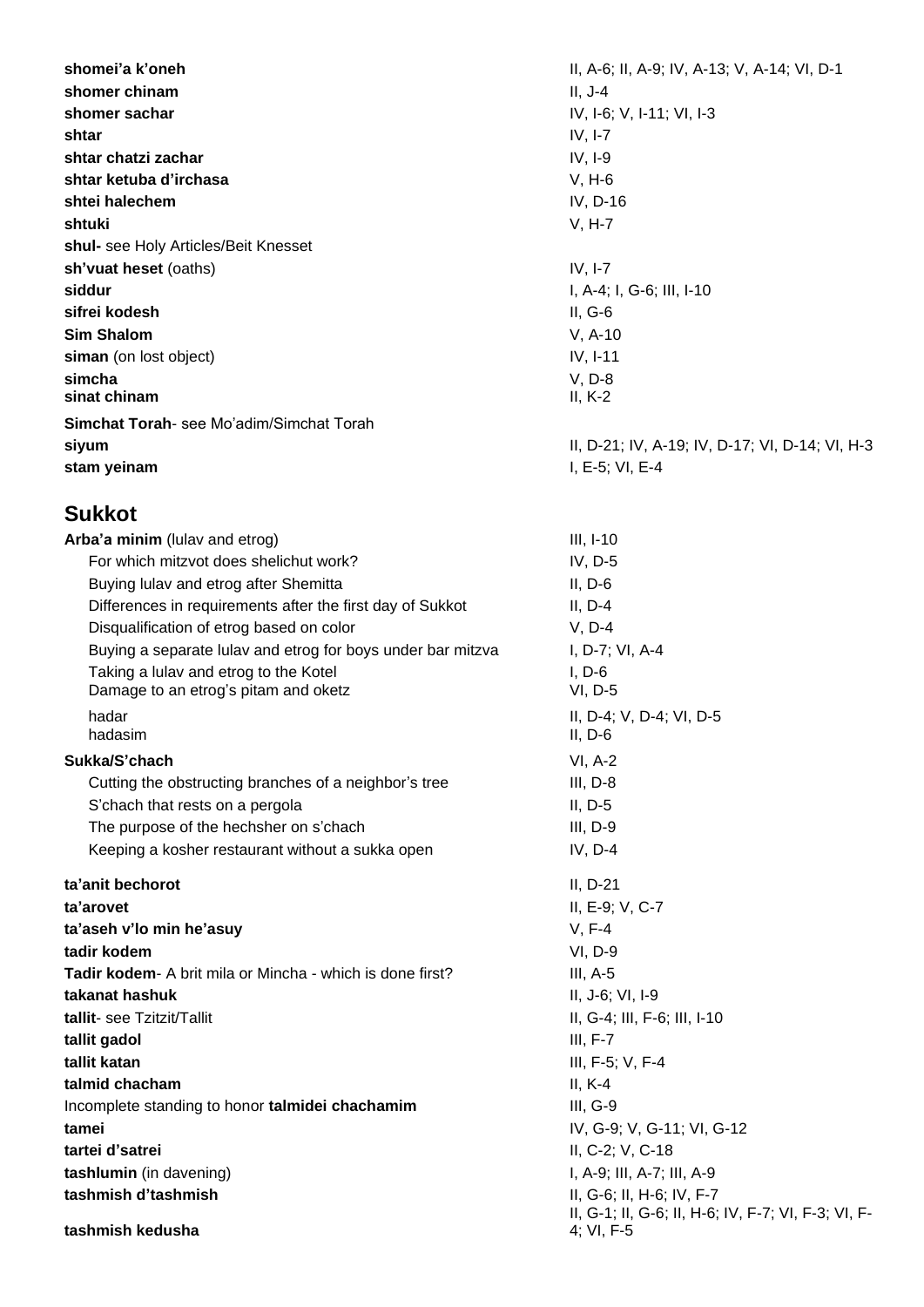| tashmish mitzva                                                 | II, G-8; VI, F-3; VI, F-4; VI, F-5  |  |
|-----------------------------------------------------------------|-------------------------------------|--|
| tata'ah gavar                                                   | $I, E-8$                            |  |
| <b>Tattoo</b>                                                   |                                     |  |
| Removing tattoos before conversion                              | III, G-11                           |  |
| Use of permanent cosmetics                                      | $I, H-13$                           |  |
| ta'ut                                                           | VI, C-19                            |  |
| ta'ut d'muchach                                                 | $V, H-5$                            |  |
| tavlin (spices)                                                 | IV, G-12                            |  |
| techilato b'pshiya v'sofo b'oness                               | $IV, I-6$                           |  |
| techiyat hameitim                                               | V, C-17                             |  |
| tefach                                                          | II, H-7; V, C-9                     |  |
| <b>Tefilla</b>                                                  |                                     |  |
| <b>Activity Before Davening</b>                                 |                                     |  |
| Shaving before Shacharit                                        | $IV, A-1$                           |  |
| Eating before davening                                          | $I, H-14$                           |  |
| Davening without a minyan vs. working before davening           | $III, A-3$                          |  |
| Eating before davening in order to daven with a minyan          | $V, A-5$                            |  |
| Traveling before davening                                       | $VI, A-1$                           |  |
| Aliya (to the Torah)                                            | II, A-15; IV, A-10; VI, A-12        |  |
| A new beracha when the oleh was shown the wrong place           | $II, A-12$                          |  |
| Giving the second aliya to one with a doubtful levi status      | III, $A-13$                         |  |
| Honors for the younger congregants                              | IV, A-11                            |  |
| Leaning during an aliya                                         | IV, A-14                            |  |
| Oleh reading along with the ba'al korei                         | IV, A-13                            |  |
| Dealing with a mistake found in a sefer Torah during laining    | III, A-14                           |  |
| Correcting a mistaken opening beracha for Torah reading         | III, $A-15$                         |  |
| Covering the Torah during the aliya's concluding beracha        | $I, A-12$                           |  |
| Hosafot on Yom Tov that falls on Shabbat                        | $I, A-11$                           |  |
| Giving a yisrael an aliya with kohen present                    | VI, A-11                            |  |
| Aveilim- Forming a separate minyan due to multiple mourners     | $III, A-4$                          |  |
| Avinu Malkeinu when Yom Kippur is on Shabbat                    | VI, D-14                            |  |
| Barchu- Mistakes in the order of Kaddish and Barchu             | VI, A-14                            |  |
| beit knesset- see Tefilla/Place of Prayer                       |                                     |  |
| <b>Birkat Kohanim</b>                                           | IV, $A-4$                           |  |
| An Ashkenazi doing Birkat Kohanim in a Sephardi Minyan in chutz |                                     |  |
| la'aretz                                                        | $III, A-17$                         |  |
| Are levi'im obligated to wash the hands of kohanim?             | III, A-16                           |  |
| Birkat Kohanim of Ne'ila after sunset                           | $IV, D-2$                           |  |
| Birkat Kohanim with a cast                                      | IV, A-15                            |  |
| Delay between Birkat Kohanim and Sim Shalom                     | $V, A-10$                           |  |
| Steps to enable a kohen to be ready for Birkat Kohanim          | IV, A-16                            |  |
| When to go up for Birkat Kohanim                                | III, A-18                           |  |
| Should a kohen prefer a minyan with an additional kohen?        | VI, A-13                            |  |
| Chazan                                                          | II, A-7; II, A-9, II, A-11, V, A-10 |  |
| Qualifications- a wheelchair bound chazan                       | $III, A-6$                          |  |
| A chazan wearing short pants                                    | $V, A-6$                            |  |
| A chazan who has animosity towards a congregant                 | IV, $A-6$                           |  |
| Chazan repeating words                                          | $III, A-8$                          |  |
| Forming a separate minyan due to multiple mourners              | $III, A-4$                          |  |
| Honors for younger congregants                                  | IV, A-11                            |  |
| Singing along with the chazan                                   | $II, A-6$                           |  |
| <b>Chazarat HaShatz</b>                                         | $VI, A-8$                           |  |
| Continuing a minyan with less than ten                          | IV, A-4                             |  |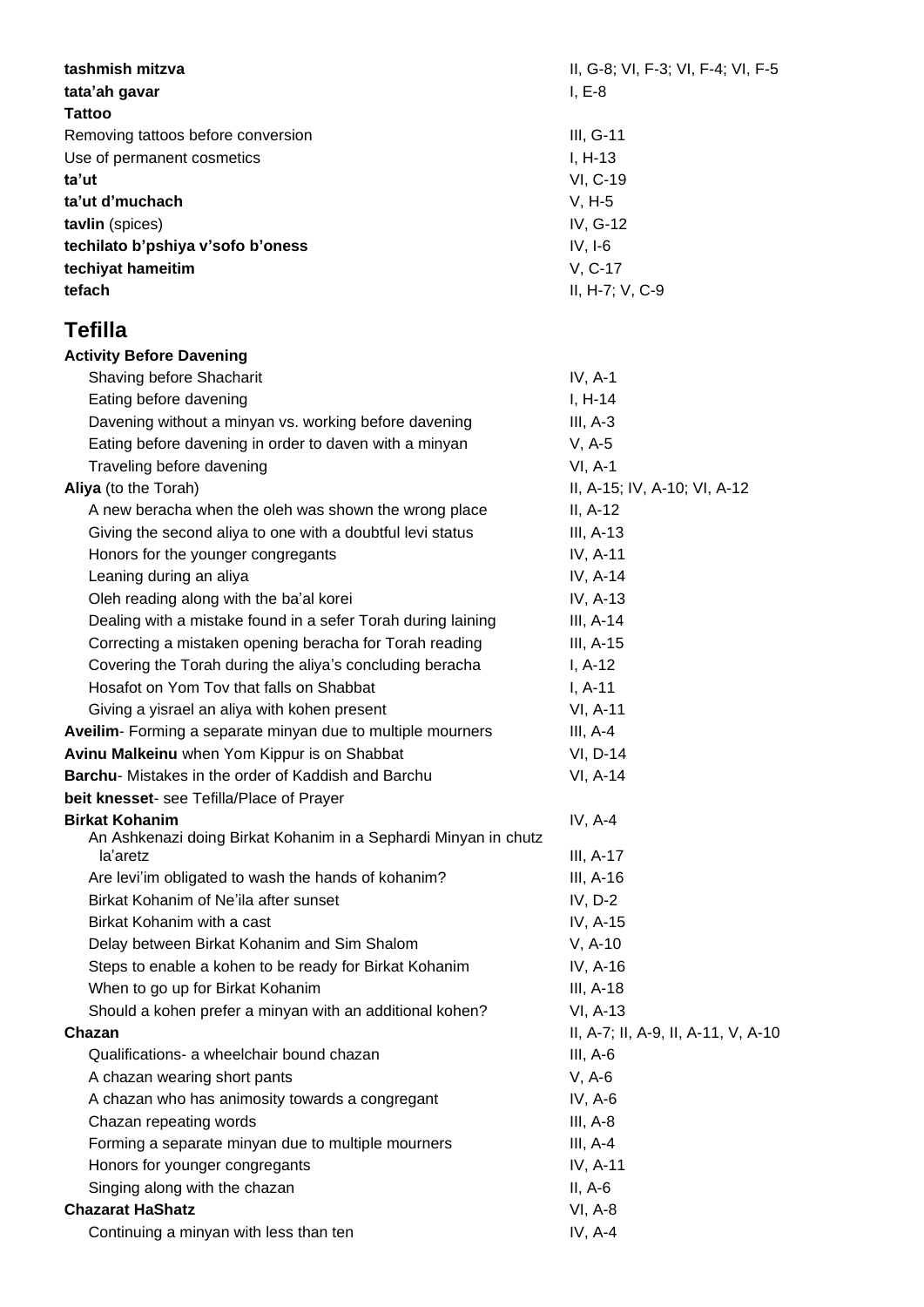| Number of people needed for chazarat hashatz                                                  | $I, A-10$                                       |
|-----------------------------------------------------------------------------------------------|-------------------------------------------------|
| At what points during davening may a gabbai speak?                                            | III, A-10                                       |
| Responding to adjacent minyanim                                                               | $II, A-2$                                       |
| Singing along with the chazan                                                                 | $II, A-6$                                       |
| How to carry out Heiche Kedusha (short chazarat hashatz)                                      | $III, A-2$                                      |
| Standing during chazarat hashatz                                                              | <b>IV, A-7</b>                                  |
| Counting one starting Shemoneh Esrei with the chazan for minyan                               | VI, A-6                                         |
| <b>Clothes-</b> A chazan wearing short pants                                                  | $V, A-6$                                        |
| <b>Clothes-</b> Short pants for davening on Shabbat                                           | VI, A-9                                         |
| <b>Communal changes-</b> Creating a new shul or changing customs                              | $II, H-8$                                       |
| Concentration in tefilla- Davening by heart                                                   | $I, A-4$                                        |
| Concentration in tefilla-Reading parasha sheets during tefilla                                | $I, A-2$                                        |
| How do converts refer to the patriarchs?                                                      | $II, A-8$                                       |
| Devarim shebekedusha                                                                          | I, A-10; V, A-8; V, A-9; VI, A-4                |
| Continuing a minyan with less than ten                                                        | IV, $A-4$                                       |
| Responding to adjacent minyanim                                                               | $II, A-2$                                       |
| Disturbing others- Walking in front of someone who is davening                                | $I, A-8$                                        |
| Elokai Neshama                                                                                | II, D-20; IV, A-9; VI, B-9                      |
| <b>Elokai Netzor</b>                                                                          | III, A-1; IV, A-16                              |
| <b>Excerement-</b> Children in diapers during davening                                        | VI, A-15                                        |
| Gabbai- At what points during davening may a gabbai speak?                                    | III, A-10                                       |
| geula                                                                                         | IV, $A-3$                                       |
| <b>Haftara</b>                                                                                | IV, A-10                                        |
| Mistakes in the reading of the haftara                                                        | $V, A-13$                                       |
| The origin and meaning of the haftara                                                         | $II, A-3$                                       |
| Must the oleh for maftir read along?                                                          | III, A-11                                       |
| <b>Hefsek</b> (interruption)                                                                  | $I, A-2$                                        |
| Stopping during tefilla to use the bathroom                                                   | IV, A-17                                        |
| Accompanying the chazan with singing or humming                                               | IV, A-2                                         |
| At what points during davening may a gabbai speak?                                            | III, A-10                                       |
| Tefilla while babysitting                                                                     | $I, A-13$                                       |
| Chazan repeating words                                                                        | $III, A-8$                                      |
| Steps to enable a kohen to be ready for Birkat Kohanim                                        | IV, A-16                                        |
| Hosafa                                                                                        | $I, A-11$                                       |
| <b>Kaddish</b>                                                                                | III, A-4; IV, A-4                               |
| Kadddish D'Rabanan when parents are alive                                                     | $I, A-6$                                        |
| The Kaddish after Kri'at HaTorah                                                              | $V, A-12$                                       |
| Who says the Kaddish following kri'at haTorah                                                 | $II, A-13$                                      |
| Which comes first - Kaddish or HaGomel?                                                       | II, A-15                                        |
| Kaddish HaGadol for burial and a siyum                                                        | IV, A-19                                        |
| Tenth man planning to leave                                                                   | VI, A-8                                         |
| Mistakes in the order of Kaddish and Barchu                                                   | VI, A-14                                        |
| Kedusha                                                                                       | III, A-2; IV, A-8; V, A-1                       |
| Accompanying the chazan with singing or humming                                               | IV, $A-2$                                       |
| Listening to Kedusha during one's silent Shemoneh Esrei                                       | II, A-9                                         |
| Kibudim-Honors for younger congregants                                                        | IV, A-11                                        |
| Kri'at HaTorah- see also Tefilla/Aliya                                                        | III, A-10; III, D-13; III, F-1; IV, A-4; V, D-5 |
| A mistake in a pasuk with HaShem's Name                                                       | IV, A-12                                        |
| Dealing with a missed parasha when traveling to Israel                                        | $II, A-10$                                      |
| Making up missed part at Mincha of Shabbat                                                    | II, A-16                                        |
| Opening the wrong sefer Torah<br>Repeating questionable words in Parashat Zachor and Megillat | $I, A-14$                                       |
| Esther                                                                                        | $V, D-9$                                        |
| Starting Mincha of Shabbat a few minutes early                                                | $III, C-9$                                      |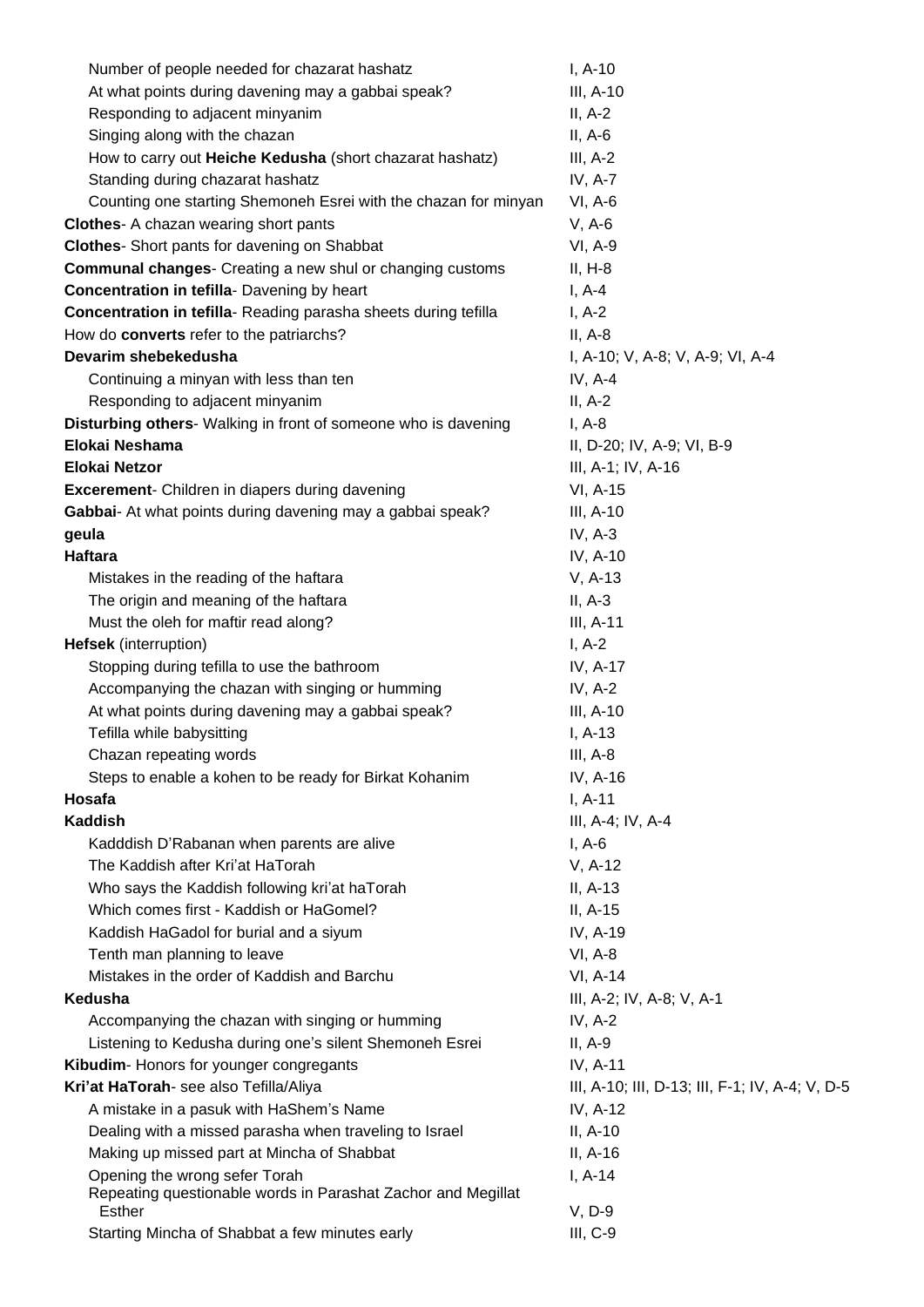| The Kaddish after kri'at haTorah                                | $V, A-12$                                                    |
|-----------------------------------------------------------------|--------------------------------------------------------------|
| Dealing with a mistake found in a sefer Torah during laining    | III, $A-14$                                                  |
| When during Torah reading is it forbidden to talk?              | IV, A-10                                                     |
| Which comes first- Kaddish or HaGomel?                          | II, A-15                                                     |
| Who says the Kaddish following kri'at haTorah                   | $II, A-13$                                                   |
| Going to a place where group will miss Torah reading            | $I, A-7$                                                     |
| Kri'at HaTorah of Shabbat Mincha at Non-Standard Times          | VI, A-10                                                     |
| Misapportioning p'sukim in aliyot                               | VI, A-12                                                     |
| Kri'at Shema AI Hamita- Recitations for those who sleep by day  | IV, A-9<br>III, A-9; III, F-7; IV, A-17; V, A-2; V, F-2; VI, |
| Kri'at Shema                                                    | A-2; VI, A-7                                                 |
| Davening when waiting for tefillin                              | IV, $A-3$                                                    |
| Reciting the three parshiyot of Kri'at Shema before davening    | $V, A-11$                                                    |
| Steps to ensure Kri'at Shema is recited at the right time       | $II, A-14$                                                   |
| Reading Kri'at Shema with trop                                  | VI, A-16                                                     |
| <b>Maftir</b>                                                   | IV, A-10                                                     |
| Must the oleh for maftir read along?                            | III, A-11                                                    |
| Mechitza- The need for a mechitza in the absence of a minyan    | $V, A-9$                                                     |
| Me'ein Sheva (Magen Avot) at a minyan not held in a shul        | IV, A-18                                                     |
| <b>Mincha</b>                                                   | II, A-16; IV, D-8; VI, A-10                                  |
| A brit mila or Mincha- which should be done first?              | $III, A-5$                                                   |
| Starting Mincha of Shabbat a few minutes early                  | $III, C-9$                                                   |
| One who davened Mincha instead of Ma'ariv                       | $III, A-9$                                                   |
| What a woman should do if she missed Mincha                     | $III, A-7$                                                   |
|                                                                 | II, D-13; II, H-8; III, F-1; IV, D-8                         |
| <b>Minyan</b><br>A minyan split between adjacent rooms          | $V, A-7$                                                     |
|                                                                 | IV, $A-4$                                                    |
| Continuing a minyan with less than ten                          |                                                              |
| Davening with a minyan vs. vatikin                              | $II, A-5$                                                    |
| Davening without a minyan vs. working before davening           | $III, A-3$                                                   |
| Eating before davening in order to daven with a minyan          | $V, A-5$                                                     |
| How long to wait for a minyan                                   | $I, A-3$                                                     |
| Lack of unity at "unified" minyan                               | $V, A-8$                                                     |
| Minyan for Megillat Esther- is it required?                     | $I, D-12$                                                    |
| Number of people needed for chazarat hashatz                    | $I, A-10$                                                    |
| Preference of davening in shul                                  | $V, A-3$                                                     |
| Responding to adjacent minyanim                                 | $II, A-2$                                                    |
| Taking time off from work to daven with a minyan                | $I, A-5$                                                     |
| A separate minyan to accommodate multiple mourners              | $III, A-4$                                                   |
| Traveling before davening                                       | $VI, A-1$                                                    |
| Pressuring participants not to miss                             | $VI, A-3$                                                    |
| A make-believe minyan for children                              | $VI, A-4$                                                    |
| Tefilla at the same time as a minyan                            | $VI, A-5$                                                    |
| Counting one starting Shemoneh Esrei with the chazan for minyan | $VI, A-6$                                                    |
| Tenth man planning to leave                                     | $VI, A-8$                                                    |
| Mistakes in kri'at haTorah                                      | II, A-16; V, A-13                                            |
| Modim D'Rabbanan- Incomplete standing for it                    | $III, G-9$                                                   |
| Non-Jewish caregiver accompanying infirmed to shul              | $II, H-9$                                                    |
| Nusach hatefilla- Lack of unity at "unified" minyan             | $V, A-8$                                                     |
| Parashat Tzitzit- Reciting all of Kri'at Shema before davening  | $V, A-11$                                                    |
| <b>Place of Prayer</b>                                          |                                                              |
| Preference of davening in shul                                  | $V, A-3$                                                     |
| Set seat in shul                                                | $I, A-1$                                                     |
| Pressuring participants not to miss                             | $VI, A-3$                                                    |
| Pronunciation- Changing family traditions of pronunciation      | $II, A-7$                                                    |
|                                                                 |                                                              |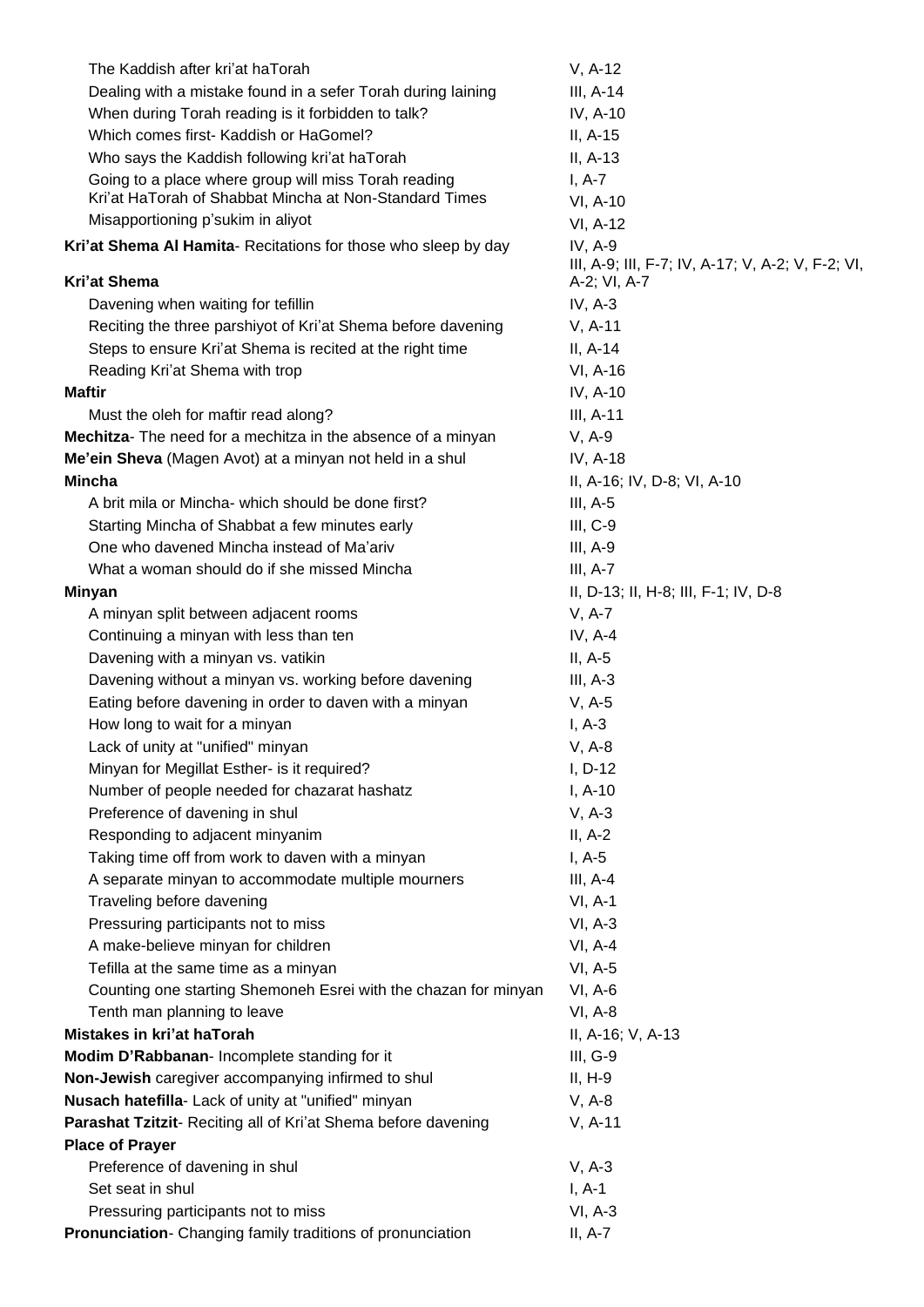| Pronunciation-The correct pronunciation of a kamatz katan                 | $III, A-12$                           |
|---------------------------------------------------------------------------|---------------------------------------|
| P'sukei D'Zimra                                                           | IV, A-17; V, A-14; VI, A-7            |
| Shortening P'sukei D'Zimra to catch up                                    | $V, A-1$                              |
| Skipping to Shemoneh Esrei and making up what was missed                  | $V, A-2$                              |
| Rain-When an Israeli traveler abroad starts asking for rain               | $II, A-11$                            |
| Respect for tefilla- A chazan wearing short pants                         | $V, A-6$                              |
| <b>Sefer Torah</b>                                                        |                                       |
| Covering the Torah during the aliya's concluding beracha                  | $I, A-12$                             |
| Opening the wrong sefer Torah                                             | $I, A-14$                             |
| Dealing with a mistake found in a sefer Torah during laining              | III, A-14                             |
| <b>Shacharit</b>                                                          | III, F-7; VI, A-2                     |
| Latest time to daven Shacharit                                            | $I, A-9$                              |
| Last minute Shacharit for women                                           | <b>VI, A-7</b>                        |
| <b>Shemoneh Esrei</b>                                                     | I, A-8; IV, A-17                      |
| Davening when waiting for tefillin                                        | IV, $A-3$                             |
| How to carry out a shortened chazarat hashatz                             | $III, A-2$                            |
| Individual requests in Shemoneh Esrei                                     | $II, A-1$                             |
| Listening to Kedusha during one's silent Shemoneh Esrei                   | $II, A-9$                             |
| Making up a tefilla with no net gain                                      | $V, A-4$                              |
| One who davened Mincha instead of Ma'ariv                                 | $III, A-9$                            |
| One who is unsure where he is in davening                                 | $II, A-4$                             |
| Repeating Shemoneh Esrei by mistake                                       | IV, A-5                               |
| Shortening P'sukei D'Zimra to catch up                                    | $V, A-1$                              |
| Skipping to Shemoneh Esrei and making up what was missed                  | $V, A-2$                              |
| Steps to enable a kohen to be ready for Birkat Kohanim                    | IV, A-16                              |
| Walking in front of someone who is davening                               | $I, A-8$                              |
| What one can do while waiting to take three steps back                    | $III, A-1$                            |
| Counting one starting Shemoneh Esrei with the chazan for minyan           | $VI, A-6$                             |
| <b>Shomeiah Tefilla</b>                                                   | $V, A-4$                              |
| standing/leaning                                                          | IV, A-7; IV, A-14                     |
| sof zman Kri'at Shema                                                     | II, A-14; IV, A-3; V, A-2; V, A-11    |
| sof z'man tefilla                                                         | V, A-14; VI, A-7                      |
| Tachanun- Omitting Tachanun in the presence of newlywed                   | $IV, H-5$                             |
| Tefilla b'tzibbur                                                         | I, A-5; II, A-9; IV, A-8; V, A-1      |
| tefillat nedava                                                           | I, A-9; IV, A-5; V, A-4               |
| <b>Timing Issues</b>                                                      |                                       |
| Latest time to daven Shacharit                                            | $I, A-9$                              |
| Starting Mincha of Shabbat a few minutes early                            | $III, C-9$                            |
| The time of Selichot                                                      | $III, D-1$                            |
| Priorities for a slow davener                                             | IV, A-8                               |
| Vatikin- Davening with a minyan vs. vatikin                               | $II, A-5$                             |
| Yehiyu l'ratzon                                                           | $III, A-1$                            |
| Zechirat yetziat Mitzrayim- Is it from the Torah? Are women<br>commanded? | $I, A-15$                             |
| <b>End of Tefilla</b>                                                     |                                       |
| <b>Tefillin</b>                                                           | II, A-5; II, G-10; III, I-10; V, A-11 |
| Berachot for one who took the wrong tallit and tefillin                   | $I, G-10$                             |
| Chatzitza- Putting tefillin on an immobilized arm                         | IV, F-5                               |

**Chatzitza**- Is long hair a problem for tefillin? III, F-8 Davening when waiting for tefillin IV, A-3 Non-Jewish caregiver attaching tefillin for infirmed II, H-9 One who makes the wrong beracha on tefillin shel yad III, F-9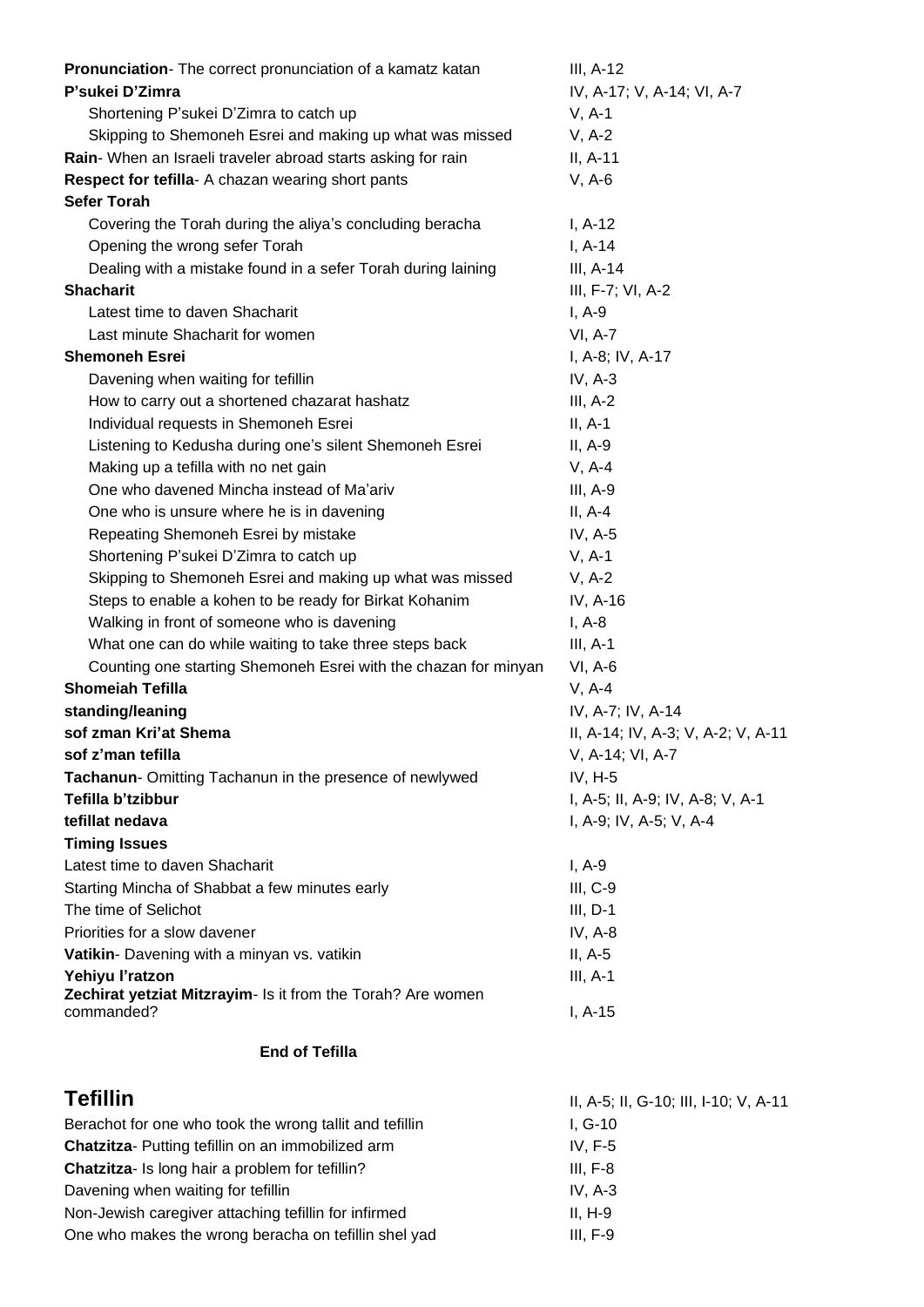| Proper position of tefillin shel rosh                  | $I, G-1$                                        |  |
|--------------------------------------------------------|-------------------------------------------------|--|
| How to know when tefillin need adjustment              | $VI, F-1$                                       |  |
| Readjusting tefillin that slipped                      | IV, $F-4$                                       |  |
| Shechecheyanu the first time one puts on tefillin      | $I, B-2$                                        |  |
| Tallit and tefillin during Selichot                    | $V, F-2$                                        |  |
| Tefillin for questionably left-handed man              | II, G-12                                        |  |
| The permissibility of selling inherited tefillin       | V, F-5                                          |  |
| Wearing tallit or tzitzit in the bathroom              | $II, G-5$                                       |  |
| telecommunication- Hatarat nedarim by Skype            | $V, G-6$                                        |  |
| tereifa                                                | $III, E-5$                                      |  |
| teruma(ot)                                             | III, A-13; IV, G-4                              |  |
| <b>Teshuva</b>                                         | IV, D-19                                        |  |
| Public acknowledgment of sin                           | <b>VI, G-4</b>                                  |  |
| Asking forgivness when it hurts the victim             | $I, H-5$                                        |  |
| Thanking HaShem after a "false alarm"                  | IV, G-3                                         |  |
| tiltul b'gufo/min hatzad                               | III, C-10; IV, C-8                              |  |
| tinok shenishba                                        | <b>VI, G-5</b>                                  |  |
| t'liya                                                 | III, D-19                                       |  |
| toch k'dei dibbur                                      | $III, F-9$                                      |  |
| <b>Tochacha</b>                                        | IV, C-3; VI, H-1                                |  |
| Guidelines on warning people about forbidden actions   | IV, G-5                                         |  |
| Torah study- What type of Torah study to focus on?     | $V, G-3$                                        |  |
| Torah study- Torah knowledge for the non-observant     | <b>VI, G-5</b>                                  |  |
| tovat hana'a                                           | $I, F-2$                                        |  |
| travelers' questions                                   | I, D-17; II, A-10; II, A-11; II, D-19; III, F-1 |  |
| trop                                                   | VI, A-16                                        |  |
| tumah                                                  | IV, G-12                                        |  |
| tza'ar ba'alei chayim- see Animals                     |                                                 |  |
| tzara'at                                               | $II, E-2$                                       |  |
| Tzedaka                                                |                                                 |  |
|                                                        | $V, F-5$                                        |  |
| Adoption- which child has precedence?                  | $I, F-3$                                        |  |
| Changing tzedaka recipients                            | $II, F-2$                                       |  |
| Guidelines for distibuting tzedaka                     | $II, F-3$                                       |  |
| Making change from a tzedaka box                       | $II, F-4$                                       |  |
| Pressuring a business to contribute                    | $I, F-1$                                        |  |
| The best way to spend money on Israel                  | $V, G-5$                                        |  |
| Tzedaka expenses                                       | $I, F-5$                                        |  |
| Tzedaka if a sefer Torah falls                         | $I, G-7$                                        |  |
| Tzedaka from money earned in a prohibited manner       | $I, K-3$                                        |  |
| Giving tzedaka during aveilut                          | $VI, H-6$                                       |  |
| Ma'aser kesafim                                        | IV, D-10                                        |  |
| Calculating ma'aser kesafim                            | IV, G-6                                         |  |
| Does hosting count as giving tzedaka?                  | $III, G-1$                                      |  |
| Giving ma'aser in a friend's name                      | $I, F-2$                                        |  |
| Spending tzedaka to visit the sick                     | $I, F-4$                                        |  |
| Various ma'aser kesafim issues                         | $I, F-5$                                        |  |
| Which donations do not count toward ma'aser kesafim?   | $II, F-1$                                       |  |
| Paying a poor borrower's debt instead of the guarantor | <b>VI, G-6</b>                                  |  |
| tzeit hakochavim                                       | II, D-9; III, D-12; IV, D-2                     |  |
| <b>Tzibbur</b>                                         | III, A-2; V, A-1; V, A-7; V, A-14; VI, A-5      |  |
| <b>Tzidkatcha</b>                                      | $IV, H-5$                                       |  |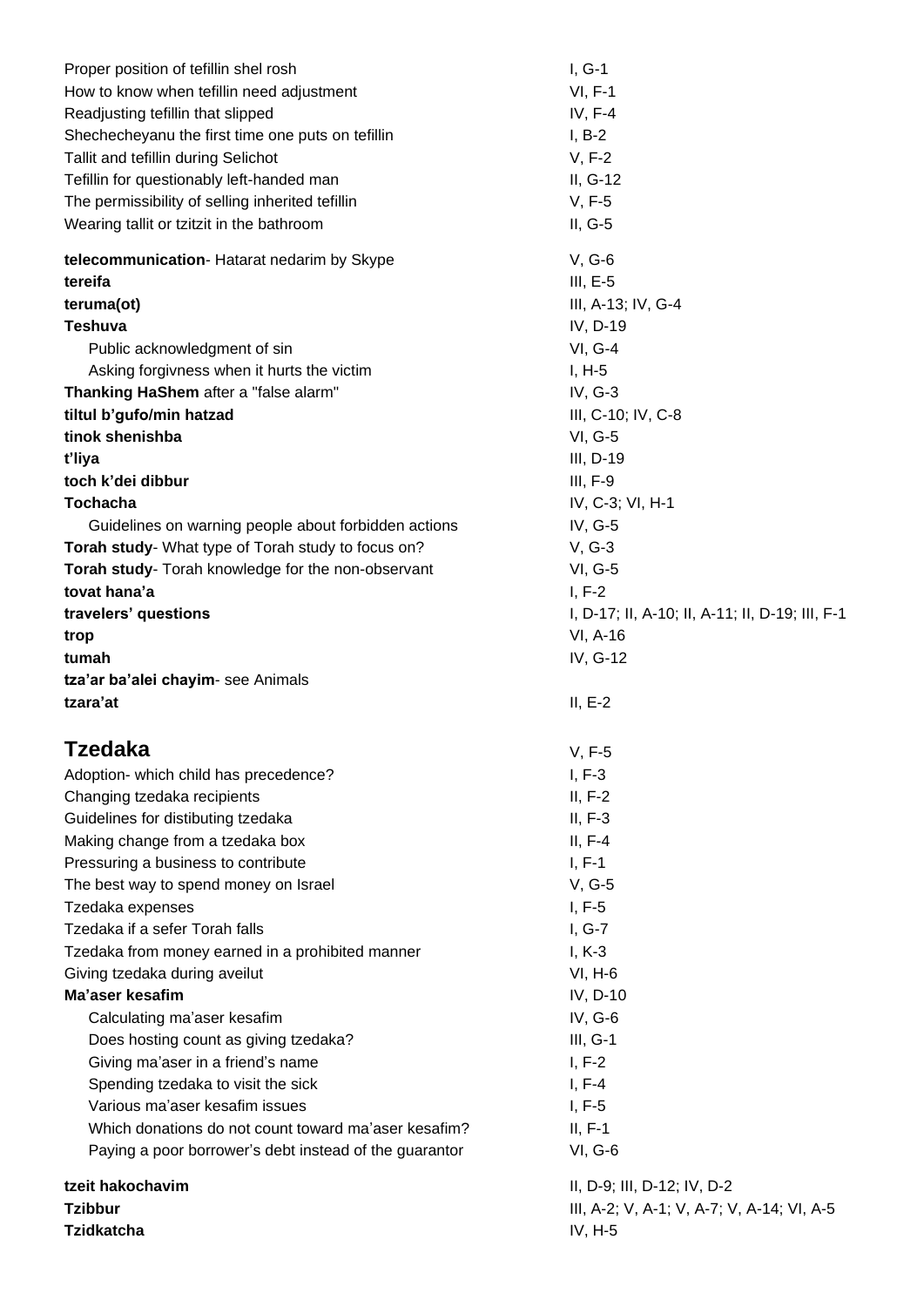| <b>Tziruf</b>                                                  | $V, A-7$                     |
|----------------------------------------------------------------|------------------------------|
| Tzitzit, Tallit                                                | $I, G-8;$                    |
| Beracha on tzitzit/tefillin after break in performance         | II, G-10                     |
| Dealing with loosened tzitzit knots                            | IV, $F-3$                    |
| How to dispose of old tzitzit                                  | $II, G-8$                    |
| Respect for tzitzit- sleeping with tzitzit on                  | II, G-11                     |
| Status of tzitzit when the garment rips and is repaired        | $V, F-4$                     |
| The timing for the beracha on tzitzit after being up all night | $V, F-3$                     |
| Trying on a tallit katan without tzitzit                       | $III, F-5$                   |
| Tzitzit attached by a minor                                    | IV, F-2                      |
| Wearing tallit or tzitzit in the bathroom                      | $II, G-5$                    |
| When can the beracha on a tallit count for tzitzit?            | $IV, F-1$                    |
| Changing a Shabbat tallit into a weekday one                   | VI, F-3                      |
| <b>Tallit</b>                                                  |                              |
| Berachot for one who took the wrong tallit and tefillin        | $I, G-10$                    |
| Checking the tzitzit of a shul tallit                          | $III, F-6$                   |
| Should a single man wear a tallit?                             | $III, F-7$                   |
| Tallit and tefillin during Selichot                            | V, F-2                       |
|                                                                |                              |
| tzniut-see Modesty                                             |                              |
| tzorech gufo/tzorech mekomo                                    | $III, C-18$                  |
| Veganism- Jewish attitude towards veganism                     | IV, G-10                     |
| Veganism- Kitniyot for vegans                                  | VI, D-16                     |
| Vegeterianism                                                  | $II, H-3$                    |
| v'ten tal u'matar                                              | II, A-11; V, A-4             |
| Wedding- see Marriage/Sheva Berachot                           |                              |
| <b>Women and Mitzvot</b>                                       |                              |
| Women lighting Chanuka candles                                 | $II, D-10$                   |
| Women making Havdala                                           | $II, C-8$                    |
| Women eating and drinking before Kiddush                       | $II, C-4$                    |
| Melaveh malka for women                                        | V, C-17                      |
| What a woman should do if she missed Mincha                    | $III, A-7$                   |
| Remembering the Exodus- Are women commanded?                   | $I, A-15$                    |
| Blowing shofar on behalf of women                              | $I, D-2$                     |
| Toiling to blow shofar for homebound women                     | $II, D-2$                    |
| Tzitzit attached by a woman                                    | IV, F-2                      |
| What a woman should do if she missed Mincha                    | $III, A-7$                   |
| Last minute Shacharit for women                                | VI, A-7                      |
| Women's obligation to hear Parashat Zachor                     | VI, D-10                     |
| Ya'aleh V'Yavoh                                                | $V, A-4$                     |
| yad soledet bo                                                 | II, C-18; III, E-3           |
| Yahrtzeit                                                      | VI, D-14                     |
| When to commemorate in leap years                              | II, H-12                     |
| Conflict between seudat hoda'a and yahrtzeit                   | $VI, H-3$                    |
| yaknehaz                                                       | $VI, D-6$                    |
| Yamim Nora'im                                                  | $III, D-1$                   |
| yei'ush                                                        | II, J-6; III, I-16; VI, I-10 |
| yeiush shelo mida'at                                           | $II, J-2$                    |
| yerek (vegetable)                                              | $IV, B-8$                    |
| Yeshiva                                                        | $III, I-12$                  |
| yetzi'at Mitzrayim                                             | V, D-13                      |